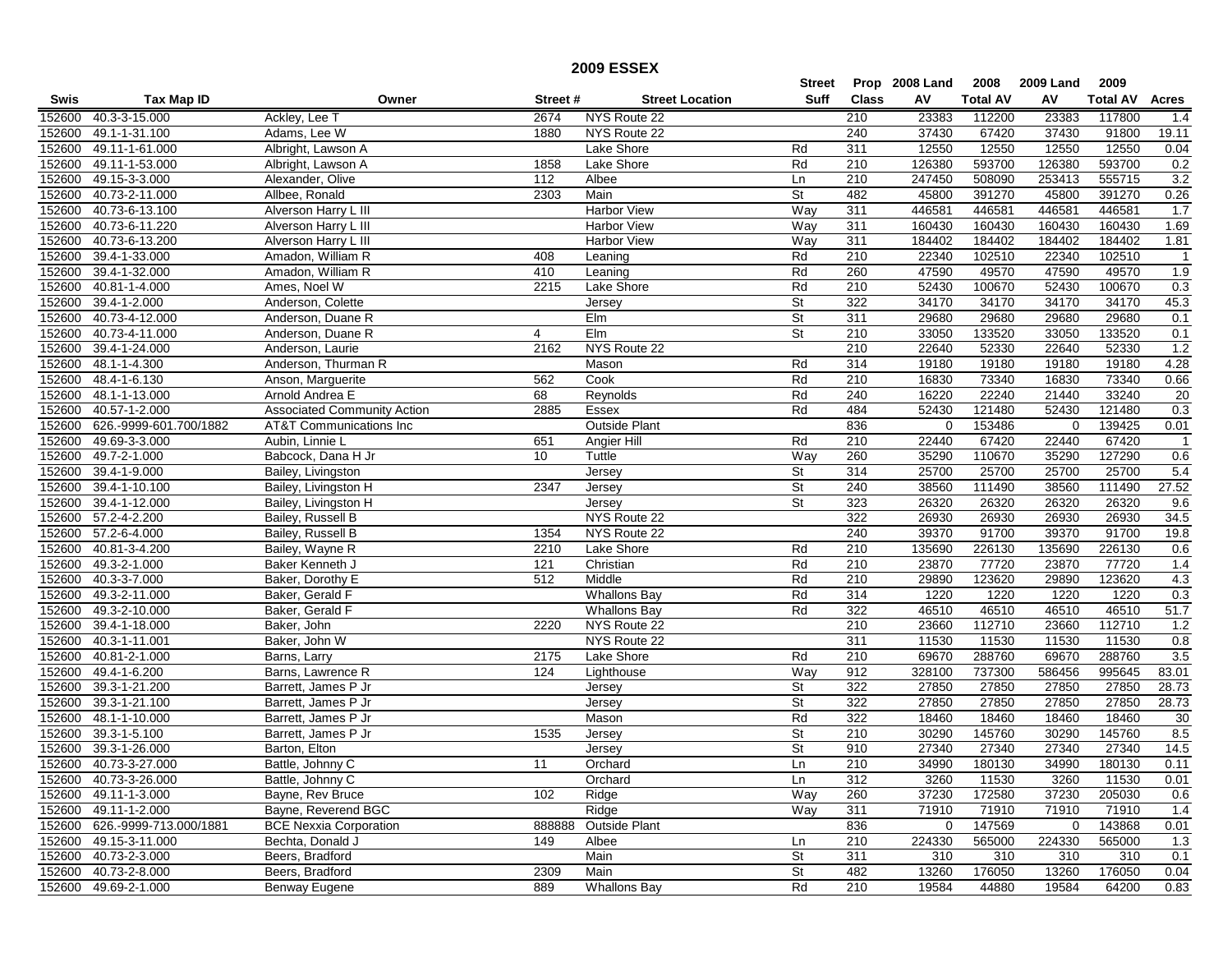|        | 152600 48.4-1-8.120   | Benway, Danny A                  | 395              | Cook                | Rd                       | 240 | 32130  | 39580  | 32130  | 39580  | 20             |
|--------|-----------------------|----------------------------------|------------------|---------------------|--------------------------|-----|--------|--------|--------|--------|----------------|
| 152600 | 40.3-3-19.000         | Benway, Gerald E                 | 126              | School              | St                       | 280 | 33760  | 110770 | 33760  | 110770 | 6              |
| 152600 | 49.1-1-37.120         | Benway, Jeffrey J                | 1849             | NYS Route 22        |                          | 210 | 25400  | 100370 | 25400  | 126100 | 2.29           |
| 152600 | 49.1-1-37.200         | Benway, Jeffrey J                | 1855             | NYS Route 22        |                          | 433 | 39980  | 81290  | 39980  | 81290  | 2.87           |
| 152600 | 39.4-1-34.000         | Benway, Thomas R                 | 400              | Leaning             | Rd                       | 270 | 23050  | 31520  | 23050  | 31520  | 1.1            |
| 152600 | 49.15-2-1.000         | Berlin, Joy M                    | 73               | Albee               | Ln                       | 210 | 241940 | 387600 | 241940 | 387600 | 0.58           |
| 152600 | 40.73-1-8.000         | <b>Bernard Ethel</b>             | 35               | Elm                 | St                       | 210 | 52430  | 204310 | 52430  | 204310 | 0.3            |
| 152600 | 49.1-1-1.000          | Bigelow, Dale A                  | 2098             | NYS Route 22        |                          | 120 | 216650 | 788460 | 216650 | 788460 | 146.7          |
| 152600 | 40.3-1-10.003         | Bigelow, Dale A                  |                  | NYS Route 22        |                          | 105 | 88030  | 88130  | 88030  | 88130  | 75.3           |
| 152600 | 39.4-1-26.000         | Bigelow, Dale A                  |                  | NYS Route 22        |                          | 105 | 34170  | 34170  | 34170  | 34170  | 28.5           |
| 152600 | 49.1-1-2.000          | Bigelow, Dale A                  |                  | NYS Route 22        |                          | 105 | 104140 | 104140 | 104140 | 104140 | 77.2           |
| 152600 | 48.2-1-8.000          | Bigelow, Donald                  | 339              | Leaning             | Rd                       | 210 | 22850  | 114750 | 22850  | 114750 | 1.2            |
| 152600 | 48.2-1-2.200          | Bigelow, Donald R                | $\overline{718}$ | <b>Brookfield</b>   | Rd                       | 270 | 26930  | 45080  | 26930  | 45080  | $\overline{3}$ |
| 152600 | 48.1-1-17.000         | Bigelow, Keith L                 |                  | Mason               | Rd                       | 322 | 24480  | 24480  | 24480  | 24480  | 40             |
| 152600 | 48.2-1-7.000          | Bigelow, Ronald V                | 357              | Leaning             | Rd                       | 210 | 22540  | 97410  | 22540  | 97410  | $\overline{1}$ |
| 152600 | 40.3-3-11.000         | Bliss, Lawrence M                | 2496             | NYS Route 22        |                          | 210 | 13770  | 87820  | 13770  | 87820  | 0.4            |
| 152600 | 49.69-1-12.000        | Bockman, Mary                    | 14               | Willett             | Ln                       | 210 | 31210  | 86700  | 31210  | 86700  | 0.5            |
| 152600 | 40.73-5-9.000         | Boisen, Bruce A                  | 2263             | Lake Shore          | Rd                       | 210 | 52430  | 266020 | 52430  | 279880 | 0.3            |
| 152600 | 49.11-1-35.000        | Boucher, Thomas                  | 38               | <b>Burt</b>         | Way                      | 260 | 46610  | 177890 | 46610  | 157560 | 1.5            |
| 152600 | 49.11-1-34.200        | Boucher, Thomas O Jr             |                  | <b>Burt</b>         | Way                      | 311 | 31720  | 31720  | 31720  | 31720  | 0.47           |
| 152600 | 48.3-1-22.200         | Boyle, Nancy                     | 150              | Alden               | Rd                       | 210 | 39780  | 99450  | 39780  | 99450  | 8.7            |
| 152600 | 49.11-1-39.000        | Brady, Peter C                   | 17               | Derby               | Way                      | 260 | 35390  | 164730 | 35390  | 179500 | 0.6            |
| 152600 | 40.3-2-6.000          | Braidlea Farms Ltd Prtshp        |                  | <b>Block House</b>  | Rd                       | 321 | 92110  | 92110  | 92110  | 92110  | 86             |
|        | 152600 57.1-2-6.000   | Brant, Ellis E Jr                |                  | County Route 10     |                          | 105 | 52940  | 52940  | 52940  | 52940  | 59             |
| 152600 | 49.11-1-42.000        | Brewster, Benjamin Y Jr          | 13               | Derby               | Way                      | 260 | 23300  | 114732 | 23300  | 114732 | 0.33           |
| 152600 | 49.11-1-41.000        | Brewster, Benjamin Y Jr          |                  | Derby               | Way                      | 311 | 161160 | 161160 | 161160 | 161160 | 0.7            |
| 152600 | 48.1-1-26.000         | Bridge, Anthony J Jr             |                  | Daniels             | Rd                       | 910 | 44470  | 53350  | 44470  | 53350  | 50             |
| 152600 | 49.1-1-19.220         | Bridge, Laura                    |                  | Middle              | Rd                       | 105 | 28150  | 28150  | 28150  | 28150  | 52.32          |
| 152600 | 49.1-1-18.000         | Bridge, Scott W                  | 166              | Middle              | Rd                       | 240 | 106510 | 279367 | 106510 | 279367 | 69             |
| 152600 | 39.4-1-40.002         | Bridge, Steven A                 | 2324             | Jersey              | St                       | 210 | 7850   | 116480 | 7850   | 116480 | 0.33           |
| 152600 | 48.3-1-10.200         | Briggs, George                   | 77               | Alden               | Rd                       | 210 | 24990  | 60130  | 24990  | 78700  | 2.16           |
| 152600 | 49.1-1-27.300         | Brink, Frederick                 | 236              | Christian           | Rd                       | 260 | 54880  | 84860  | 54880  | 84860  | 30.56          |
| 152600 | 39.4-1-5.220          | Brody, Stuart                    | 2217             | Jersey              | <b>St</b>                | 240 | 79660  | 158710 | 79660  | 158710 | 64.7           |
| 152600 | 48.3-1-6.000          | Bronson, Scott D                 | 168              | <b>Brookfield</b>   | Rd                       | 210 | 17950  | 22440  | 17950  | 43138  | 1.4            |
| 152600 | 48.1-1-19.000         | <b>Brookfield Cemetery</b>       | 203              | Reynolds            | Rd                       | 695 | 3880   | 3880   | 3880   | 3880   | 0.86           |
| 152600 | 39.3-1-28.000         | Brown, Betty J                   | 66               | Spear               | Rd                       | 270 | 12550  | 29990  | 12550  | 29990  | 0.3            |
| 152600 | 40.73-1-7.000         | Brown, Sarah H                   | 39               | Elm                 | St                       | 210 | 52430  | 179010 | 52430  | 179010 | 0.3            |
| 152600 | 39.3-1-25.100         | Bruce, David W                   | 307              | Daniels             | Rd                       | 240 | 72320  | 117300 | 72320  | 159770 | 92.47          |
| 152600 | 40.57-3-5.200         | Buch, Jere R                     | 2854             | Essex               | Rd                       | 210 | 269480 | 421870 | 269480 | 421870 | 1.1            |
| 152600 | 48.2-1-16.000         | Budd, Ann F                      | 77               | Leaning             | Rd                       | 210 | 26110  | 165340 | 26110  | 165340 | 2.6            |
| 152600 | 40.73-5-6.000         | Burke Bryan J                    | 306              | School              | St                       | 210 | 33050  | 120160 | 33050  | 120160 | 0.4            |
| 152600 | 40.73-5-7.000         | Burke Bryan J                    |                  | School              | St                       | 311 | 32950  | 32950  | 32950  | 32950  | 0.1            |
| 152600 | 49.69-2-3.000         | Burke, Timothy J                 | 892              | <b>Whallons Bay</b> | Rd                       | 210 | 24480  | 193600 | 24480  | 193600 |                |
| 152600 | 40.73-4-7.000         | Burley, Robert A                 |                  | Main                | St                       | 311 | 47120  | 47120  | 47120  | 47120  | 2.9<br>0.3     |
|        | 40.73-4-9.000         |                                  | 2273             | Main                | St                       | 210 | 54260  | 275200 | 54260  | 275200 | 0.7            |
| 152600 |                       | Burley, Robert A                 |                  |                     |                          |     |        |        |        |        |                |
|        | 152600 40.73-6-6.100  | Burley, Robert A                 | 2270             | Main                | St                       | 570 | 107920 | 219820 | 107920 | 219820 | 0.3            |
|        | 152600 49.11-1-36.000 | Cammack, Charles W III           | 15               | Old Oak             | Way                      | 260 | 42530  | 145860 | 42530  | 145860 | 0.9            |
|        | 152600 49.11-1-38.000 | Cammack, Charles W III           |                  | Old Oak             | Way                      | 311 | 46920  | 46920  | 46920  | 46920  | 1.6            |
|        | 152600 49.11-1-37.000 | Cammack, Charles W III           | 19               | Old Oak             | <b>Way</b>               | 210 | 54260  | 289170 | 54260  | 289170 | 3.82           |
|        | 152600 39.4-1-1.000   | Cardarelli, Lori                 |                  | Jersey              | $\overline{\mathsf{St}}$ | 910 | 110160 | 110160 | 110160 | 110160 | 143.9          |
|        | 152600 40.73-1-5.000  | Carrick, Thomas E                | 2726             | NYS Route 22        |                          | 210 | 34170  | 148720 | 34170  | 148720 | 0.14           |
|        | 152600 49.1-1-9.000   | Carson Linda L                   | 28               | School              | St                       | 210 | 12550  | 72110  | 12550  | 72110  | 0.3            |
|        | 152600 40.73-4-13.000 | <b>Castlerock Properties Ltd</b> | 10 <sup>1</sup>  | Elm                 | St                       | 210 | 32950  | 100670 | 32950  | 100670 | 0.1            |
|        | 152600 49.1-1-38.000  | <b>Central Cemetery</b>          | 1865             | NYS Route 22        |                          | 695 | 3880   | 3880   | 3880   | 3880   | $\overline{2}$ |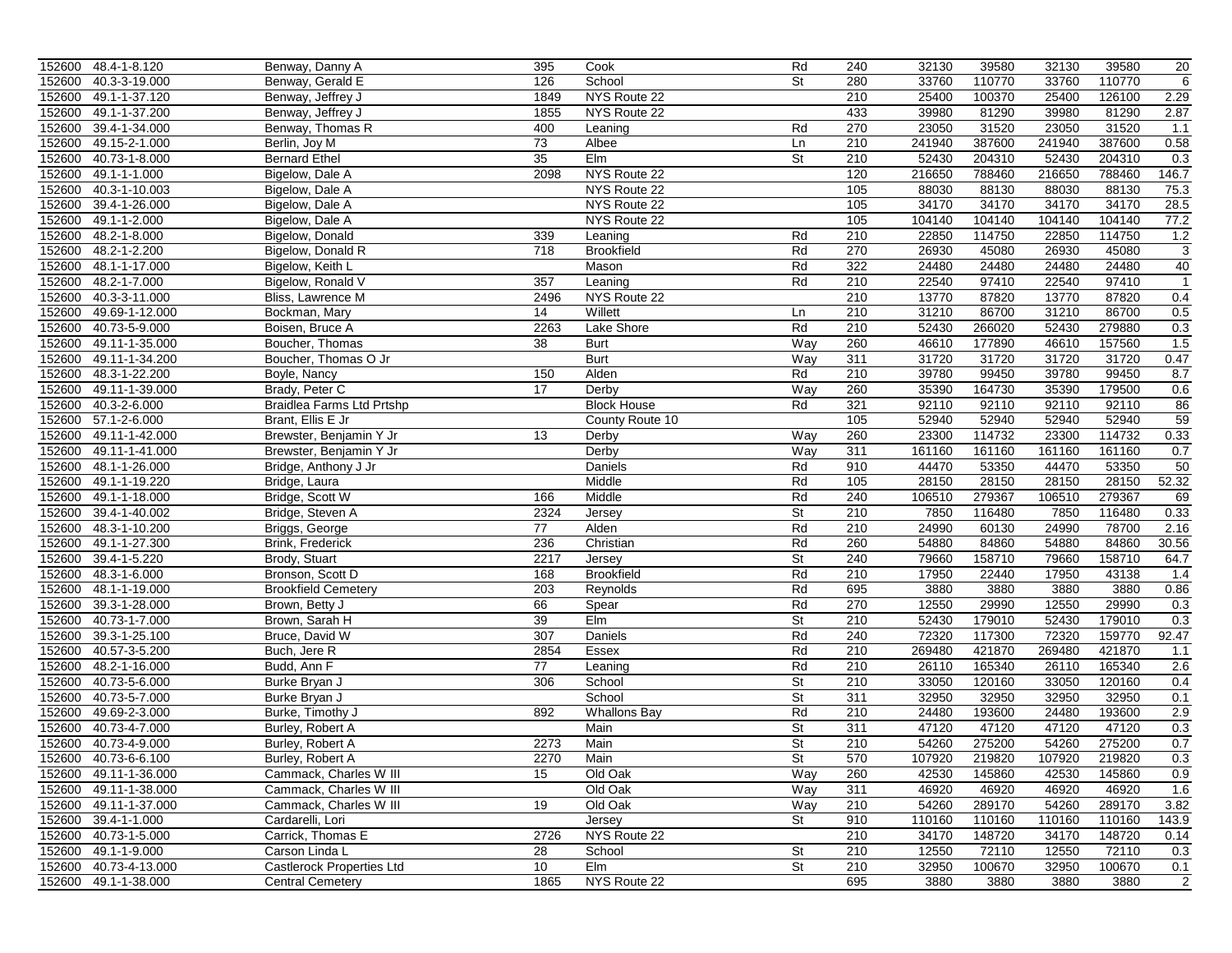|                  | 152600 39.3-1-22.120   | Chartrand, O Joseph Jr     |                | Jersey             | St        | 314 | 37430    | 37430  | 37430    | 37430   | 11              |
|------------------|------------------------|----------------------------|----------------|--------------------|-----------|-----|----------|--------|----------|---------|-----------------|
| 152600           | 626.-9999-608.900/1881 | Chazy & Westport Tel Co    |                | Outside Plant      |           | 836 | $\Omega$ | 20583  | $\Omega$ | 20568   | $\mathbf 0$     |
| 152600           | 39.3-1-24.000          | Christian, Donald M        | 325            | Daniels            | Rd        | 210 | 24070    | 113320 | 24070    | 113320  | 1.6             |
| 152600           | 48.4-1-1.000           | Christian, Michael         |                | <b>Brookfield</b>  | Rd        | 314 | 15710    | 15710  | 15710    | 15710   | 9               |
| 152600           | 48.3-1-7.000           | Christian, Michael         | 157            | <b>Brookfield</b>  | Rd        | 280 | 95880    | 279880 | 95880    | 279880  | 92.61           |
| 152600           | 48.4-1-22.000          | Clark-Healy, Donna L       | 327            | Walker             | Rd        | 240 | 109040   | 213890 | 109040   | 213890  | 157.7           |
| 152600           | 40.3-1-7.100           | Clark, Darwin              | 2323           | NYS Route 22       |           | 311 | 13870    | 15910  | 13870    | 13870   | 0.48            |
|                  | 39.4-1-48.000          | Clark, Marion L            | 1913           |                    | <b>St</b> | 240 | 31930    | 59980  | 31930    | 59980   | 11.4            |
| 152600<br>152600 | 48.1-1-16.000          | Clifford, Jeremy HP        | 141            | Jersey<br>Reynolds | Rd        | 240 | 19890    | 31930  | 19890    | 31930   | $\overline{12}$ |
|                  |                        |                            |                |                    |           | 321 |          |        |          | 228070  |                 |
| 152600           | 40.3-3-13.100          | Close, Mary T              |                | NYS Route 22       |           |     | 228070   | 228070 | 228070   |         | 220.4           |
| 152600           | 49.15-1-5.000          | Coffin, Linda L            | 1793           | Lake Shore         | Rd        | 210 | 178704   | 314854 | 178704   | 314854  | 1.5             |
| 152600           | 48.4-1-18.000          | Coleman, James R           | 693            | Walker             | Rd        | 240 | 42740    | 176150 | 42740    | 176150  | 31.9            |
| 152600           | 40.73-4-3.000          | Comeau, Louis P            | 2291           | Main               | St        | 210 | 52430    | 214910 | 52430    | 234330  | 0.3             |
| 152600           | 39.4-1-4.000           | Conway, James J            |                | <b>Jersey</b>      | <b>St</b> | 910 | 17850    | 17850  | 17850    | 17850   | 25.2            |
| 152600           | 49.4-1-8.000           | Cookson, Kim A             | 151            | <b>Grog Harbor</b> | Way       | 912 | 777000   | 834800 | 919678   | 989278  | 101             |
| 152600           | 48.76-1-2.000          | Coonrod, Emmett J III      | 577            | Cook               | Rd        | 210 | 18970    | 128930 | 18970    | 128930  | 0.8             |
| 152600           | 49.1-1-36.000          | Coonrod, Marjorie          | 1829           | NYS Route 22       |           | 210 | 13570    | 109750 | 13570    | 109750  | 0.38            |
| 152600           | 49.1-1-37.110          | Coonrod, Marjorie          | 1835           | NYS Route 22       |           | 240 | 37940    | 92720  | 37940    | 117440  | 18.4            |
| 152600           | 48.2-1-20.000          | Coonrod, Marjorie          |                | Cook               | Rd        | 910 | 2650     | 2650   | 2650     | 2650    | 4.1             |
| 152600           | 40.73-5-3.200          | Cordasco, Joseph           | 10             | Ross               | Way       | 210 | 60280    | 325380 | 60280    | 325380  | 0.65            |
|                  | 152600 57.2-3-7.200    | Cornell, Edward            |                | Sayre              | Rd        | 912 | 79100    | 79100  | 79100    | 79100   | 89.7            |
| 152600           | 57.2-3-7.100           | Cornell, Edward H          | 154            | Sayre              | Rd        | 240 | 76500    | 197170 | 61197    | 241197  | 52.5            |
| 152600           | 49.3-1-3.000           | Coste, Helen S             | 9              | Gladd              | Ln        | 271 | 18970    | 64460  | 18970    | 64460   | 0.8             |
| 152600           | 49.11-1-57.000         | Couchey, Sid H             | 1845           | Lake Shore         | Rd        | 210 | 196180   | 281930 | 196180   | 281930  | 3.4             |
| 152600           | 49.7-4-11.000          | <b>Covert Family Trust</b> | 1972           | Lake Shore         | Rd        | 260 | 248540   | 322400 | 248540   | 322400  | 0.8             |
| 152600           | 49.7-4-6.000           | Crater Club Inc            |                | Lake Shore         | Rd        | 311 | 91090    | 91090  | 91090    | 91090   | 0.2             |
| 152600           | 49.11-1-44.001         | Crater Club Inc            |                | Lake Shore         | Rd        | 311 | 71500    | 71500  | 71500    | 71500   | 0.23            |
| 152600           | 49.11-1-23.000         | Crater Club Inc            |                | Lake Shore         | Rd        | 311 | 80070    | 80070  | 80070    | 80070   | 0.2             |
| 152600           | 49.11-1-5.110          | Crater Club Inc            | 9              | Rock               | Way       | 583 | 256430   | 563350 | 256430   | 563350  | 65.13           |
| 152600           | 49.11-1-29.000         | Crater Club Inc            | 1926           | Lake Shore         | Rd        | 312 | 222770   | 243170 | 222770   | 243170  | 1.1             |
| 152600           | 48.2-1-25.100          | Cross, Katherine S         |                | <b>Brookfield</b>  | Rd        | 910 | 16730    | 16730  | 16730    | 16730   | 33.3            |
| 152600           | 40.57-3-11.000         | Cross, Katherine S         | 2830           | Essex              | Rd        | 210 | 290500   | 439300 | 290500   | 439300  | 1.95            |
| 152600           | 49.3-1-2.000           | Crowningshield, Polly      | 8              | Tyrrell            | St        | 210 | 30090    | 137800 | 30090    | 137800  | 4.4             |
| 152600           | 40.3-1-5.000           | Cumm, Calvin A             | 2313           | NYS Route 22       |           | 240 | 44880    | 194720 | 44880    | 194720  | 11              |
| 152600           | 40.65-2-6.000          | Cunnion, Stephen O         | 2731           | NYS Route 22       |           | 210 | 60380    | 363120 | 60380    | 363120  | 0.6             |
| 152600           | 40.73-3-18.000         | Dalton, Herbert F Jr       | $\overline{2}$ | <b>Beggs Point</b> | St        | 210 | 52430    | 305590 | 52430    | 305590  | 0.3             |
| 152600           | 40.73-3-2.000          | Dalton, Herbert F Jr       | 2310           | Main               | St        | 483 | 36306    | 240700 | 36306    | 240700  | 0.1             |
| 152600           | 40.73-3-15.000         | Dalton, John C             | 3              | Beggs Point        | St        | 210 | 36108    | 213051 | 36108    | 230800  | 0.12            |
| 152600           | 48.76-1-12.000         | DArgento, Ellen            | 834            | Walker             | Rd        | 210 | 26010    | 188090 | 26010    | 188090  | 3               |
| 152600           | 49.11-1-13.000         | Dashiells, Roberta         | 11             | Clubhouse          | Way       | 210 | 44980    | 352100 | 44980    | 352100  | $\overline{1}$  |
| 152600           | 48.3-1-21.200          | Davis, Chapin E            |                | Sayre              | Rd        | 322 | 39580    | 39580  | 39580    | 39580   | 20.2            |
| 152600           | 48.3-1-21.100          | Davis, Chapin E            |                | Sayre              | Rd        | 105 | 48650    | 63650  | 48650    | 63650   | 33.9            |
| 152600           | 40.65-1-3.000          | Davis, George G Jr         | 2783           | Essex              | Rd        | 240 | 371562   | 995000 | 371562   | 1195700 | 31.16           |
| 152600           | 40.73-5-5.000          | Demar, Raymond E           | 3              | Ross               | Way       | 210 | 61100    | 206650 | 61100    | 206650  | 0.81            |
| 152600           | 48.2-1-28.000          | Dennin, Gregory M          | 656            | <b>Brookfield</b>  | Rd        | 311 | 26520    | 26520  | 26520    | 26520   | 2.8             |
|                  | 152600 40.73-6-10.000  | Deso, William              | 2254           | Lake Shore         | Rd        | 220 | 65890    | 220520 | 65890    | 220520  | 0.5             |
|                  | 152600 40.3-3-4.000    | DeWolff, Catherine A       | 2451           | NYS Route 22       |           | 210 | 26420    | 105820 | 26420    | 105820  | 2.9             |
|                  | 152600 49.11-1-30.000  | Diamond, Douglas           | 71             | Burt               | Way       | 280 | 42740    | 190540 | 42740    | 226770  | 0.9             |
|                  | 152600 39.3-1-2.110    | Dickerson, Darren          |                | Daniels            | Rd        | 105 | 19690    | 19790  | 19690    | 19790   | 44.93           |
|                  | 152600 39.3-1-1.000    | Dickerson, Duane           |                | Daniels            | Rd        | 105 | 1940     | 1940   | 1940     | 1940    | 1.46            |
|                  | 152600 39.3-1-2.120    | Dickerson, Gregg S         |                | Daniels            | Rd        | 314 | 3260     | 3260   | 3260     | 3260    | 6.57            |
|                  | 152600 49.3-2-2.200    | DiClemente, James          | 155            | Christian          | Rd        | 210 | 25190    | 55180  | 25190    | 55180   | 4.2             |
|                  | 152600 48.4-1-13.100   | Dimisa, Jane E             | 1569           | NYS Route 22       |           | 210 | 10510    | 51820  | 10510    | 51820   | 0.4             |
|                  | 152600 49.7-4-7.000    | Dolan, Andrew P            | 2030           | Lake Shore         | Rd        | 210 | 204000   | 397800 | 204000   | 403900  | 0.5             |
|                  |                        |                            |                |                    |           |     |          |        |          |         |                 |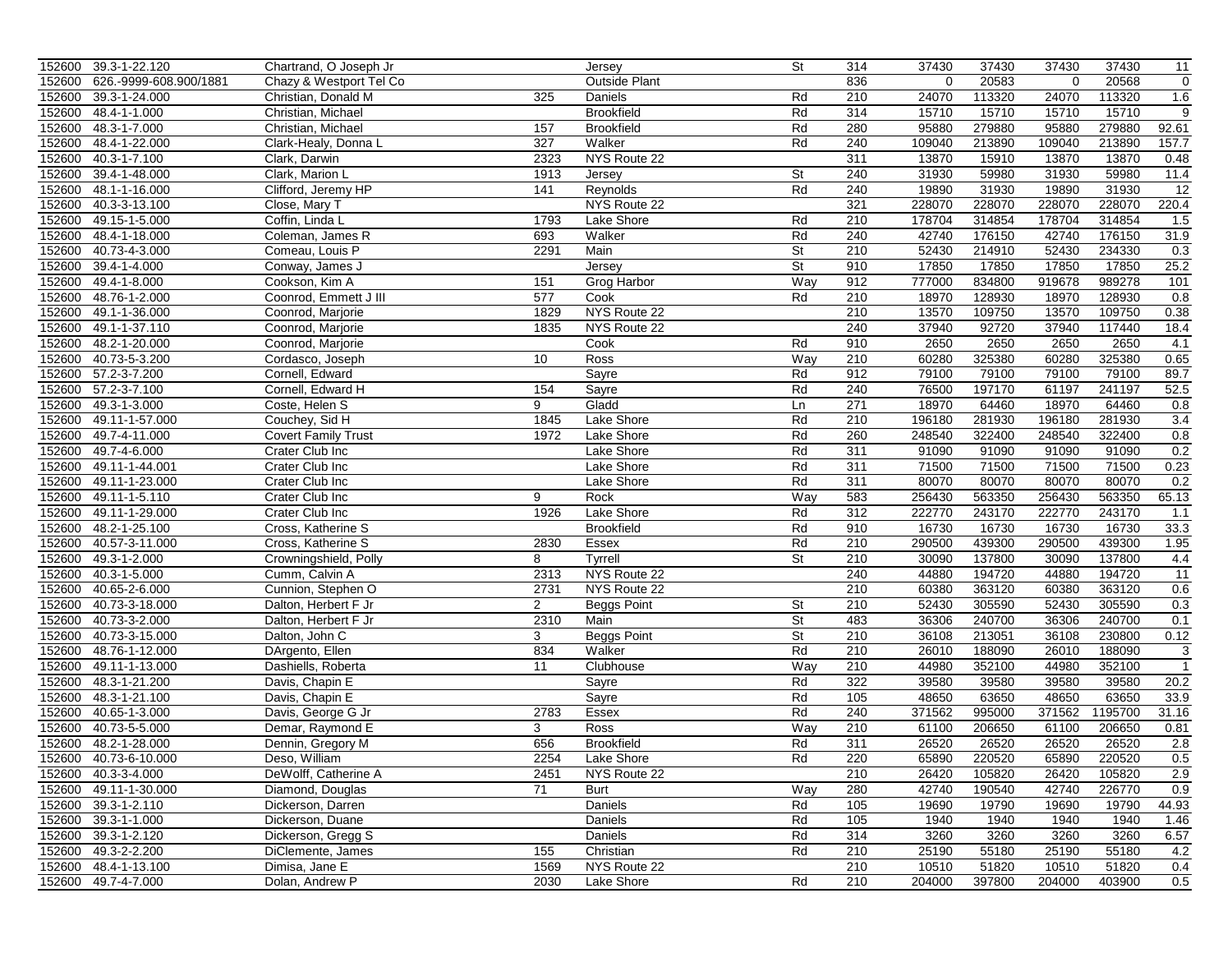|        | 152600 39.4-1-13.000 | Donnan, Aileen               |      | Jersey              | St  | 321 | 6830   | 6830   | 6830   | 6830   | 8.5            |
|--------|----------------------|------------------------------|------|---------------------|-----|-----|--------|--------|--------|--------|----------------|
| 152600 | 39.4-1-44.121        | Dougal, Nancy L              | 2120 | Jersey              | St  | 240 | 31520  | 85370  | 31520  | 85370  | 13             |
| 152600 | 49.3-2-15.000        | Douglas, Mark                | 1647 | Lake Shore          | Rd  | 312 | 14480  | 14590  | 14480  | 14590  | 0.6            |
| 152600 | 49.3-2-16.000        | Douglas, Mark                | 1641 | Lake Shore          | Rd  | 260 | 12650  | 54770  | 12650  | 54770  | 0.3            |
| 152600 | 39.4-1-15.000        | Doyle, Donald A              |      | Jersey              | St  | 312 | 15200  | 37030  | 15200  | 37030  | 0.4            |
| 152600 | 39.4-1-16.000        | Doyle, Donald A              | 2208 | NYS Route 22        |     | 210 | 20710  | 107300 | 20710  | 107300 | 0.9            |
| 152600 | 39.4-1-22.000        | Doyle, Gary                  | 2184 | NYS Route 22        |     | 270 | 25600  | 50590  | 25600  | 50590  | 2.3            |
| 152600 | 40.65-3-5.200        | Doyle, John                  | 2750 | Essex               | Rd  | 482 | 33760  | 246940 | 33760  | 246940 | 0.13           |
| 152600 | 49.15-1-4.000        | Doyle, John H                | 1800 | Lake Shore          | Rd  | 260 | 53350  | 117910 | 53350  | 117910 | 0.15           |
| 152600 | 48.76-1-14.000       | Doyle, John H                | 833  | Walker              | Rd  | 484 | 23900  | 197370 | 23900  | 197370 | 1.97           |
| 152600 | 40.3-1-1.200         | Draper, Mary T               |      | NYS Route 22        |     | 322 | 65280  | 65280  | 65280  | 65280  | 66.7           |
| 152600 | 40.73-5-11.000       | Drennan, Christopher         | 2259 | Lake Shore          | Rd  | 220 | 52430  | 222870 | 52430  | 222870 | 0.3            |
| 152600 | 40.3-2-8.200         | Drummond, FW Jr              | 2835 | Essex               | Rd  | 210 | 69560  | 258060 | 69560  | 258060 | 3.5            |
| 152600 | 40.81-3-1.000        | Duca, Thomas F               | 2224 | Lake Shore          | Rd  | 210 | 113020 | 279680 | 113020 | 279680 | 0.7            |
| 152600 | 40.65-2-5.000        | Ducolon, Colin               | 2729 | NYS Route 22        |     | 210 | 56100  | 124440 | 56100  | 124440 | 0.4            |
| 152600 | 40.81-3-8.000        | Duley, Verda                 |      | Lake Shore          | Rd  | 311 | 107100 | 107100 | 107100 | 107100 | $\overline{1}$ |
|        |                      |                              |      |                     |     |     |        |        |        |        |                |
| 152600 | 40.73-3-6.200        | Durant, John F               |      | Main                | St  | 311 | 100    | 100    | 100    | 100    | 0.03           |
| 152600 | 40.73-3-5.000        | Durant, John F Jr            | 2304 | Main                | St  | 483 | 32950  | 191150 | 32950  | 191150 | 0.1            |
| 152600 | 40.73-2-2.000        | Eakins, Jan M                | 2736 | NYS Route 22        |     | 210 | 55200  | 309780 | 55200  | 309780 | 0.4            |
| 152600 | 40.73-6-2.000        | East, Frank P                | 8    | Orchard             | Ln  | 210 | 36010  | 137900 | 36010  | 137900 | 0.2            |
| 152600 | 49.1-1-24.200        | Ecclesine, Maureen U         |      | Christian           | Rd  | 322 | 46720  | 46720  | 46720  | 46720  | 36.86          |
| 152600 | 49.1-1-25.000        | Ecclesine, Maureen U         | 409  | Christian           | Rd  | 210 | 19180  | 318950 | 19180  | 318950 | 0.76           |
| 152600 | 48.2-1-22.000        | <b>Eddy Foundation</b>       |      | Cook                | Rd  | 322 | 23360  | 23360  | 23360  | 23360  | 21.12          |
| 152600 | 39.4-1-35.000        | <b>Eddy Foundation</b>       |      | Leaning             | Rd  | 105 | 6430   | 6430   | 6430   | 6430   | 4.7            |
| 152600 | 48.2-1-21.000        | <b>Eddy Foundation</b>       |      | Cook                | Rd  | 322 | 16220  | 16220  | 22606  | 22606  | 33             |
| 152600 | 48.2-1-9.000         | <b>Eddy Foundation</b>       |      | Leaning             | Rd  | 105 | 29070  | 29070  | 29070  | 29070  | 21.5           |
| 152600 | 48.1-1-8.222         | <b>Eddy Foundation</b>       |      | Daniels             | Rd  | 910 | 38510  | 38510  | 38510  | 38510  | 41.78          |
| 152600 | 48.2-1-18.000        | <b>Eddy Foundation</b>       |      | <b>Brookfield</b>   | Rd  | 910 | 47630  | 47630  | 61700  | 61700  | 136.8          |
| 152600 | 48.4-1-20.132        | <b>Eddy Foundation</b>       |      | Walker              | Rd  | 321 | 23770  | 23770  | 23770  | 23770  | 40             |
| 152600 | 48.2-1-13.000        | <b>Eddy Foundation</b>       |      | Cook                | Rd  | 910 | 25700  | 25700  | 25700  | 25700  | 42             |
| 152600 | 48.2-1-12.100        | <b>Eddy Foundation</b>       |      | Cook                | Rd  | 105 | 27540  | 27540  | 27540  | 27540  | 45.23          |
| 152600 | 48.4-1-5.000         | <b>Eddy Foundation</b>       |      | <b>Brookfield</b>   | Rd  | 910 | 52120  | 52120  | 52120  | 52120  | 100            |
| 152600 | 48.4-1-6.110         | <b>Eddy Foundation</b>       |      | Walker              | Rd  | 105 | 124540 | 124540 | 124540 | 124540 | 193.61         |
| 152600 | 48.4-1-6.120         | <b>Eddy Foundation</b>       |      | Cook                | Rd  | 311 | 16120  | 16120  | 16120  | 16120  | 0.78           |
| 152600 | 48.1-1-23.100        | <b>Eddy Foundation</b>       |      | <b>Brookfield</b>   | Rd  | 910 | 62020  | 62020  | 62020  | 62020  | 72.4           |
| 152600 | 48.4-1-6.200         | <b>Eddy Foundation</b>       |      | Cook                | Rd  | 322 | 63240  | 63240  | 63240  | 63240  | 140            |
|        |                      |                              | 331  |                     | Rd  | 140 |        |        |        |        | 213            |
| 152600 | 48.4-1-7.000         | <b>Eddy Foundation</b>       |      | Cook                | Rd  | 322 | 176360 | 362510 | 176360 | 362510 |                |
| 152600 | 48.4-1-8.110         | <b>Eddy Foundation</b>       |      | Cook                |     |     | 36310  | 36310  | 36310  | 36310  | 44.91          |
| 152600 | 48.2-1-6.100         | <b>Eddy Foundation</b>       |      | Leaning             | Rd  | 322 | 27440  | 27440  | 27440  | 27440  | 22             |
| 152600 | 49.69-1-7.000        | <b>Eddy Foundation</b>       | 874  | <b>Whallons Bay</b> | Rd  | 449 | 15100  | 25300  | 15100  | 25300  | 0.2            |
| 152600 | 49.69-1-6.000        | <b>Eddy Foundation</b>       | 878  | <b>Whallons Bay</b> | Rd  | 484 | 16010  | 29990  | 16010  | 29990  | 0.2            |
| 152600 | 48.2-1-5.000         | <b>Eddy Foundation</b>       |      | Jersey              | St  | 912 | 26400  | 26400  | 26400  | 26400  | 45             |
| 152600 | 48.4-1-20.110        | <b>Eddy Foundation</b>       |      | Walker              | Rd  | 321 | 186970 | 186970 | 186970 | 186970 | 315            |
| 152600 | 39.4-1-38.000        | <b>Eddy Foundation</b>       |      | Leaning             | Rd  | 311 | 16520  | 16520  | 16520  | 16520  | 1.2            |
| 152600 | 48.2-1-6.200         | <b>Eddy Foundation</b>       | 319  | Leaning             | Rd  | 912 | 182300 | 182300 | 182300 | 182300 | 440            |
|        | 152600 48.2-1-27.000 | Eddy Foundation              |      | <b>Brookfield</b>   | Rd  | 322 | 29680  | 29680  | 29680  | 29680  | 16             |
|        | 152600 39.4-1-42.000 | Ehrhart, William             | 2208 | Jersey              | St  | 210 | 27440  | 189820 | 27440  | 189820 | 3.2            |
|        | 152600 49.7-3-1.000  | Ellis, Barry R               | 4    | Tuttle              | Way | 260 | 45190  | 131070 | 45190  | 131070 | 1.1            |
|        | 152600 40.73-4-5.000 | <b>Emmett Carter LLC</b>     | 2279 | Main                | St  | 210 | 35900  | 301610 | 35900  | 301610 | 0.2            |
|        | 152600 40.3-3-10.002 | Esposito, Joseph A           | 2488 | NYS Route 22        |     | 484 | 40800  | 149630 | 40800  | 149630 | 2.9            |
|        | 152600 58.1-2-3.000  | Esposito, Patrick A          |      | Angier Hill         | Rd  | 105 | 150550 | 150550 | 150550 | 150550 | 144.7          |
|        | 152600 57.2-6-3.000  | Esposito, Patrick A          | 449  | Angier Hill         | Rd  | 240 | 147590 | 521120 | 147590 | 521120 | 93.8           |
|        | 152600 40.57-1-1.000 | <b>Essex Catholic Church</b> | 2891 | Essex               | Rd  | 620 | 56920  | 265000 | 56920  | 265000 | $\overline{1}$ |
|        | 152600 40.3-3-16.000 | <b>Essex Cemetery</b>        | 2698 | NYS Route 22        |     | 695 | 4390   | 4390   | 4390   | 4390   | 1.4            |
|        |                      |                              |      |                     |     |     |        |        |        |        |                |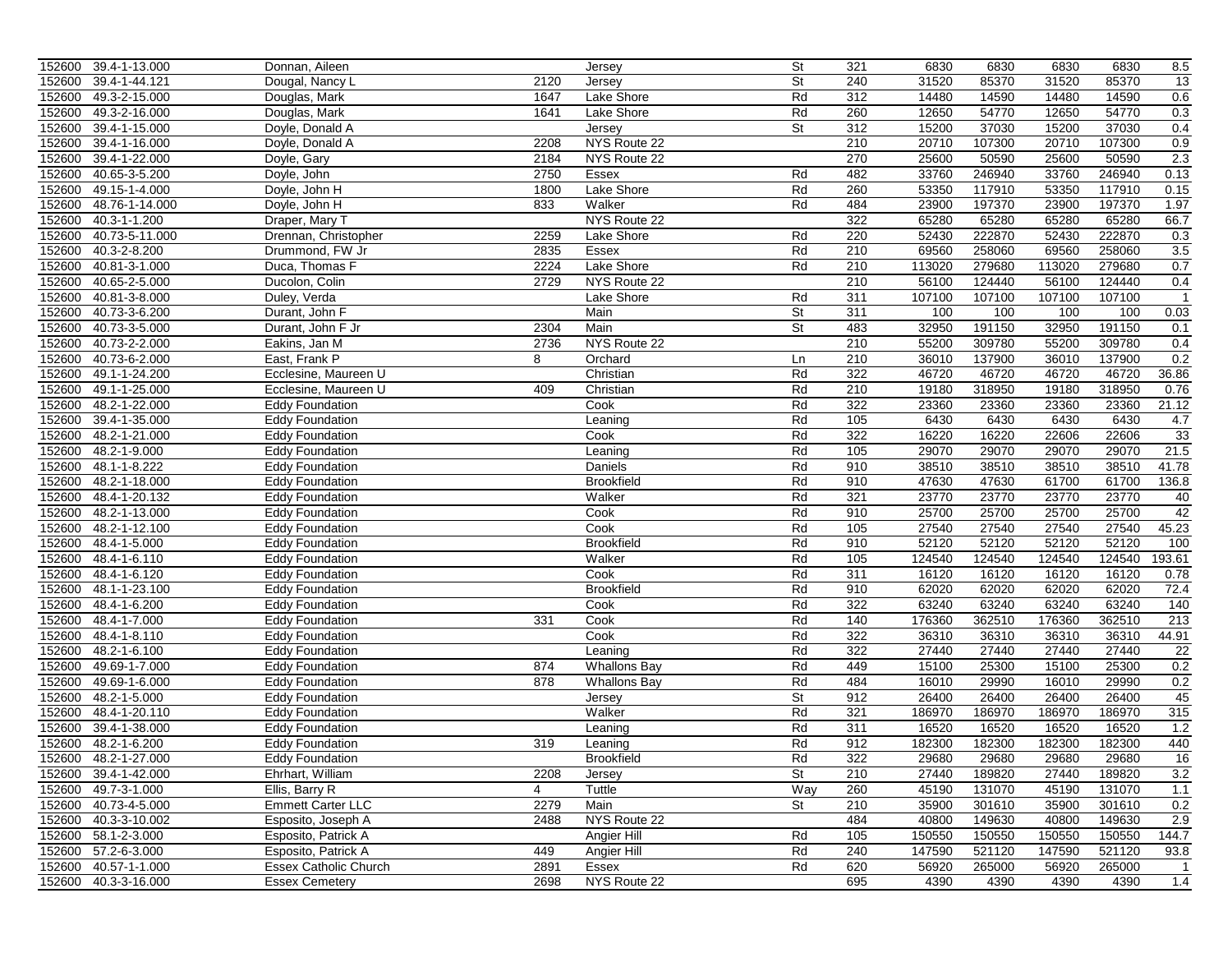|        | 152600 40.73-1-6.000  | Essex Comm Heritage Org Inc  | 2728           | NYS Route 22        |                          | 483 | 31310  | 198390 | 31310  | 198390 | 0.13            |
|--------|-----------------------|------------------------------|----------------|---------------------|--------------------------|-----|--------|--------|--------|--------|-----------------|
| 152600 | 40.65-2-9.100         | Essex Comm Heritage Org Inc  | 2757           | Essex               | Rd                       | 330 | 20500  | 20500  | 20500  | 20500  | 0.72            |
| 152600 | 48.2-1-19.000         | Essex County                 |                | Cook                | Rd                       | 942 | 152690 | 152690 | 152690 | 152690 | 150             |
| 152600 | 49.69-1-3.001         | <b>Essex Fire Dist 2</b>     |                | <b>Whallons Bay</b> | Rd                       | 330 | 1220   | 1220   | 1220   | 1220   | 0.03            |
| 152600 | 40.3-2-13.120         | Essex Fire District #1       | 2659           | NYS Route 22        |                          | 662 | 31820  | 589560 | 31820  | 589560 | 8.33            |
| 152600 | 40.65-2-12.000        | Essex Presbyterian Church    | 2743           | NYS Route 22        |                          | 620 | 33250  | 287540 | 33250  | 287540 | 0.2             |
| 152600 | 40.73-3-4.000         | Essex Presbyterian Parsonage | 2306           | Main                | <b>St</b>                | 620 | 36010  | 180850 | 36010  | 212470 | 0.2             |
| 152600 | 40.73-4-1.000         | Essex St Johns Church        | $\overline{4}$ | Church              | St                       | 620 | 33250  | 257350 | 33250  | 257350 | 0.2             |
| 152600 | 40.73-4-2.000         | Essex St Johns Parsonage     | 10             | Church              | $\overline{\mathsf{St}}$ | 210 | 30500  | 246330 | 30500  | 246330 | 0.1             |
| 152600 | 49.1-1-6.000          | Estrada, Torri               | 349            | Middle              | Rd                       | 120 | 40188  | 193688 | 40188  | 193688 | 72              |
| 152600 | 40.81-1-5.000         | Estus, Cynthia               | 2211           | Lake Shore          | Rd                       | 210 | 52530  | 155650 | 52530  | 155650 | 0.4             |
| 152600 | 40.73-1-13.000        | Estus, Mark L                | 283            | School              | St                       | 210 | 61100  | 194620 | 61100  | 194620 | 0.7             |
| 152600 | 40.73-3-25.000        | Evans, Susan P               | 13             | Orchard             | Ln                       | 210 | 39580  | 197980 | 39580  | 197980 | 0.2             |
| 152600 | 40.73-3-23.000        | Evans, Wayne                 |                | <b>Beggs Point</b>  | St                       | 311 | 29680  | 29680  | 29680  | 29680  | 0.1             |
| 152600 | 48.2-1-26.000         | Faruolo, Andrius             |                | <b>Brookfield</b>   | Rd                       | 322 | 72620  | 72620  | 72620  | 72620  | 85.58           |
| 152600 | 49.15-1-20.110        | Fay, Douglas                 | 1665           | Lake Shore          | Rd                       | 210 | 27950  | 55390  | 27950  | 55390  | 3.44            |
| 152600 | 48.1-1-4.100          | Feeley, Michael A            | 237            | Daniels             | Rd                       | 210 | 20710  | 20710  | 25170  | 61270  | 2.2             |
|        | 152600 57.2-3-4.000   | Feinbloom, Stephen E         | 60             | Ferris              | Ln                       | 210 | 25092  | 269994 | 25092  | 278750 | 2.2             |
| 152600 | 57.2-3-2.000          | Feinbloom, Stephen E         |                | Ferris              | Ln                       | 312 | 36006  | 36006  | 36006  | 74906  | 37.42           |
| 152600 | 40.57-3-4.000         | Ferguson, Donald J           | 2868           | Essex               | Rd                       | 210 | 206750 | 442480 | 206750 | 442480 | 2               |
| 152600 | 39.3-4-3.000          | Fiegl, Jason                 |                | Jersey              | St                       | 270 | 29520  | 37600  | 29520  | 37600  | 7.33            |
| 152600 | 49.4-1-1.000          | Fine-Lease, Mariko D         |                | Lake Shore          | Rd                       | 314 | 12040  | 12040  | 12040  | 12040  | 5.3             |
| 152600 | 40.73-6-12.000        | Fine-Lease, Mariko D         | 2234           | Lake Shore          | Rd                       | 210 | 55180  | 175440 | 55180  | 175440 | 0.3             |
| 152600 | 49.11-1-56.000        | Fine-Lease, Mariko D         | 1849           | Lake Shore          | Rd                       | 270 | 157180 | 169930 | 157180 | 169930 | 1.26            |
| 152600 | 49.3-2-20.100         | Fine, Anthony S              |                | Cross               | Rd                       | 322 | 27280  | 27280  | 27280  | 27280  | 27              |
| 152600 | 49.3-2-20.200         | Fine, Anthony S              |                | Cross               | Rd                       | 311 | 23180  | 23180  | 31625  | 31625  | 13.27           |
| 152600 | 49.3-2-21.000         | Fine, Paul EM                | 1298           | <b>Whallons Bay</b> | Rd                       | 240 | 43554  | 125664 | 43554  | 125664 | 30.81           |
| 152600 | 49.3-2-20.500         | Fine, Rose M                 |                | Cross               | Rd                       | 314 | 21240  | 21240  | 26700  | 26700  | 10.26           |
| 152600 | 40.73-3-16.000        | Fine, Rose M                 | 2300           | Main                | <b>St</b>                | 210 | 35900  | 253270 | 35900  | 253270 | 0.2             |
| 152600 | 40.57-3-3.000         | Finkentey, Elke              | 2874           | Essex               | Rd                       | 260 | 449720 | 487760 | 449720 | 487760 | 8               |
| 152600 | 39.3-1-19.002         | Finucane, William            |                | Jersey              | St                       | 322 | 35600  | 35600  | 35600  | 35600  | 50              |
| 152600 | 39.3-1-10.112         | Finucane, William M          |                | Spear               | Rd                       | 322 | 19480  | 19480  | 19480  | 19480  | 20.4            |
| 152600 | 39.3-1-9.110          | Finucane, William M          |                | Jersey              | St                       | 322 | 18970  | 18970  | 18970  | 18970  | 16.4            |
| 152600 | 39.3-1-9.202          | Finucane, William M          | 1637           | Jersey              | St                       | 210 | 29990  | 267650 | 29990  | 267650 | 4.3             |
| 152600 | 40.3-2-2.222          | Fletcher, Stephen R          |                | <b>Block House</b>  | Rd                       | 322 | 27740  | 27740  | 27740  | 27740  | 11.07           |
| 152600 | 40.3-2-2.212          | Fletcher, Stephen R          | 39             | <b>Block House</b>  | Rd                       | 280 | 33860  | 472160 | 33860  | 472160 | 5.74            |
| 152600 | 39.4-1-23.000         | Foothills Baptist Church     | 2172           | NYS Route 22        |                          | 620 | 34480  | 249590 | 34480  | 249590 | 2.1             |
| 152600 | 49.15-1-13.000        | Fortune, John B              | 30             | Albee               | Ln                       | 210 | 320312 | 545700 | 320312 | 545700 | 3               |
| 152600 | 40.73-3-14.000        | Fortune, John B              | $\overline{7}$ | <b>Beggs Point</b>  | St                       | 210 | 56200  | 271120 | 56200  | 271120 | 0.4             |
| 152600 | 40.73-3-28.000        | Fortune, John B              | 9              | Orchard             | Ln                       | 210 | 34580  | 226340 | 34580  | 226340 | 0.1             |
| 152600 | 39.3-1-12.000         | French, Bradley              |                | Jersey              | St                       | 314 | 410    | 410    | 410    | 410    | 0.2             |
| 152600 | 39.3-1-13.100         | French, Bradley              | 1723           | Jersey              | St                       | 240 | 70990  | 117810 | 70990  | 117810 | 128.5           |
| 152600 | 39.3-4-6.000          | French, Bradley              |                | <b>Jersey</b>       | St                       | 910 | 25810  | 25810  | 25810  | 25810  | $\overline{25}$ |
| 152600 | 49.15-1-36.000        | French, Edward B             | 1695           | Lake Shore          | Rd                       | 210 | 13970  | 75380  | 13970  | 124000 | 0.4             |
| 152600 | 48.1-1-4.200          | French, Michael              |                | Daniels             | Rd                       | 314 | 19480  | 19480  | 19480  | 19480  | 5.9             |
|        | 152600 39.3-1-13.200  | French, Michael R            | 1717           | Jersey              | St                       | 210 | 16630  | 36820  | 16630  | 36820  | 0.84            |
|        | 152600 40.81-3-10.000 | Fullington, Kevin E          | 2162           | Lake Shore          | Rd                       | 260 | 141270 | 237660 | 141270 | 237660 | 0.25            |
|        | 152600 40.81-3-9.000  | Fullington, Kevin E          | 2164           | Lake Shore          | Rd                       | 210 | 137900 | 307020 | 137900 | 307020 | 0.3             |
|        | 152600 40.3-3-20.002  | Gardner, Edward J Jr         | 57             | School              | St                       | 210 | 36210  | 98630  | 26270  | 129000 | 7.4             |
|        | 152600 39.4-1-46.000  | Gardner, Emily               |                | Jersey              | St                       | 322 | 41922  | 41922  | 41922  | 41922  | 49.5            |
|        | 152600 40.3-3-17.110  | Gardner, Tina                | 274            | School              | St                       | 240 | 33150  | 111590 | 33150  | 111590 | 13              |
|        | 152600 40.3-3-17.140  | Gardner, Tina                |                | School              | <b>St</b>                | 322 | 43250  | 43250  | 43250  | 43250  | 22              |
|        | 152600 39.3-4-5.000   | Garvey, Bryan                | 1770           | Jersey              | St                       | 210 | 20710  | 134790 | 20710  | 134790 | 0.9             |
|        | 152600 49.11-1-34.100 | <b>Ginn Living Trust</b>     | 25             | Derby               | Way                      | 210 | 36310  | 190130 | 36310  | 301000 | 0.64            |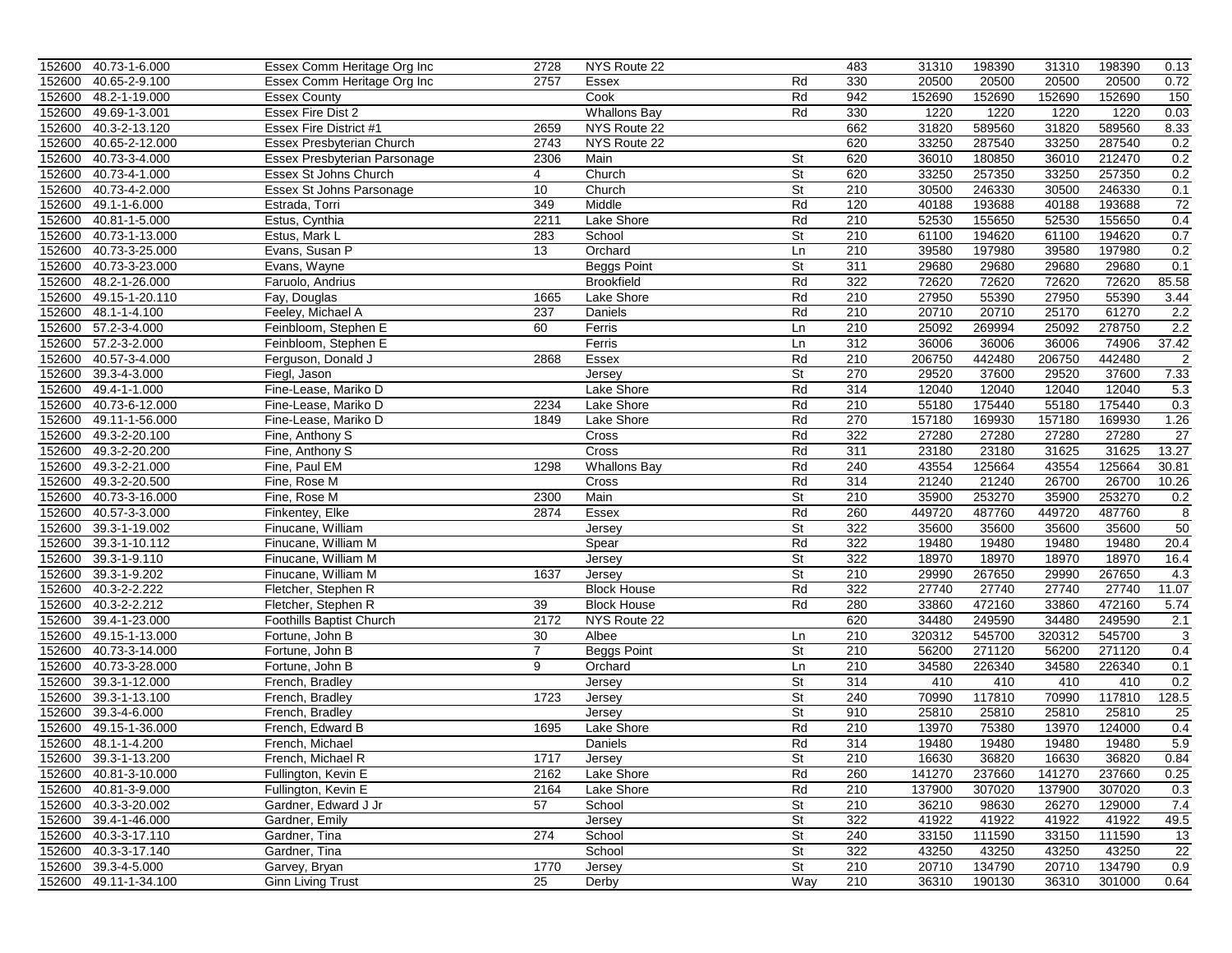|        | 152600 49.7-4-8.000   | Glenn, Morris F     | 1970 | Lake Shore          | Rd        | 260 | 153820 | 367400 | 153820 | 367400 | 0.3            |
|--------|-----------------------|---------------------|------|---------------------|-----------|-----|--------|--------|--------|--------|----------------|
| 152600 | 40.65-2-1.000         | Glynn, James R      | 2717 | NYS Route 22        |           | 210 | 35900  | 99040  | 35900  | 99040  | 0.2            |
| 152600 | 40.73-2-10.100        | Goetz, Helen L      | 2305 | Main                | <b>St</b> | 210 | 41000  | 290390 | 41000  | 290390 | 0.23           |
| 152600 | 40.73-3-20.000        | Goff, Norma         | 10   | <b>Beggs Point</b>  | St        | 210 | 36010  | 182990 | 36010  | 182990 | 0.2            |
| 152600 | 40.3-2-8.120          | Goff, Norma         |      | Essex               | Rd        | 321 | 38250  | 38250  | 38250  | 38250  | 31.9           |
| 152600 | 48.1-1-11.000         | Goff, Norma         |      | Mason               | Rd        | 910 | 20090  | 20090  | 20090  | 20090  | 27.3           |
| 152600 | 48.2-1-23.000         | Goff, Norma         |      | <b>Brookfield</b>   | Rd        | 322 | 59980  | 59980  | 59980  | 59980  | 78.5           |
| 152600 | 48.76-1-3.000         | Goff, Norma         |      | NYS Route 22        |           | 311 | 1530   | 1530   | 1530   | 1530   | 0.8            |
| 152600 | 40.73-3-31.000        | Goff, Todd M        | 2286 | Main                | St        | 210 | 52220  | 270610 | 52220  | 270610 | 0.3            |
| 152600 | 48.1-1-3.000          | Govier, Andrew      | 191  | Daniels             | Rd        | 210 | 32740  | 128930 | 32740  | 128930 | 5.5            |
| 152600 | 49.11-1-47.000        | Gray, Paul H        | 40   | Lila                | Way       | 210 | 49570  | 221370 | 49570  | 221370 | 2.4            |
| 152600 | 40.73-5-17.000        | Gryk, Wayne D       | 2227 | Lake Shore          | Rd        | 210 | 56610  | 211490 | 56610  | 211490 | 0.41           |
| 152600 | 49.1-1-19.100         | Guettel, Adam       |      | Middle              | Rd        | 105 | 23460  | 23460  | 23460  | 23460  | 7.3            |
| 152600 | 49.1-1-20.100         | Guettel, Adam       |      | Middle              | Rd        | 105 | 166160 | 166160 | 166160 | 166160 | 134.9          |
| 152600 | 40.3-2-8.111          |                     | 2857 | Essex               | Rd        | 485 | 36310  | 59980  | 65146  | 129410 | 1.33           |
|        | 40.57-3-13.000        | Gullo, Mary K       |      |                     | Rd        | 311 | 310    | 310    | 310    | 310    |                |
| 152600 |                       | Gullo, Mary K       |      | Essex               | Rd        |     |        |        |        |        | 0.1            |
| 152600 | 40.57-3-7.000         | Gullo, Mary K       |      | Essex               |           | 311 | 59980  | 59980  | 59980  | 59980  | 0.6            |
|        | 152600 40.57-2-1.000  | Gullo, Mary K       | 2847 | Essex               | Rd        | 210 | 62530  | 200740 | 62530  | 200740 | 1.3            |
| 152600 | 40.11-1-1.000         | Gullo, Mary K       |      | NYS Route 22        |           | 311 | 379030 | 379030 | 379030 | 379030 | 6.3            |
| 152600 | 40.57-3-6.000         | Gullo, Mary K       | 2852 | Essex               | Rd        | 210 | 63140  | 378420 | 63140  | 378420 | 1.5            |
| 152600 | 40.73-3-21.000        | Gussman, William H  | 14   | <b>Beggs Point</b>  | St        | 210 | 47530  | 207880 | 47530  | 207880 | 0.3            |
| 152600 | 57.2-5-1.000          | Gustas, Carol E     |      | NYS Route 22        |           | 105 | 4590   | 4590   | 10477  | 10477  | 41.84          |
| 152600 | 49.3-2-13.100         | Hain, Alison A      | 1352 | <b>Whallons Bay</b> | Rd        | 240 | 55690  | 357000 | 55690  | 475730 | 40             |
|        | 152600 57.1-2-10.100  | Hainer, George      |      | Loukes              | Ln        | 312 | 53960  | 62320  | 53960  | 62320  | 60             |
|        | 152600 57.1-2-8.000   | Hainer, George      |      | Loukes              | Ln        | 105 | 18770  | 18770  | 18770  | 18770  | 17.8           |
|        | 152600 57.1-2-10.200  | Hainer, George F    |      | Loukes              | Ln        | 321 | 24170  | 24170  | 24170  | 24170  | 26.84          |
|        | 152600 57.1-2-9.000   | Hainer, George F    | 82   | Loukes              | Ln        | 210 | 24480  | 179830 | 24480  | 179830 | 1.8            |
| 152600 | 49.11-1-16.000        | Hall, Anne L        | 43   | Ridge               | Way       | 280 | 45080  | 183290 | 45080  | 183290 | $\mathbf{1}$   |
| 152600 | 40.73-5-15.000        | Hall, Mark R        | 2241 | Lake Shore          | Rd        | 210 | 59976  | 193816 | 59976  | 193816 | 0.5            |
| 152600 | 49.11-1-31.000        | Halpin, Evelyn T    | 59   | Burt                | Way       | 260 | 45290  | 116890 | 45290  | 116890 | 1.1            |
| 152600 | 40.65-4-1.000         | Halpin, Jack        |      | Essex               | Rd        | 315 | 2960   | 2960   | 2960   | 2960   | 0.18           |
| 152600 | 40.65-3-4.002         | Halpin, Jack        | 2752 | Essex               | Rd        | 421 | 168710 | 750010 | 168710 | 750010 | 0.79           |
| 152600 | 40.65-3-3.000         | Halpin, Jack        | 2754 | Essex               | Rd        | 210 | 67010  | 286210 | 67010  | 286210 | 0.2            |
| 152600 | 49.11-1-34.300        | Halpin, Jack H      |      | Burt                | Way       | 311 | 7650   | 7650   | 7650   | 7650   | 0.34           |
|        | 152600 40.73-6-6.202  | Hamilton Barry      | 2272 | Main                | St        | 570 | 317630 | 508980 | 317630 | 508980 | 0.56           |
| 152600 | 40.73-7-1.200         | Hamilton, Barry     |      | Lake Shore          | Rd        | 314 | 4490   | 4490   | 4490   | 4490   | $\mathbf{1}$   |
| 152600 | 40.3-3-22.100         | Hamilton, Barry     |      | School              | St        | 105 | 57320  | 57320  | 57320  | 57320  | 57.14          |
| 152600 | 40.73-4-8.000         | Hamilton, Barry     | 2269 | Main                | St        | 483 | 32950  | 75480  | 32950  | 75480  | 0.1            |
| 152600 | 48.3-1-13.000         | Hance, David J      | 268  | Sayre               | Rd        | 280 | 25700  | 117600 | 25700  | 127700 | 2.3            |
| 152600 | 48.2-1-11.200         | Hanna, Joseph F     | 121  | Leaning             | Rd        | 240 | 63750  | 307430 | 63750  | 307430 | 47             |
| 152600 | 48.2-1-11.102         | Hanna, Joseph F     |      | Leaning             | Rd        | 312 | 98740  | 98740  | 98740  | 148670 | 94             |
| 152600 | 39.3-1-23.000         | Harsh, Robert A     | 387  | Mason               | Rd        | 210 | 41310  | 206650 | 41310  | 206650 | 9.4            |
| 152600 | 48.1-1-1.200          | Harsh, Robert A     |      | Daniels             | Rd        | 314 | 100    | 100    | 100    | 100    | 0.4            |
| 152600 | 49.1-1-8.000          | Hart, Henry G       | 409  | Middle              | Rd        | 210 | 23358  | 199090 | 23358  | 234583 | 1.4            |
|        | 152600 48.2-1-25.200  | Hart, Shawn R       | 486  | <b>Brookfield</b>   | Rd        | 210 | 26520  | 37430  | 26520  | 37430  | 2.79           |
|        | 152600 39.4-1-8.000   | Hastings, Jeffrey A | 2307 | Jersey              | St        | 240 | 29680  | 131580 | 29680  | 131580 | 15             |
|        | 152600 58.1-2-4.000   | Hathaway, Ethel P   | 542  | Angier Hill         | Rd        | 210 | 35090  | 227970 | 35090  | 227970 | 6.66           |
|        | 152600 48.2-1-10.200  | Hayes, Austen       | 187  | Leaning             | Rd        | 280 | 121584 | 300261 | 121584 | 327480 | 101.25         |
|        | 152600 49.11-1-24.000 | Hayes, Elizabeth S  | 11   | Pearson             | Way       | 260 | 34580  | 88330  | 34580  | 90980  | 0.5            |
|        | 152600 40.3-3-14.000  | Hayes, Scott E      | 2670 | NYS Route 22        |           | 280 | 61350  | 150090 | 61350  | 150090 | 0.9            |
|        | 152600 48.1-1-8.100   | Haynes, Donna       | 17   | Reynolds            | Rd        | 270 | 31720  | 60080  | 31720  | 60680  | 5.1            |
|        | 152600 49.1-1-17.200  | Hearn, George C     | 118  | Middle              | Rd        | 240 | 65890  | 691950 | 65890  | 691950 | 49.3           |
|        | 152600 49.11-1-8.000  | Heavey, Elizabeth R |      | Old Oak             | Way       | 311 | 8870   | 8870   | 8870   | 8870   | 0.1            |
|        | 152600 49.11-1-6.200  | Heavey, Elizabeth R |      | Burt                | Way       | 311 | 44980  | 44980  | 44980  | 44980  | $\overline{1}$ |
|        |                       |                     |      |                     |           |     |        |        |        |        |                |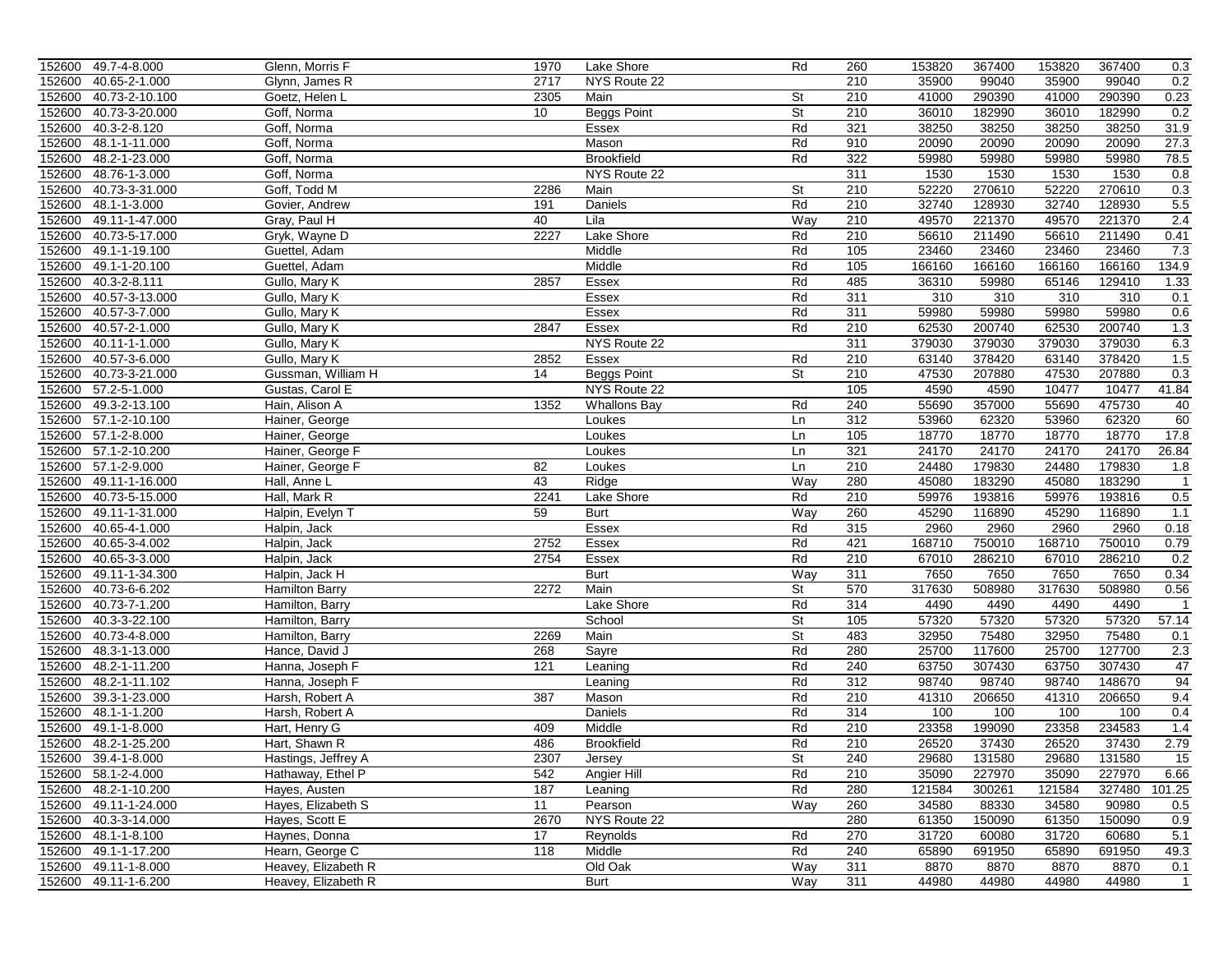|        | 152600 49.11-1-10.000                         | Heavey, Elizabeth R                | 6          | Old Oak                 | Way                      | 210              | 33460          | 191960         | 33460          | 191960         | 0.52           |
|--------|-----------------------------------------------|------------------------------------|------------|-------------------------|--------------------------|------------------|----------------|----------------|----------------|----------------|----------------|
| 152600 | 49.11-1-9.000                                 | Heavey, Elizabeth R                |            | Old Oak                 | Way                      | 311              | 17950          | 17950          | 17950          | 17950          | 0.2            |
| 152600 | 49.4-1-2.100                                  | Heurich, Gary F                    | 56         | Albee                   | Ln                       | 112              | 792130         | 1089800        | 792130         | 1089800        | 352.1          |
| 152600 | 49.4-2-1.000                                  | Heurich, Gary F                    |            | Lighthouse              | Way                      | 311              | 140150         | 140150         | 140150         | 140150         | 1.3            |
| 152600 | 49.15-3-14.000                                | Heurich, Gary F                    | 12         | Spire                   | Way                      | 210              | 258750         | 519480         | 258750         | 519480         | 1.2            |
| 152600 | 49.4-1-9.100                                  | Heurich, Gary F                    |            | Lighthouse              | Way                      | 322              | 28700          | 28700          | 28700          | 28700          | 31.14          |
| 152600 | 49.15-1-14.000                                | Heurich, Gary F                    |            | Lake Shore              | Rd                       | 314              | 8360           | 8360           | 8360           | 8360           | 3.7            |
| 152600 | 49.4-1-5.000                                  | Heurich, Gary F                    |            | Lighthouse              | Way                      | 314              | 9020           | 9020           | 9020           | 9020           | 0.61           |
| 152600 | 49.4-1-3.000                                  | Heurich, Gary F                    | 175        | Lighthouse              | Way                      | 260              | 536420         | 686680         | 536420         | 686680         | 6.6            |
| 152600 | 40.73-5-8.000                                 | Hill, Wallace                      | 312        | School                  | $\overline{\mathsf{St}}$ | 210              | 32840          | 168610         | 32840          | 168610         | 0.1            |
| 152600 | 49.7-1-1.000                                  | Hoadley, Franklin R III            | 85         | Wildacres               | Way                      | 210              | 48140          | 158300         | 48140          | 158300         | $\overline{2}$ |
| 152600 | 40.73-2-17.000                                | Hobbs, Sylvia                      | 32         | Elm                     | $\overline{\mathsf{St}}$ | 280              | 39570          | 291720         | 39570          | 291720         | 0.22           |
| 152600 | 40.73-2-16.000                                | Hobbs, Sylvia                      | 3          | Church                  | $\overline{\mathsf{St}}$ | 210              | 52430          | 414830         | 52430          | 414830         | 0.3            |
| 152600 | 48.4-1-20.200                                 | Hoffman, Barbara K                 | 515        | Walker                  | Rd                       | 240              | 43550          | 344050         | 43550          | 344050         | 10.41          |
| 152600 | 49.1-1-5.000                                  | Holland, Esther M                  |            | Middle                  | Rd                       | 105              | 33460          | 33460          | 33460          | 33460          | 27.9           |
| 152600 | 49.1-1-22.000                                 | Holland, Esther M                  |            | <b>Holland Brothers</b> | Way                      | 105              | 62120          | 62120          | 62120          | 62120          | 66.6           |
| 152600 | 49.1-1-23.000                                 | Holland, Esther M                  | 26         | <b>Holland Brothers</b> | Way                      | $\overline{112}$ | 224300         | 284680         | 224300         | 284680         | 163.2          |
|        | 152600 49.11-1-58.000                         | Hollingsworth, Donald              |            | Lake Shore              | Rd                       | 311              | 133110         | 133110         | 133110         | 133110         | $\overline{1}$ |
| 152600 | 49.3-2-17.000                                 | Hollingsworth, Donald              | 1575       | Lake Shore              | Rd                       | 240              | 32840          | 178400         | 32840          | 178400         | 12.5           |
| 152600 | 49.69-3-2.000                                 | Hopkins, Mary A                    |            | Angier Hill             | Rd                       | 311              | 4080           | 4080           | 9025           | 9025           | 0.6            |
| 152600 | 39.4-1-6.000                                  | Hopper, Jennifer E                 |            | <b>McAuliffe</b>        | Way                      | 105              | 68850          | 68850          | 68850          | 68850          | 76.7           |
| 152600 | 49.69-1-2.002                                 | Hoskins, Christopher M             | 17         | Tyrrell                 | St                       | 210              | 14790          | 62730          | 14790          | 62730          | 0.29           |
| 152600 | 48.76-1-1.000                                 | Hoskins, Edward                    | 571        | Cook                    | Rd                       | 270              | 12750          | 43350          | 12750          | 43350          | 0.5            |
| 152600 | 49.15-1-11.000                                | Houghton, Arnold H                 | 1740       | Lake Shore              | Rd                       | 260              | 403210         | 496030         | 403210         | 496030         | 2.8            |
| 152600 | 49.15-1-12.000                                | Houghton, Arnold H                 |            | Albee                   | Ln                       | 311              | 48760          | 48760          | 48760          | 48760          | 0.6            |
| 152600 | 40.3-2-17.000                                 | Houseal, Brian L                   |            | NYS Route 22            |                          | 105              | 67400          | 68748          | 67400          | 68748          | 51             |
| 152600 | 40.3-2-15.000                                 | Houseal, Brian L                   |            | NYS Route 22            |                          | 105              | 44880          | 44880          | 44880          | 44880          | 33.2           |
| 152600 | 49.7-3-2.000                                  | Houston, Sherrill                  | 58         | Ridge                   | Way                      | 260              | 45290          | 142290         | 45290          | 142290         | 1.1            |
| 152600 | 48.3-1-25.000                                 | Howard, Elbert                     | 48         | Alden                   | Rd                       | 270              | 14990          | 22030          | 14990          | 22030          | $\overline{1}$ |
| 152600 | 39.4-1-30.000                                 | Howard, Gilbert                    | 2418       | Jersey                  | St                       | 210              | 23660          | 79970          | 23660          | 79970          | 1.4            |
| 152600 | 40.65-3-6.000                                 | Humphrey, Richard                  | 2748       | Essex                   | Rd                       | 481              | 33760          | 289170         | 33760          | 289170         | 0.13           |
| 152600 | 49.11-1-45.100                                | Humphrey, Richard A                | 10         | Lila                    | Way                      | 210              | 223510         | 507830         | 223510         | 507830         | 2.91           |
| 152600 | 48.76-1-9.000                                 | <b>Hurlburt Scot</b>               | 1575       | NYS Route 22            |                          | 681              | 13770          | 69770          | 13770          | 69770          | 0.4            |
| 152600 | 48.4-1-13.200                                 | Hurlburt, Scot                     |            | NYS Route 22            |                          | 311              | 19480          | 19480          | 19480          | 19480          | 4.8            |
|        | 152600 48.76-1-8.000                          | Hurlburt, Scott                    | 1586       | NYS Route 22            |                          | 210              | 21730          | 153610         | 21730          | 153610         | 1.7            |
| 152600 | 48.3-1-26.000                                 | Hyde, Alvin E                      | 8          | <b>Twin Valley</b>      | Ln                       | 210              | 25630          | 93340          | 25630          | 93340          | 2.4            |
| 152600 | 40.65-3-2.000                                 | Iroquois F&AM                      | 2756       | Essex                   | Rd                       | 632              | 86500          | 302230         | 86500          | 302230         | 0.2            |
| 152600 | 49.1-1-15.000                                 | Irwin, Francisca P                 | 1421       | <b>Whallons Bay</b>     | Rd                       | 120              | 435280         | 850220         | 435280         | 972890         | 359.73         |
| 152600 | 39.3-1-7.110                                  | Ivy, Robert H                      |            | Jersey                  | St                       | 105              | 48450          | 48450          | 48450          | 48450          | 49.4           |
| 152600 | 39.3-1-20.002                                 | Ivy, Robert H                      | 1600       | Jersey                  | St                       | 240              | 64060          | 297130         | 64060          | 297130         | 49.4           |
| 152600 | 40.73-3-3.000                                 | Jackson, Norma C                   | 44         | <b>Beggs Point</b>      | St                       | 210              | 32840          | 151880         | 32840          | 151880         | 0.1            |
| 152600 | 40.3-3-12.200                                 | Jackson, Ronald E                  | 2538       | NYS Route 22            |                          | 210              | 25810          | 153410         | 25810          | 153410         | 2.5            |
| 152600 | 40.3-3-12.100                                 | Jackson, Ronald E                  |            | NYS Route 22            |                          | 321              | 58750          | 58750          | 58750          | 58750          | 41.2           |
| 152600 | 49.15-1-29.000                                | James, Douglas H                   |            | Lake Shore              | Rd                       | 311              | 12850          | 12850          | 12850          | 12850          | 0.3            |
|        | 152600 49.15-1-28.000                         | James, Douglas H                   | 1671       | Lake Shore              | Rd                       | 312              | 12850          | 28760          | 12850          | 28760          | 0.3            |
|        |                                               |                                    |            |                         |                          |                  |                |                |                |                | 1.3            |
|        | 152600 49.15-1-15.000<br>152600 48.2-1-17.000 | James, Douglas H<br>James, Lloyd H | 1680<br>43 | Lake Shore<br>Leaning   | Кd<br>Rd                 | 311<br>240       | 23660<br>52330 | 23660<br>91190 | 23660<br>52330 | 23660<br>91190 | 69.53          |
|        | 152600 49.1-1-35.000                          | James, Stanley H                   | 1823       | NYS Route 22            |                          | 210              | 39980          | 56920          | 39980          | 56920          | 8.8            |
|        | 152600 49.1-1-34.000                          | James, Stanley H                   | 1809       | NYS Route 22            |                          | 210              | 38050          | 111280         | 38050          | 111280         | 7.9            |
|        | 152600 49.15-1-17.000                         | James, Stewart G                   | 1666       | Lake Shore              | Rd                       | 270              | 22440          | 92820          | 22440          | 92820          | $\overline{1}$ |
|        | 152600 49.15-1-16.000                         | James, Stewart H                   |            | Lake Shore              | Rd                       | 314              | 2240           | 2240           | 13500          | 13500          | 0.9            |
|        | 152600 40.73-6-11.100                         | Jaquish, Sheila                    | 2250       | Lake Shore              | Rd                       | 210              | 196550         | 379240         | 196550         | 379240         | 0.85           |
|        | 152600 49.1-1-28.000                          | Jerdo, Albert                      |            | NYS Route 22            |                          | 105              | 23260          | 23260          | 23260          | 23260          | 17.2           |
|        | 152600 49.1-1-30.000                          | Jerdo, Albert                      | 1924       | NYS Route 22            |                          | 112              | 128720         | 312430         | 128720         | 312430         | 92.8           |
|        |                                               |                                    |            |                         |                          |                  |                |                |                |                |                |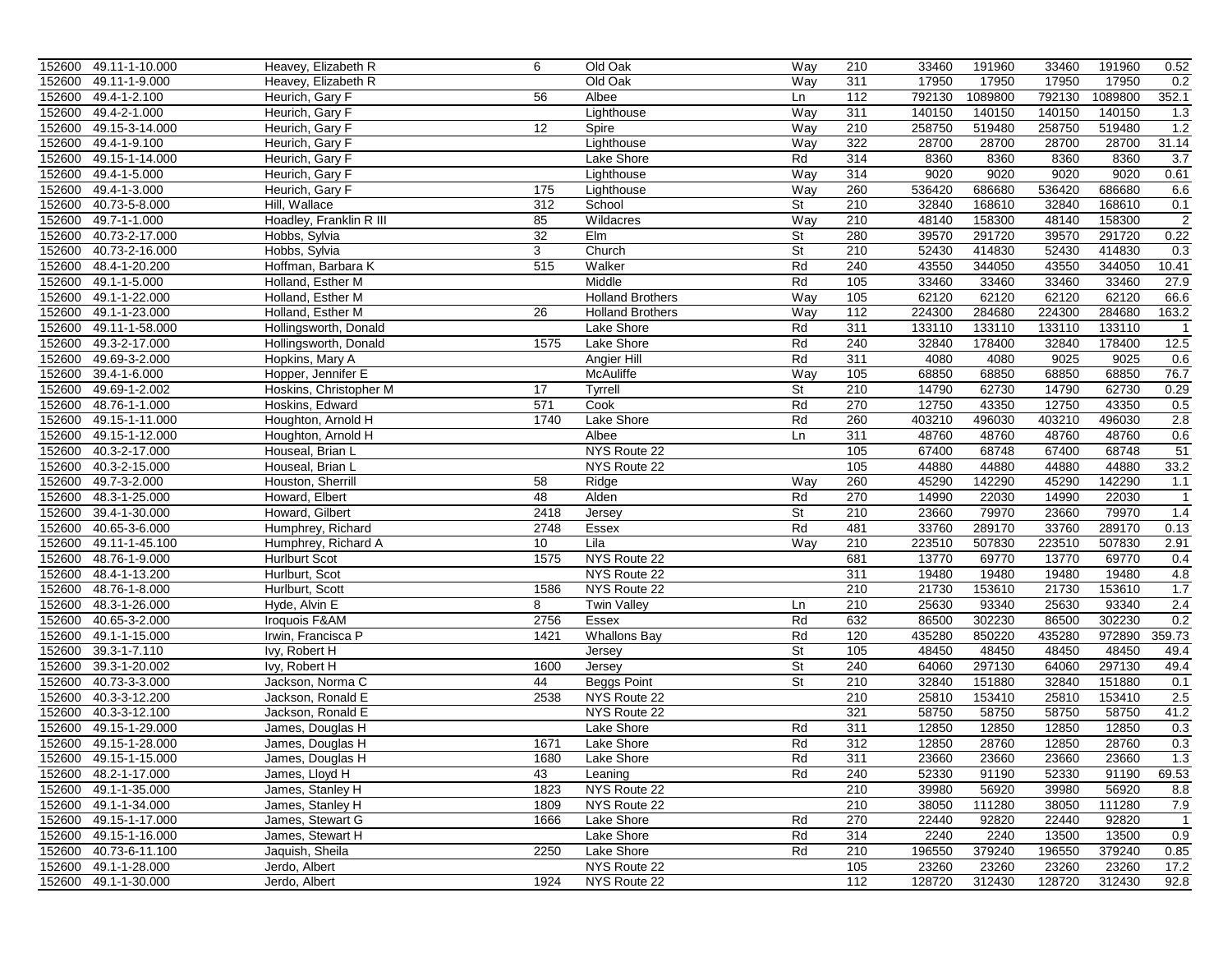|        | 152600 40.81-3-4.100           | Johnson, Sally P                      |                | Lake Shore          | Rd                       | 311        | 139656 | 139656 | 139656 | 139656 | 0.6            |
|--------|--------------------------------|---------------------------------------|----------------|---------------------|--------------------------|------------|--------|--------|--------|--------|----------------|
| 152600 | 40.81-3-5.000                  | Johnson, Sally P                      | 2208           | Lake Shore          | Rd                       | 210        | 162309 | 336445 | 162309 | 336445 | 0.65           |
| 152600 | 40.81-3-6.000                  | Johnson, Sally P                      | 2204           | Lake Shore          | Rd                       | 210        | 248980 | 367100 | 248980 | 367100 | 1.2            |
| 152600 | 40.81-3-7.000                  | Johnson, Sally P                      |                | <b>Lake Shore</b>   | Rd                       | 311        | 271010 | 271010 | 271010 | 271010 | 0.76           |
| 152600 | 49.7-4-9.000                   | Jones, Stephen C                      | 2020           | Lake Shore          | Rd                       | 260        | 420240 | 540380 | 420240 | 548940 | 1.6            |
| 152600 | 49.11-1-12.000                 | Jordan, Charles                       | $\overline{7}$ | Clubhouse           | Way                      | 260        | 44470  | 188800 | 44470  | 222750 | 0.49           |
| 152600 | 40.73-6-7.000                  | Jordan, Charles G                     | 2268           | Lake Shore          | Rd                       | 210        | 31212  | 152315 | 31212  | 172870 | 0.1            |
| 152600 | 40.73-6-5.000                  | Jordan, Elaine R                      | 2276           | Main                | St                       | 210        | 57730  | 188900 | 57730  | 188900 | 0.3            |
| 152600 | 48.3-1-5.000                   | Joy, Philip G                         | 154            | <b>Brookfield</b>   | Rd                       | 210        | 22950  | 29990  | 22950  | 46550  | 3.2            |
| 152600 | 39.3-4-10.000                  | Kahrs, Stephen J                      |                | Jersey              | $\overline{\mathsf{St}}$ | 322        | 35670  | 35670  | 35670  | 35670  | 31             |
| 152600 | 57.1-2-7.002                   | Kapper, James L                       | 32             | Sayre               | Rd                       | 260        | 75480  | 93430  | 75480  | 93430  | 80.23          |
| 152600 | 48.3-1-23.000                  | Keech Jason A                         | 72             | Alden               | Rd                       | 210        | 24684  | 121298 | 24684  | 131298 | $\overline{2}$ |
| 152600 | 49.3-1-1.000                   | Keene, Karin N                        | 1723           | NYS Route 22        |                          | 240        | 42430  | 195840 | 42430  | 195840 | 35.7           |
| 152600 | 48.4-1-9.000                   | Keene, Karin N                        |                | NYS Route 22        |                          | 322        | 13400  | 13400  | 13400  | 13400  | 14.9           |
| 152600 | 48.4-1-20.120                  | Keil Jessie                           | 510            | Walker              | Rd                       | 105        | 23150  | 92820  | 23150  | 92820  | 11.51          |
| 152600 | 49.11-1-21.000                 | Keller, Eleanor B                     | 42             | Clubhouse           | Way                      | 260        | 182120 | 365160 | 182120 | 365160 | 2.6            |
| 152600 | 40.57-3-14.000                 | Kellogg, Steven                       |                | Essex               | Rd                       | 311        | 262650 | 262650 | 262650 | 262650 | 2.1            |
|        | 152600 40.57-3-8.000           | Kellogg, Steven                       |                | Essex               | Rd                       | 311        | 140960 | 140960 | 140960 | 140960 | 0.8            |
| 152600 | 40.57-3-15.000                 | Kellogg, Steven                       | 2916           | Essex               | Rd                       | 210        | 227460 | 538660 | 227460 | 538660 | 3.75           |
| 152600 | 40.57-3-9.000                  | Kellogg, Steven                       |                | Essex               | Rd                       | 312        | 140760 | 170650 | 140760 | 170650 | 0.8            |
| 152600 | 40.57-3-10.000                 | Kellogg, Steven                       | 2838           | Essex               | Rd                       | 260        | 157080 | 238780 | 157080 | 238780 | 0.9            |
| 152600 | 40.57-3-1.000                  | Kellogg, Steven C                     |                | Essex               | Rd                       | 311        | 185740 | 185740 | 185740 | 185740 | 2.96           |
| 152600 | 40.57-3-12.000                 | Kellogg, Steven C                     |                | <b>Essex</b>        | Rd                       | 311        | 196350 | 196350 | 196350 | 196350 | 2.73           |
| 152600 | 40.73-3-29.000                 | Kelly, Bernard V                      | $\overline{7}$ | Orchard             | Ln                       | 210        | 34680  | 167380 | 34680  | 167380 | 0.1            |
| 152600 | 40.3-2-16.000                  | Kelly, Edward R                       | 2341           | NYS Route 22        |                          | 210        | 36410  | 96900  | 36410  | 96900  | 7.2            |
| 152600 | 40.73-1-1.000                  | Kempster, Michael                     | 2712           | NYS Route 22        |                          | 210        | 50180  | 87620  | 50180  | 87620  | 1.3            |
| 152600 | 40.73-5-13.000                 | Kennedy, Henry                        | 2249           | Lake Shore          | Rd                       | 210        | 63036  | 250800 | 63036  | 250800 | 0.51           |
| 152600 | 49.69-1-8.000                  | Kilgren, Karl E                       | 5              | Willett             | Ln                       | 210        | 8160   | 87470  | 8160   | 87470  | 0.1            |
| 152600 | 40.3-2-13.200                  | Kimball, Mark F                       |                | NYS Route 22        |                          | 170        | 118700 | 253300 | 118700 | 253300 | 78.4           |
| 152600 | 49.15-1-3.000                  | Klaus-Scarborough, Jane               | 1801           | Lake Shore          | Rd                       | 260        | 219270 | 366590 | 219270 | 366590 | 3.4            |
| 152600 | 49.7-4-3.000                   | Klink, Margaret E                     | 2041           | Lake Shore          | Rd                       | 210        | 57630  | 310080 | 57630  | 310080 | 3.5            |
| 152600 | 40.73-1-10.000                 | Klipper Ionel                         | 9              | Elm                 | St                       | 210        | 60259  | 112690 | 60259  | 112690 | 0.6            |
| 152600 | 40.73-4-4.000                  | <b>Klipper Nathaniel</b>              | 2285           | Main                | St                       | 220        | 63676  | 613980 | 63676  | 686100 | 1.8            |
| 152600 | 40.73-1-11.000                 | Klipper, Ionel                        | $\overline{7}$ | Elm                 | St                       | 210        | 62630  | 463080 | 62630  | 463080 | 1.4            |
|        | 152600 40.81-3-2.200           | Klipper, Nathaniel J                  | 2222           | Lake Shore          | Rd                       | 210        | 174583 | 418669 | 174583 | 418669 | 0.92           |
| 152600 | 39.3-1-10.111                  | Knapp, Alvin P                        |                | Spear               | Rd                       | 314        | 18260  | 18260  | 18260  | 18260  | 2.2            |
| 152600 | 39.3-1-10.120                  |                                       | 79             | Spear               | Rd                       | 210        | 26520  | 58960  | 26520  | 58960  | 2.8            |
| 152600 | 57.1-2-4.000                   | Knapp, Alvin P<br>Koenig, Elizabeth W | 2264           |                     |                          | 240        | 51310  | 112400 | 51310  | 156040 | 13.8           |
| 152600 | 48.2-1-15.000                  |                                       | 91             | County Route 10     | Rd                       | 210        | 26520  | 101900 | 26520  | 101900 | 2.9            |
|        |                                | Koenig, Judith                        |                | Leaning             |                          |            |        |        |        | 69462  |                |
| 152600 | 39.3-1-11.200<br>40.3-2-13.111 | Kotch, Paul                           | 52<br>2503     | Spear               | Rd                       | 210<br>105 | 24582  | 69462  | 24582  |        | $\overline{2}$ |
| 152600 |                                | Kulleseid, Lars I                     |                | NYS Route 22        |                          |            | 300660 | 300660 | 300660 | 300660 | 275.5          |
| 152600 | 40.3-2-8.112                   | Kulleseid, Lars I                     |                | Essex               | Rd                       | 105        | 136070 | 136070 | 136070 | 136070 | 106.83         |
| 152600 | 40.3-2-7.000                   | Kulleseid, Lars I                     |                | <b>Block House</b>  | Rd                       | 105        | 54160  | 54160  | 54160  | 54160  | 40.2           |
| 152600 | 40.73-4-6.000                  | Kunzi, Barbara                        | 2277           | Main                | St                       | 210        | 56200  | 221750 | 59977  | 252102 | 0.5            |
|        | 152600 40.3-3-17.130           | Kupperman Mark                        | 242            | School              | $\overline{\mathsf{St}}$ | 240        | 70871  | 278243 | 70871  | 278243 | 42.5           |
|        | 152600 49.15-1-2.000           | Kupperman, Mark A                     | 1806           | Lake Shore          | Кd                       | 260        | 212655 | 306950 | 212655 | 306950 | 1.6            |
|        | 152600 49.69-1-4.000           | Lacey, Charlotte N                    | 873            | <b>Whallons Bay</b> | Rd                       | 210        | 23050  | 82620  | 23050  | 82620  | 1.1            |
|        | 152600 49.69-1-5.000           | Lacey, Charlotte N                    | 871            | <b>Whallons Bay</b> | Rd                       | 312        | 11630  | 37430  | 11630  | 37430  | 0.6            |
|        | 152600 39.4-1-49.000           | LaDuke, David                         |                | Jersey              | St                       | 311        | 16120  | 16120  | 16120  | 16120  | 1.1            |
|        | 152600 49.69-1-11.000          | LaForest, James                       |                | <b>Whallons Bay</b> | Rd                       | 311        | 16220  | 16220  | 16220  | 16220  | 0.6            |
|        | 152600 49.69-1-10.000          | LaForest, James                       | 870            | <b>Whallons Bay</b> | Rd                       | 483        | 14790  | 59980  | 14790  | 59980  | 0.2            |
|        | 152600 48.76-1-15.000          | LaForest, James R                     | 839            | Walker              | Rd                       | 210        | 18260  | 144220 | 18260  | 144220 | 0.76           |
|        | 152600 39.3-1-10.200           | LaFountain, Barry J                   | 49             | Spear               | Rd                       | 270        | 24790  | 33250  | 24790  | 33250  | $\overline{2}$ |
|        | 152600 40.65-3-1.000           | Lake Champlain Trans Co Inc           | 2758           | Essex               | Rd                       | 448        | 133200 | 256600 | 133200 | 256600 | 0.5            |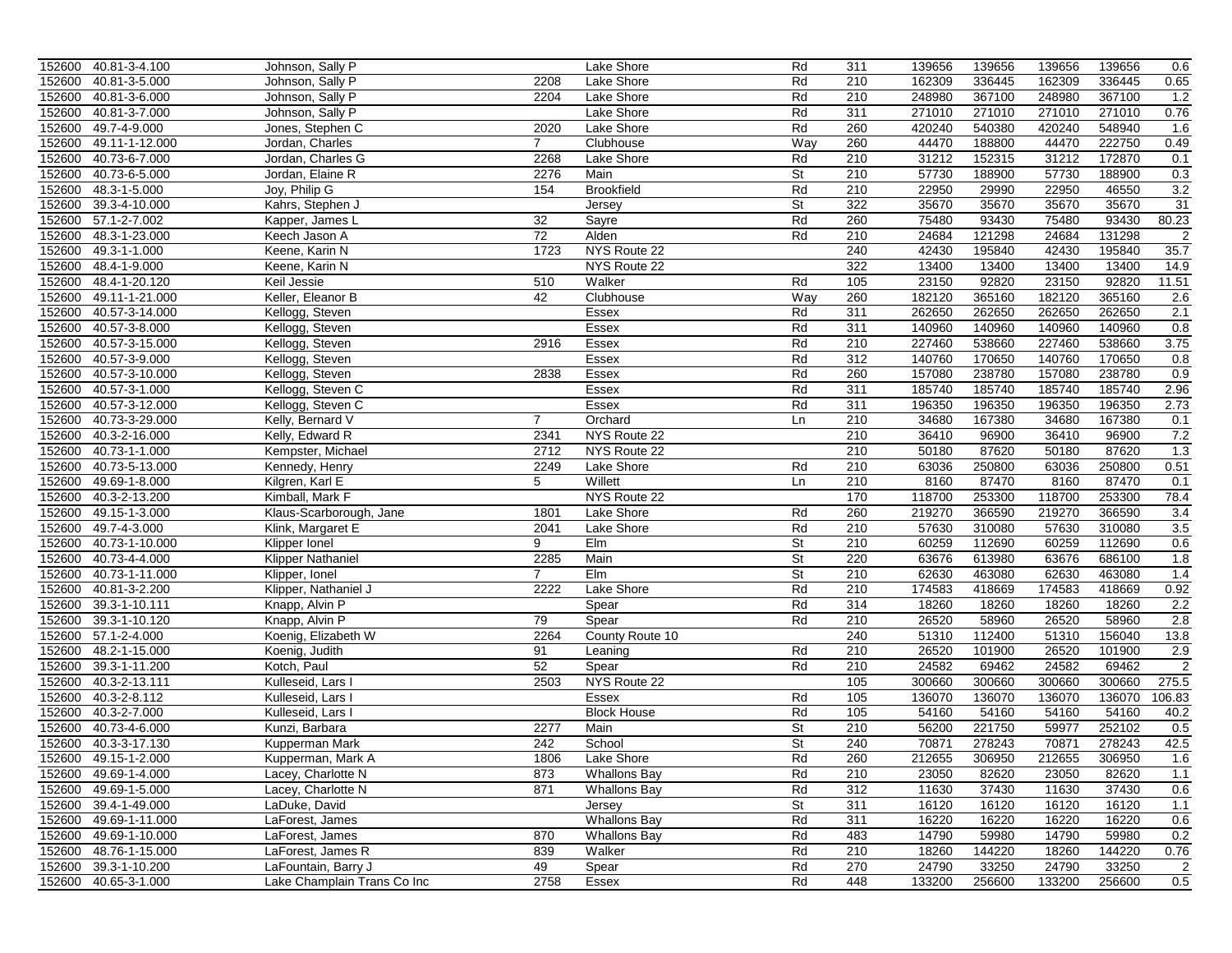| 40.3-3-18.000<br>130<br>St<br>270<br>14790<br>55590<br>14790<br>55590<br>Lamb, Heather<br>School<br>0.6<br>$40.57 - 3 - 5.100$<br>275200<br>275200<br>472060<br>2.7<br>Lansing, David S<br>2858<br>Essex<br>Rd<br>210<br>472060<br>2.08<br>40.3-2-18.000<br>2849<br>Essex<br>Rd<br>210<br>65080<br>87520<br>65080<br>87520<br>Lansing, David S<br>40.3-2-11.000<br>NYS Route 22<br>38560<br>179320<br>38560<br>179320<br>8.1<br>LaPine, Eric M<br>2697<br>210<br>7.5<br>40.3-2-12.000<br>NYS Route 22<br>314<br>1840<br>1840<br>1840<br>1840<br>LaPine, Harry A<br>39.4-1-44.200<br>13770<br>13770<br>13770<br>20.1<br>152600<br><b>St</b><br>910<br>13770<br>LaPine, Harry A<br>Jersey<br>49.15-1-37.000<br>1699<br>Lake Shore<br>Rd<br>260<br>12550<br>71910<br>12550<br>103500<br>0.3<br>Lawrence Trust<br>21.5<br>47330<br>209880<br>209880<br>39.4-1-14.000<br>2217<br>NYS Route 22<br>240<br>47330<br>Lawrence, R Scott<br>0.27<br>40.73-6-11.240<br>Rd<br>47430<br>134540<br>47430<br>134540<br>152600<br>Lawrence, William Jr<br>2248<br>Lake Shore<br>210<br>27030<br>27030<br>2.98<br>152600<br>49.1-1-3.200<br>NYS Route 22<br>210<br>90680<br>90680<br>Leaning, David K<br>49.1-1-3.100<br>113<br>212670<br>244190<br>212670<br>244190<br>153.18<br>152600<br>2007<br>NYS Route 22<br>Leaning, Garth W<br>21420<br>152600<br>49.1-1-4.000<br>Leaning, Garth W<br>NYS Route 22<br>105<br>21420<br>21420<br>21420<br>17.84<br>152600<br>49.15-3-7.000<br>131<br>210<br>278870<br>414020<br>278870<br>414020<br>Leaning, Garth W<br>Albee<br>1.1<br>Ln<br>Middle<br>Rd<br>105<br>67420<br>67420<br>67420<br>67420<br>79.6<br>152600<br>49.1-1-7.000<br>Leaning, Garth W<br>St<br>112710<br>112710<br>112710<br>112710<br>152600<br>49.1-1-10.000<br>School<br>105<br>91<br>Leaning, Garth W<br>49.15-3-8.000<br>311<br>124130<br>124130<br>0.63<br>152600<br>Leaning, Garth W<br>Albee<br>124130<br>124130<br>Ln<br>59353<br>152600<br>40.73-1-2.000<br>NYS Route 22<br>210<br>225100<br>59353<br>225100<br>0.7<br>Lease John III<br>2718<br>0.23<br>40.73-1-4.000<br>210<br>40902<br>132192<br>40902<br>152600<br>2724<br>NYS Route 22<br>132192<br>Lease, John<br>5.1<br>152600<br>Lake Shore<br>Rd<br>210<br>31824<br>328144<br>31824<br>342984<br>49.4-1-10.000<br>Lease, John<br>1600<br>77320<br>613800<br>50.2<br>152600<br>40.3-2-3.000<br>38<br><b>Block House</b><br>Rd<br>240<br>505460<br>79230<br>Lease, John<br>12.8<br>57.2-4-1.200<br>1447<br>NYS Route 22<br>411<br>33350<br>33350<br>198190<br>152600<br>Leaveners Comm Fndtn Inc<br>198190<br>49.15-1-20.200<br>314<br>1220<br>1220<br>152600<br>Ledges, Gregory C<br>Lake Shore<br>Rd<br>1220<br>1220<br>0.43<br>49.15-1-27.000<br>314<br>1730<br>152600<br>Lake Shore<br>Rd<br>1730<br>1730<br>1730<br>0.63<br>Ledges, Gregory G<br>152600<br>49.15-1-26.000<br>1669<br>Lake Shore<br>Rd<br>210<br>12550<br>82420<br>12550<br>82420<br>0.3<br>Ledges, Gregory G<br>152600<br>49.15-1-20.120<br>Lake Shore<br>Rd<br>314<br>2240<br>2240<br>2240<br>2240<br>$\overline{1}$<br>Ledges, Gregory G<br>49.15-1-19.000<br>Rd<br>314<br>4180<br>4180<br>1.9<br>152600<br>Lake Shore<br>4180<br>4180<br>Ledges, Gregory G<br>152600<br>49.69-2-4.000<br>5<br>Rd<br>210<br>17850<br>108430<br>17850<br>108430<br>0.74<br>Leerkes, Anthony G<br>Christian<br>99<br>91711<br>357809<br>91711<br>357809<br>59.1<br>152600 57.1-2-3.110<br>Rd<br>120<br>Lemmon, Nadine A<br>Sayre<br>152600 626.-9999-760.700/1881<br>Outside Plant<br>836<br>0<br>417438<br>$\mathbf 0$<br>421591<br>$\overline{0}$<br>Level 3 Communications<br>20<br>452160<br>214140<br>452160<br>152600 49.15-3-12.000<br>Way<br>260<br>214140<br>1.75<br>Levine, Stephen<br>Spire<br>105<br>12340<br>12340<br>12340<br>12340<br>11.93<br>152600 57.2-6-2.100<br>Angier Hill<br>Rd<br>Lewis Family Farm Inc<br>1417490<br>6033190<br>152600<br>49.3-2-27.000<br>909<br><b>Whallons Bay</b><br>Rd<br>120<br>1417490<br>6033190<br>1111.1<br>Lewis Family Farm Inc<br>311<br>23560<br>49.3-2-4.000<br>23<br>Rd<br>28050<br>23560<br>23560<br>Lewis Family Farm Inc<br>Christian<br>$\mathbf{1}$<br>412900<br>152600 49.3-2-24.000<br>1212<br>Rd<br>210<br>31930<br>31930<br>412900<br>5.2<br>Lewis, Salim B<br><b>Whallons Bay</b><br>43660<br>222970<br>43660<br>222970<br>152600<br>49.3-2-8.200<br>87<br>Middle<br>Rd<br>240<br>24.65<br>Lloyd, James E<br>152600<br>39.4-1-43.000<br>St<br>910<br>78740<br>78740<br>78740<br>78740<br>92<br>Lobato, Sergio<br>Jersey<br>St<br>322<br>52430<br>52430<br>52430<br>52430<br>95.3<br>152600<br>39.4-1-5.210<br>Lorberbaum, Roger<br>Jersey<br>40.3-2-5.000<br>Lowe, Virginia H<br>Rd<br>314<br>8360<br>8360<br>8360<br>8360<br>5.5<br><b>Block House</b><br>355270<br>152600<br>40.3-2-4.000<br>Rd<br>210<br>33250<br>355270<br>33250<br>5.8<br>Lowe, Virginia H<br>62<br><b>Block House</b><br>12<br>49.11-1-6.100<br>Luderowski, Nils E<br>260<br>37230<br>74970<br>37230<br>109570<br>0.68<br><b>Burt</b><br>Way<br>40.65-2-8.000<br>2737<br>220<br>59874<br>306992<br>59874<br>306992<br>0.5<br>LugoDeSlosser Hada<br>NYS Route 22<br>1.75<br>40.65-1-1.200<br>10<br>260<br>334760<br>390250<br>334760<br>390250<br>MacBride Peter A<br>Sandy Point<br>Way<br>152600<br>40.73-5-10.000<br>2261<br>Lake Shore<br>Rd<br>210<br>35900<br>191350<br>35900<br>191350<br>0.2<br>MacDevitt, Lawrence<br>152600 40.81-1-2.000<br>2219<br>Rd<br>210<br>52430<br>132200<br>52430<br>132200<br>MacDougal, Andrew<br>Lake Shore<br>0.3<br>1.6<br>152600 49.69-1-13.000<br>MacDougal, Harold<br>Whallons Bay<br>Кd<br>312<br>24070<br>24170<br>24070<br>24170<br>9<br>Willett<br>0.3<br>152600 49.69-1-9.000<br>MacDougal, Harold T<br>Ln<br>210<br>11320<br>138310<br>11320<br>138310<br>152600 40.81-3-2.100<br>133420<br>279070<br>0.78<br>MacDougal, Margaret S<br>2218<br>Lake Shore<br>Rd<br>210<br>133420<br>279070<br>Lake Shore<br>210<br>35900<br>129340<br>35900<br>129340<br>0.2<br>152600 40.81-1-3.000<br>MacDougal, Michael D<br>2217<br>Rd<br>NYS Route 22<br>105<br>120900<br>120900<br>120.5<br>152600 40.3-1-4.000<br>Mace, Christina<br>120900<br>120900<br>152600 40.3-1-2.000<br>NYS Route 22<br>89000<br>Mace, Kent<br>105<br>89000<br>89000<br>89000<br>81<br>NYS Route 22<br>14990<br>22440<br>22440<br>0.5<br>152600 40.3-1-8.001<br>Mace, Valerie<br>2289<br>312<br>14990<br>152600 48.4-1-20.131<br>33537<br>215587<br>33537<br>215587<br>15<br>MacIver, Roderick W<br>468<br>Walker<br>Rd<br>240<br>St<br>210<br>152600 40.73-4-10.000<br>MacLeod, Grace A<br>299<br>School<br>35800<br>187480<br>35800<br>187480<br>0.14 |        | 152600 49.15-1-10.000 | Lamanna, Richard B | 1455 | <b>Whallons Bay</b> | Rd | 260 | 135300 | 179420 | 135300 | 179420 | 0.6 |
|----------------------------------------------------------------------------------------------------------------------------------------------------------------------------------------------------------------------------------------------------------------------------------------------------------------------------------------------------------------------------------------------------------------------------------------------------------------------------------------------------------------------------------------------------------------------------------------------------------------------------------------------------------------------------------------------------------------------------------------------------------------------------------------------------------------------------------------------------------------------------------------------------------------------------------------------------------------------------------------------------------------------------------------------------------------------------------------------------------------------------------------------------------------------------------------------------------------------------------------------------------------------------------------------------------------------------------------------------------------------------------------------------------------------------------------------------------------------------------------------------------------------------------------------------------------------------------------------------------------------------------------------------------------------------------------------------------------------------------------------------------------------------------------------------------------------------------------------------------------------------------------------------------------------------------------------------------------------------------------------------------------------------------------------------------------------------------------------------------------------------------------------------------------------------------------------------------------------------------------------------------------------------------------------------------------------------------------------------------------------------------------------------------------------------------------------------------------------------------------------------------------------------------------------------------------------------------------------------------------------------------------------------------------------------------------------------------------------------------------------------------------------------------------------------------------------------------------------------------------------------------------------------------------------------------------------------------------------------------------------------------------------------------------------------------------------------------------------------------------------------------------------------------------------------------------------------------------------------------------------------------------------------------------------------------------------------------------------------------------------------------------------------------------------------------------------------------------------------------------------------------------------------------------------------------------------------------------------------------------------------------------------------------------------------------------------------------------------------------------------------------------------------------------------------------------------------------------------------------------------------------------------------------------------------------------------------------------------------------------------------------------------------------------------------------------------------------------------------------------------------------------------------------------------------------------------------------------------------------------------------------------------------------------------------------------------------------------------------------------------------------------------------------------------------------------------------------------------------------------------------------------------------------------------------------------------------------------------------------------------------------------------------------------------------------------------------------------------------------------------------------------------------------------------------------------------------------------------------------------------------------------------------------------------------------------------------------------------------------------------------------------------------------------------------------------------------------------------------------------------------------------------------------------------------------------------------------------------------------------------------------------------------------------------------------------------------------------------------------------------------------------------------------------------------------------------------------------------------------------------------------------------------------------------------------------------------------------------------------------------------------------------------------------------------------------------------------------------------------------------------------------------------------------------------------------------------------------------------------------------------------------------------------------------------------------------------------------------------------------------------------------------------------------------------------------------------------------------------------------------------------------------------------------------------------------------------------------------------------------------------------------------------------------------------------------------------------------------------------------------------------------------------------------------------------------------------------------------------------------------------------------------------------------------------------------------------------------------------------------------------------|--------|-----------------------|--------------------|------|---------------------|----|-----|--------|--------|--------|--------|-----|
|                                                                                                                                                                                                                                                                                                                                                                                                                                                                                                                                                                                                                                                                                                                                                                                                                                                                                                                                                                                                                                                                                                                                                                                                                                                                                                                                                                                                                                                                                                                                                                                                                                                                                                                                                                                                                                                                                                                                                                                                                                                                                                                                                                                                                                                                                                                                                                                                                                                                                                                                                                                                                                                                                                                                                                                                                                                                                                                                                                                                                                                                                                                                                                                                                                                                                                                                                                                                                                                                                                                                                                                                                                                                                                                                                                                                                                                                                                                                                                                                                                                                                                                                                                                                                                                                                                                                                                                                                                                                                                                                                                                                                                                                                                                                                                                                                                                                                                                                                                                                                                                                                                                                                                                                                                                                                                                                                                                                                                                                                                                                                                                                                                                                                                                                                                                                                                                                                                                                                                                                                                                                                                                                                                                                                                                                                                                                                                                                                                                                                                                                                                                                                                  | 152600 |                       |                    |      |                     |    |     |        |        |        |        |     |
|                                                                                                                                                                                                                                                                                                                                                                                                                                                                                                                                                                                                                                                                                                                                                                                                                                                                                                                                                                                                                                                                                                                                                                                                                                                                                                                                                                                                                                                                                                                                                                                                                                                                                                                                                                                                                                                                                                                                                                                                                                                                                                                                                                                                                                                                                                                                                                                                                                                                                                                                                                                                                                                                                                                                                                                                                                                                                                                                                                                                                                                                                                                                                                                                                                                                                                                                                                                                                                                                                                                                                                                                                                                                                                                                                                                                                                                                                                                                                                                                                                                                                                                                                                                                                                                                                                                                                                                                                                                                                                                                                                                                                                                                                                                                                                                                                                                                                                                                                                                                                                                                                                                                                                                                                                                                                                                                                                                                                                                                                                                                                                                                                                                                                                                                                                                                                                                                                                                                                                                                                                                                                                                                                                                                                                                                                                                                                                                                                                                                                                                                                                                                                                  | 152600 |                       |                    |      |                     |    |     |        |        |        |        |     |
|                                                                                                                                                                                                                                                                                                                                                                                                                                                                                                                                                                                                                                                                                                                                                                                                                                                                                                                                                                                                                                                                                                                                                                                                                                                                                                                                                                                                                                                                                                                                                                                                                                                                                                                                                                                                                                                                                                                                                                                                                                                                                                                                                                                                                                                                                                                                                                                                                                                                                                                                                                                                                                                                                                                                                                                                                                                                                                                                                                                                                                                                                                                                                                                                                                                                                                                                                                                                                                                                                                                                                                                                                                                                                                                                                                                                                                                                                                                                                                                                                                                                                                                                                                                                                                                                                                                                                                                                                                                                                                                                                                                                                                                                                                                                                                                                                                                                                                                                                                                                                                                                                                                                                                                                                                                                                                                                                                                                                                                                                                                                                                                                                                                                                                                                                                                                                                                                                                                                                                                                                                                                                                                                                                                                                                                                                                                                                                                                                                                                                                                                                                                                                                  | 152600 |                       |                    |      |                     |    |     |        |        |        |        |     |
|                                                                                                                                                                                                                                                                                                                                                                                                                                                                                                                                                                                                                                                                                                                                                                                                                                                                                                                                                                                                                                                                                                                                                                                                                                                                                                                                                                                                                                                                                                                                                                                                                                                                                                                                                                                                                                                                                                                                                                                                                                                                                                                                                                                                                                                                                                                                                                                                                                                                                                                                                                                                                                                                                                                                                                                                                                                                                                                                                                                                                                                                                                                                                                                                                                                                                                                                                                                                                                                                                                                                                                                                                                                                                                                                                                                                                                                                                                                                                                                                                                                                                                                                                                                                                                                                                                                                                                                                                                                                                                                                                                                                                                                                                                                                                                                                                                                                                                                                                                                                                                                                                                                                                                                                                                                                                                                                                                                                                                                                                                                                                                                                                                                                                                                                                                                                                                                                                                                                                                                                                                                                                                                                                                                                                                                                                                                                                                                                                                                                                                                                                                                                                                  | 152600 |                       |                    |      |                     |    |     |        |        |        |        |     |
|                                                                                                                                                                                                                                                                                                                                                                                                                                                                                                                                                                                                                                                                                                                                                                                                                                                                                                                                                                                                                                                                                                                                                                                                                                                                                                                                                                                                                                                                                                                                                                                                                                                                                                                                                                                                                                                                                                                                                                                                                                                                                                                                                                                                                                                                                                                                                                                                                                                                                                                                                                                                                                                                                                                                                                                                                                                                                                                                                                                                                                                                                                                                                                                                                                                                                                                                                                                                                                                                                                                                                                                                                                                                                                                                                                                                                                                                                                                                                                                                                                                                                                                                                                                                                                                                                                                                                                                                                                                                                                                                                                                                                                                                                                                                                                                                                                                                                                                                                                                                                                                                                                                                                                                                                                                                                                                                                                                                                                                                                                                                                                                                                                                                                                                                                                                                                                                                                                                                                                                                                                                                                                                                                                                                                                                                                                                                                                                                                                                                                                                                                                                                                                  | 152600 |                       |                    |      |                     |    |     |        |        |        |        |     |
|                                                                                                                                                                                                                                                                                                                                                                                                                                                                                                                                                                                                                                                                                                                                                                                                                                                                                                                                                                                                                                                                                                                                                                                                                                                                                                                                                                                                                                                                                                                                                                                                                                                                                                                                                                                                                                                                                                                                                                                                                                                                                                                                                                                                                                                                                                                                                                                                                                                                                                                                                                                                                                                                                                                                                                                                                                                                                                                                                                                                                                                                                                                                                                                                                                                                                                                                                                                                                                                                                                                                                                                                                                                                                                                                                                                                                                                                                                                                                                                                                                                                                                                                                                                                                                                                                                                                                                                                                                                                                                                                                                                                                                                                                                                                                                                                                                                                                                                                                                                                                                                                                                                                                                                                                                                                                                                                                                                                                                                                                                                                                                                                                                                                                                                                                                                                                                                                                                                                                                                                                                                                                                                                                                                                                                                                                                                                                                                                                                                                                                                                                                                                                                  |        |                       |                    |      |                     |    |     |        |        |        |        |     |
|                                                                                                                                                                                                                                                                                                                                                                                                                                                                                                                                                                                                                                                                                                                                                                                                                                                                                                                                                                                                                                                                                                                                                                                                                                                                                                                                                                                                                                                                                                                                                                                                                                                                                                                                                                                                                                                                                                                                                                                                                                                                                                                                                                                                                                                                                                                                                                                                                                                                                                                                                                                                                                                                                                                                                                                                                                                                                                                                                                                                                                                                                                                                                                                                                                                                                                                                                                                                                                                                                                                                                                                                                                                                                                                                                                                                                                                                                                                                                                                                                                                                                                                                                                                                                                                                                                                                                                                                                                                                                                                                                                                                                                                                                                                                                                                                                                                                                                                                                                                                                                                                                                                                                                                                                                                                                                                                                                                                                                                                                                                                                                                                                                                                                                                                                                                                                                                                                                                                                                                                                                                                                                                                                                                                                                                                                                                                                                                                                                                                                                                                                                                                                                  | 152600 |                       |                    |      |                     |    |     |        |        |        |        |     |
|                                                                                                                                                                                                                                                                                                                                                                                                                                                                                                                                                                                                                                                                                                                                                                                                                                                                                                                                                                                                                                                                                                                                                                                                                                                                                                                                                                                                                                                                                                                                                                                                                                                                                                                                                                                                                                                                                                                                                                                                                                                                                                                                                                                                                                                                                                                                                                                                                                                                                                                                                                                                                                                                                                                                                                                                                                                                                                                                                                                                                                                                                                                                                                                                                                                                                                                                                                                                                                                                                                                                                                                                                                                                                                                                                                                                                                                                                                                                                                                                                                                                                                                                                                                                                                                                                                                                                                                                                                                                                                                                                                                                                                                                                                                                                                                                                                                                                                                                                                                                                                                                                                                                                                                                                                                                                                                                                                                                                                                                                                                                                                                                                                                                                                                                                                                                                                                                                                                                                                                                                                                                                                                                                                                                                                                                                                                                                                                                                                                                                                                                                                                                                                  | 152600 |                       |                    |      |                     |    |     |        |        |        |        |     |
|                                                                                                                                                                                                                                                                                                                                                                                                                                                                                                                                                                                                                                                                                                                                                                                                                                                                                                                                                                                                                                                                                                                                                                                                                                                                                                                                                                                                                                                                                                                                                                                                                                                                                                                                                                                                                                                                                                                                                                                                                                                                                                                                                                                                                                                                                                                                                                                                                                                                                                                                                                                                                                                                                                                                                                                                                                                                                                                                                                                                                                                                                                                                                                                                                                                                                                                                                                                                                                                                                                                                                                                                                                                                                                                                                                                                                                                                                                                                                                                                                                                                                                                                                                                                                                                                                                                                                                                                                                                                                                                                                                                                                                                                                                                                                                                                                                                                                                                                                                                                                                                                                                                                                                                                                                                                                                                                                                                                                                                                                                                                                                                                                                                                                                                                                                                                                                                                                                                                                                                                                                                                                                                                                                                                                                                                                                                                                                                                                                                                                                                                                                                                                                  |        |                       |                    |      |                     |    |     |        |        |        |        |     |
|                                                                                                                                                                                                                                                                                                                                                                                                                                                                                                                                                                                                                                                                                                                                                                                                                                                                                                                                                                                                                                                                                                                                                                                                                                                                                                                                                                                                                                                                                                                                                                                                                                                                                                                                                                                                                                                                                                                                                                                                                                                                                                                                                                                                                                                                                                                                                                                                                                                                                                                                                                                                                                                                                                                                                                                                                                                                                                                                                                                                                                                                                                                                                                                                                                                                                                                                                                                                                                                                                                                                                                                                                                                                                                                                                                                                                                                                                                                                                                                                                                                                                                                                                                                                                                                                                                                                                                                                                                                                                                                                                                                                                                                                                                                                                                                                                                                                                                                                                                                                                                                                                                                                                                                                                                                                                                                                                                                                                                                                                                                                                                                                                                                                                                                                                                                                                                                                                                                                                                                                                                                                                                                                                                                                                                                                                                                                                                                                                                                                                                                                                                                                                                  |        |                       |                    |      |                     |    |     |        |        |        |        |     |
|                                                                                                                                                                                                                                                                                                                                                                                                                                                                                                                                                                                                                                                                                                                                                                                                                                                                                                                                                                                                                                                                                                                                                                                                                                                                                                                                                                                                                                                                                                                                                                                                                                                                                                                                                                                                                                                                                                                                                                                                                                                                                                                                                                                                                                                                                                                                                                                                                                                                                                                                                                                                                                                                                                                                                                                                                                                                                                                                                                                                                                                                                                                                                                                                                                                                                                                                                                                                                                                                                                                                                                                                                                                                                                                                                                                                                                                                                                                                                                                                                                                                                                                                                                                                                                                                                                                                                                                                                                                                                                                                                                                                                                                                                                                                                                                                                                                                                                                                                                                                                                                                                                                                                                                                                                                                                                                                                                                                                                                                                                                                                                                                                                                                                                                                                                                                                                                                                                                                                                                                                                                                                                                                                                                                                                                                                                                                                                                                                                                                                                                                                                                                                                  |        |                       |                    |      |                     |    |     |        |        |        |        |     |
|                                                                                                                                                                                                                                                                                                                                                                                                                                                                                                                                                                                                                                                                                                                                                                                                                                                                                                                                                                                                                                                                                                                                                                                                                                                                                                                                                                                                                                                                                                                                                                                                                                                                                                                                                                                                                                                                                                                                                                                                                                                                                                                                                                                                                                                                                                                                                                                                                                                                                                                                                                                                                                                                                                                                                                                                                                                                                                                                                                                                                                                                                                                                                                                                                                                                                                                                                                                                                                                                                                                                                                                                                                                                                                                                                                                                                                                                                                                                                                                                                                                                                                                                                                                                                                                                                                                                                                                                                                                                                                                                                                                                                                                                                                                                                                                                                                                                                                                                                                                                                                                                                                                                                                                                                                                                                                                                                                                                                                                                                                                                                                                                                                                                                                                                                                                                                                                                                                                                                                                                                                                                                                                                                                                                                                                                                                                                                                                                                                                                                                                                                                                                                                  |        |                       |                    |      |                     |    |     |        |        |        |        |     |
|                                                                                                                                                                                                                                                                                                                                                                                                                                                                                                                                                                                                                                                                                                                                                                                                                                                                                                                                                                                                                                                                                                                                                                                                                                                                                                                                                                                                                                                                                                                                                                                                                                                                                                                                                                                                                                                                                                                                                                                                                                                                                                                                                                                                                                                                                                                                                                                                                                                                                                                                                                                                                                                                                                                                                                                                                                                                                                                                                                                                                                                                                                                                                                                                                                                                                                                                                                                                                                                                                                                                                                                                                                                                                                                                                                                                                                                                                                                                                                                                                                                                                                                                                                                                                                                                                                                                                                                                                                                                                                                                                                                                                                                                                                                                                                                                                                                                                                                                                                                                                                                                                                                                                                                                                                                                                                                                                                                                                                                                                                                                                                                                                                                                                                                                                                                                                                                                                                                                                                                                                                                                                                                                                                                                                                                                                                                                                                                                                                                                                                                                                                                                                                  |        |                       |                    |      |                     |    |     |        |        |        |        |     |
|                                                                                                                                                                                                                                                                                                                                                                                                                                                                                                                                                                                                                                                                                                                                                                                                                                                                                                                                                                                                                                                                                                                                                                                                                                                                                                                                                                                                                                                                                                                                                                                                                                                                                                                                                                                                                                                                                                                                                                                                                                                                                                                                                                                                                                                                                                                                                                                                                                                                                                                                                                                                                                                                                                                                                                                                                                                                                                                                                                                                                                                                                                                                                                                                                                                                                                                                                                                                                                                                                                                                                                                                                                                                                                                                                                                                                                                                                                                                                                                                                                                                                                                                                                                                                                                                                                                                                                                                                                                                                                                                                                                                                                                                                                                                                                                                                                                                                                                                                                                                                                                                                                                                                                                                                                                                                                                                                                                                                                                                                                                                                                                                                                                                                                                                                                                                                                                                                                                                                                                                                                                                                                                                                                                                                                                                                                                                                                                                                                                                                                                                                                                                                                  |        |                       |                    |      |                     |    |     |        |        |        |        |     |
|                                                                                                                                                                                                                                                                                                                                                                                                                                                                                                                                                                                                                                                                                                                                                                                                                                                                                                                                                                                                                                                                                                                                                                                                                                                                                                                                                                                                                                                                                                                                                                                                                                                                                                                                                                                                                                                                                                                                                                                                                                                                                                                                                                                                                                                                                                                                                                                                                                                                                                                                                                                                                                                                                                                                                                                                                                                                                                                                                                                                                                                                                                                                                                                                                                                                                                                                                                                                                                                                                                                                                                                                                                                                                                                                                                                                                                                                                                                                                                                                                                                                                                                                                                                                                                                                                                                                                                                                                                                                                                                                                                                                                                                                                                                                                                                                                                                                                                                                                                                                                                                                                                                                                                                                                                                                                                                                                                                                                                                                                                                                                                                                                                                                                                                                                                                                                                                                                                                                                                                                                                                                                                                                                                                                                                                                                                                                                                                                                                                                                                                                                                                                                                  |        |                       |                    |      |                     |    |     |        |        |        |        |     |
|                                                                                                                                                                                                                                                                                                                                                                                                                                                                                                                                                                                                                                                                                                                                                                                                                                                                                                                                                                                                                                                                                                                                                                                                                                                                                                                                                                                                                                                                                                                                                                                                                                                                                                                                                                                                                                                                                                                                                                                                                                                                                                                                                                                                                                                                                                                                                                                                                                                                                                                                                                                                                                                                                                                                                                                                                                                                                                                                                                                                                                                                                                                                                                                                                                                                                                                                                                                                                                                                                                                                                                                                                                                                                                                                                                                                                                                                                                                                                                                                                                                                                                                                                                                                                                                                                                                                                                                                                                                                                                                                                                                                                                                                                                                                                                                                                                                                                                                                                                                                                                                                                                                                                                                                                                                                                                                                                                                                                                                                                                                                                                                                                                                                                                                                                                                                                                                                                                                                                                                                                                                                                                                                                                                                                                                                                                                                                                                                                                                                                                                                                                                                                                  |        |                       |                    |      |                     |    |     |        |        |        |        |     |
|                                                                                                                                                                                                                                                                                                                                                                                                                                                                                                                                                                                                                                                                                                                                                                                                                                                                                                                                                                                                                                                                                                                                                                                                                                                                                                                                                                                                                                                                                                                                                                                                                                                                                                                                                                                                                                                                                                                                                                                                                                                                                                                                                                                                                                                                                                                                                                                                                                                                                                                                                                                                                                                                                                                                                                                                                                                                                                                                                                                                                                                                                                                                                                                                                                                                                                                                                                                                                                                                                                                                                                                                                                                                                                                                                                                                                                                                                                                                                                                                                                                                                                                                                                                                                                                                                                                                                                                                                                                                                                                                                                                                                                                                                                                                                                                                                                                                                                                                                                                                                                                                                                                                                                                                                                                                                                                                                                                                                                                                                                                                                                                                                                                                                                                                                                                                                                                                                                                                                                                                                                                                                                                                                                                                                                                                                                                                                                                                                                                                                                                                                                                                                                  |        |                       |                    |      |                     |    |     |        |        |        |        |     |
|                                                                                                                                                                                                                                                                                                                                                                                                                                                                                                                                                                                                                                                                                                                                                                                                                                                                                                                                                                                                                                                                                                                                                                                                                                                                                                                                                                                                                                                                                                                                                                                                                                                                                                                                                                                                                                                                                                                                                                                                                                                                                                                                                                                                                                                                                                                                                                                                                                                                                                                                                                                                                                                                                                                                                                                                                                                                                                                                                                                                                                                                                                                                                                                                                                                                                                                                                                                                                                                                                                                                                                                                                                                                                                                                                                                                                                                                                                                                                                                                                                                                                                                                                                                                                                                                                                                                                                                                                                                                                                                                                                                                                                                                                                                                                                                                                                                                                                                                                                                                                                                                                                                                                                                                                                                                                                                                                                                                                                                                                                                                                                                                                                                                                                                                                                                                                                                                                                                                                                                                                                                                                                                                                                                                                                                                                                                                                                                                                                                                                                                                                                                                                                  |        |                       |                    |      |                     |    |     |        |        |        |        |     |
|                                                                                                                                                                                                                                                                                                                                                                                                                                                                                                                                                                                                                                                                                                                                                                                                                                                                                                                                                                                                                                                                                                                                                                                                                                                                                                                                                                                                                                                                                                                                                                                                                                                                                                                                                                                                                                                                                                                                                                                                                                                                                                                                                                                                                                                                                                                                                                                                                                                                                                                                                                                                                                                                                                                                                                                                                                                                                                                                                                                                                                                                                                                                                                                                                                                                                                                                                                                                                                                                                                                                                                                                                                                                                                                                                                                                                                                                                                                                                                                                                                                                                                                                                                                                                                                                                                                                                                                                                                                                                                                                                                                                                                                                                                                                                                                                                                                                                                                                                                                                                                                                                                                                                                                                                                                                                                                                                                                                                                                                                                                                                                                                                                                                                                                                                                                                                                                                                                                                                                                                                                                                                                                                                                                                                                                                                                                                                                                                                                                                                                                                                                                                                                  |        |                       |                    |      |                     |    |     |        |        |        |        |     |
|                                                                                                                                                                                                                                                                                                                                                                                                                                                                                                                                                                                                                                                                                                                                                                                                                                                                                                                                                                                                                                                                                                                                                                                                                                                                                                                                                                                                                                                                                                                                                                                                                                                                                                                                                                                                                                                                                                                                                                                                                                                                                                                                                                                                                                                                                                                                                                                                                                                                                                                                                                                                                                                                                                                                                                                                                                                                                                                                                                                                                                                                                                                                                                                                                                                                                                                                                                                                                                                                                                                                                                                                                                                                                                                                                                                                                                                                                                                                                                                                                                                                                                                                                                                                                                                                                                                                                                                                                                                                                                                                                                                                                                                                                                                                                                                                                                                                                                                                                                                                                                                                                                                                                                                                                                                                                                                                                                                                                                                                                                                                                                                                                                                                                                                                                                                                                                                                                                                                                                                                                                                                                                                                                                                                                                                                                                                                                                                                                                                                                                                                                                                                                                  |        |                       |                    |      |                     |    |     |        |        |        |        |     |
|                                                                                                                                                                                                                                                                                                                                                                                                                                                                                                                                                                                                                                                                                                                                                                                                                                                                                                                                                                                                                                                                                                                                                                                                                                                                                                                                                                                                                                                                                                                                                                                                                                                                                                                                                                                                                                                                                                                                                                                                                                                                                                                                                                                                                                                                                                                                                                                                                                                                                                                                                                                                                                                                                                                                                                                                                                                                                                                                                                                                                                                                                                                                                                                                                                                                                                                                                                                                                                                                                                                                                                                                                                                                                                                                                                                                                                                                                                                                                                                                                                                                                                                                                                                                                                                                                                                                                                                                                                                                                                                                                                                                                                                                                                                                                                                                                                                                                                                                                                                                                                                                                                                                                                                                                                                                                                                                                                                                                                                                                                                                                                                                                                                                                                                                                                                                                                                                                                                                                                                                                                                                                                                                                                                                                                                                                                                                                                                                                                                                                                                                                                                                                                  |        |                       |                    |      |                     |    |     |        |        |        |        |     |
|                                                                                                                                                                                                                                                                                                                                                                                                                                                                                                                                                                                                                                                                                                                                                                                                                                                                                                                                                                                                                                                                                                                                                                                                                                                                                                                                                                                                                                                                                                                                                                                                                                                                                                                                                                                                                                                                                                                                                                                                                                                                                                                                                                                                                                                                                                                                                                                                                                                                                                                                                                                                                                                                                                                                                                                                                                                                                                                                                                                                                                                                                                                                                                                                                                                                                                                                                                                                                                                                                                                                                                                                                                                                                                                                                                                                                                                                                                                                                                                                                                                                                                                                                                                                                                                                                                                                                                                                                                                                                                                                                                                                                                                                                                                                                                                                                                                                                                                                                                                                                                                                                                                                                                                                                                                                                                                                                                                                                                                                                                                                                                                                                                                                                                                                                                                                                                                                                                                                                                                                                                                                                                                                                                                                                                                                                                                                                                                                                                                                                                                                                                                                                                  |        |                       |                    |      |                     |    |     |        |        |        |        |     |
|                                                                                                                                                                                                                                                                                                                                                                                                                                                                                                                                                                                                                                                                                                                                                                                                                                                                                                                                                                                                                                                                                                                                                                                                                                                                                                                                                                                                                                                                                                                                                                                                                                                                                                                                                                                                                                                                                                                                                                                                                                                                                                                                                                                                                                                                                                                                                                                                                                                                                                                                                                                                                                                                                                                                                                                                                                                                                                                                                                                                                                                                                                                                                                                                                                                                                                                                                                                                                                                                                                                                                                                                                                                                                                                                                                                                                                                                                                                                                                                                                                                                                                                                                                                                                                                                                                                                                                                                                                                                                                                                                                                                                                                                                                                                                                                                                                                                                                                                                                                                                                                                                                                                                                                                                                                                                                                                                                                                                                                                                                                                                                                                                                                                                                                                                                                                                                                                                                                                                                                                                                                                                                                                                                                                                                                                                                                                                                                                                                                                                                                                                                                                                                  |        |                       |                    |      |                     |    |     |        |        |        |        |     |
|                                                                                                                                                                                                                                                                                                                                                                                                                                                                                                                                                                                                                                                                                                                                                                                                                                                                                                                                                                                                                                                                                                                                                                                                                                                                                                                                                                                                                                                                                                                                                                                                                                                                                                                                                                                                                                                                                                                                                                                                                                                                                                                                                                                                                                                                                                                                                                                                                                                                                                                                                                                                                                                                                                                                                                                                                                                                                                                                                                                                                                                                                                                                                                                                                                                                                                                                                                                                                                                                                                                                                                                                                                                                                                                                                                                                                                                                                                                                                                                                                                                                                                                                                                                                                                                                                                                                                                                                                                                                                                                                                                                                                                                                                                                                                                                                                                                                                                                                                                                                                                                                                                                                                                                                                                                                                                                                                                                                                                                                                                                                                                                                                                                                                                                                                                                                                                                                                                                                                                                                                                                                                                                                                                                                                                                                                                                                                                                                                                                                                                                                                                                                                                  |        |                       |                    |      |                     |    |     |        |        |        |        |     |
|                                                                                                                                                                                                                                                                                                                                                                                                                                                                                                                                                                                                                                                                                                                                                                                                                                                                                                                                                                                                                                                                                                                                                                                                                                                                                                                                                                                                                                                                                                                                                                                                                                                                                                                                                                                                                                                                                                                                                                                                                                                                                                                                                                                                                                                                                                                                                                                                                                                                                                                                                                                                                                                                                                                                                                                                                                                                                                                                                                                                                                                                                                                                                                                                                                                                                                                                                                                                                                                                                                                                                                                                                                                                                                                                                                                                                                                                                                                                                                                                                                                                                                                                                                                                                                                                                                                                                                                                                                                                                                                                                                                                                                                                                                                                                                                                                                                                                                                                                                                                                                                                                                                                                                                                                                                                                                                                                                                                                                                                                                                                                                                                                                                                                                                                                                                                                                                                                                                                                                                                                                                                                                                                                                                                                                                                                                                                                                                                                                                                                                                                                                                                                                  |        |                       |                    |      |                     |    |     |        |        |        |        |     |
|                                                                                                                                                                                                                                                                                                                                                                                                                                                                                                                                                                                                                                                                                                                                                                                                                                                                                                                                                                                                                                                                                                                                                                                                                                                                                                                                                                                                                                                                                                                                                                                                                                                                                                                                                                                                                                                                                                                                                                                                                                                                                                                                                                                                                                                                                                                                                                                                                                                                                                                                                                                                                                                                                                                                                                                                                                                                                                                                                                                                                                                                                                                                                                                                                                                                                                                                                                                                                                                                                                                                                                                                                                                                                                                                                                                                                                                                                                                                                                                                                                                                                                                                                                                                                                                                                                                                                                                                                                                                                                                                                                                                                                                                                                                                                                                                                                                                                                                                                                                                                                                                                                                                                                                                                                                                                                                                                                                                                                                                                                                                                                                                                                                                                                                                                                                                                                                                                                                                                                                                                                                                                                                                                                                                                                                                                                                                                                                                                                                                                                                                                                                                                                  |        |                       |                    |      |                     |    |     |        |        |        |        |     |
|                                                                                                                                                                                                                                                                                                                                                                                                                                                                                                                                                                                                                                                                                                                                                                                                                                                                                                                                                                                                                                                                                                                                                                                                                                                                                                                                                                                                                                                                                                                                                                                                                                                                                                                                                                                                                                                                                                                                                                                                                                                                                                                                                                                                                                                                                                                                                                                                                                                                                                                                                                                                                                                                                                                                                                                                                                                                                                                                                                                                                                                                                                                                                                                                                                                                                                                                                                                                                                                                                                                                                                                                                                                                                                                                                                                                                                                                                                                                                                                                                                                                                                                                                                                                                                                                                                                                                                                                                                                                                                                                                                                                                                                                                                                                                                                                                                                                                                                                                                                                                                                                                                                                                                                                                                                                                                                                                                                                                                                                                                                                                                                                                                                                                                                                                                                                                                                                                                                                                                                                                                                                                                                                                                                                                                                                                                                                                                                                                                                                                                                                                                                                                                  |        |                       |                    |      |                     |    |     |        |        |        |        |     |
|                                                                                                                                                                                                                                                                                                                                                                                                                                                                                                                                                                                                                                                                                                                                                                                                                                                                                                                                                                                                                                                                                                                                                                                                                                                                                                                                                                                                                                                                                                                                                                                                                                                                                                                                                                                                                                                                                                                                                                                                                                                                                                                                                                                                                                                                                                                                                                                                                                                                                                                                                                                                                                                                                                                                                                                                                                                                                                                                                                                                                                                                                                                                                                                                                                                                                                                                                                                                                                                                                                                                                                                                                                                                                                                                                                                                                                                                                                                                                                                                                                                                                                                                                                                                                                                                                                                                                                                                                                                                                                                                                                                                                                                                                                                                                                                                                                                                                                                                                                                                                                                                                                                                                                                                                                                                                                                                                                                                                                                                                                                                                                                                                                                                                                                                                                                                                                                                                                                                                                                                                                                                                                                                                                                                                                                                                                                                                                                                                                                                                                                                                                                                                                  |        |                       |                    |      |                     |    |     |        |        |        |        |     |
|                                                                                                                                                                                                                                                                                                                                                                                                                                                                                                                                                                                                                                                                                                                                                                                                                                                                                                                                                                                                                                                                                                                                                                                                                                                                                                                                                                                                                                                                                                                                                                                                                                                                                                                                                                                                                                                                                                                                                                                                                                                                                                                                                                                                                                                                                                                                                                                                                                                                                                                                                                                                                                                                                                                                                                                                                                                                                                                                                                                                                                                                                                                                                                                                                                                                                                                                                                                                                                                                                                                                                                                                                                                                                                                                                                                                                                                                                                                                                                                                                                                                                                                                                                                                                                                                                                                                                                                                                                                                                                                                                                                                                                                                                                                                                                                                                                                                                                                                                                                                                                                                                                                                                                                                                                                                                                                                                                                                                                                                                                                                                                                                                                                                                                                                                                                                                                                                                                                                                                                                                                                                                                                                                                                                                                                                                                                                                                                                                                                                                                                                                                                                                                  |        |                       |                    |      |                     |    |     |        |        |        |        |     |
|                                                                                                                                                                                                                                                                                                                                                                                                                                                                                                                                                                                                                                                                                                                                                                                                                                                                                                                                                                                                                                                                                                                                                                                                                                                                                                                                                                                                                                                                                                                                                                                                                                                                                                                                                                                                                                                                                                                                                                                                                                                                                                                                                                                                                                                                                                                                                                                                                                                                                                                                                                                                                                                                                                                                                                                                                                                                                                                                                                                                                                                                                                                                                                                                                                                                                                                                                                                                                                                                                                                                                                                                                                                                                                                                                                                                                                                                                                                                                                                                                                                                                                                                                                                                                                                                                                                                                                                                                                                                                                                                                                                                                                                                                                                                                                                                                                                                                                                                                                                                                                                                                                                                                                                                                                                                                                                                                                                                                                                                                                                                                                                                                                                                                                                                                                                                                                                                                                                                                                                                                                                                                                                                                                                                                                                                                                                                                                                                                                                                                                                                                                                                                                  |        |                       |                    |      |                     |    |     |        |        |        |        |     |
|                                                                                                                                                                                                                                                                                                                                                                                                                                                                                                                                                                                                                                                                                                                                                                                                                                                                                                                                                                                                                                                                                                                                                                                                                                                                                                                                                                                                                                                                                                                                                                                                                                                                                                                                                                                                                                                                                                                                                                                                                                                                                                                                                                                                                                                                                                                                                                                                                                                                                                                                                                                                                                                                                                                                                                                                                                                                                                                                                                                                                                                                                                                                                                                                                                                                                                                                                                                                                                                                                                                                                                                                                                                                                                                                                                                                                                                                                                                                                                                                                                                                                                                                                                                                                                                                                                                                                                                                                                                                                                                                                                                                                                                                                                                                                                                                                                                                                                                                                                                                                                                                                                                                                                                                                                                                                                                                                                                                                                                                                                                                                                                                                                                                                                                                                                                                                                                                                                                                                                                                                                                                                                                                                                                                                                                                                                                                                                                                                                                                                                                                                                                                                                  |        |                       |                    |      |                     |    |     |        |        |        |        |     |
|                                                                                                                                                                                                                                                                                                                                                                                                                                                                                                                                                                                                                                                                                                                                                                                                                                                                                                                                                                                                                                                                                                                                                                                                                                                                                                                                                                                                                                                                                                                                                                                                                                                                                                                                                                                                                                                                                                                                                                                                                                                                                                                                                                                                                                                                                                                                                                                                                                                                                                                                                                                                                                                                                                                                                                                                                                                                                                                                                                                                                                                                                                                                                                                                                                                                                                                                                                                                                                                                                                                                                                                                                                                                                                                                                                                                                                                                                                                                                                                                                                                                                                                                                                                                                                                                                                                                                                                                                                                                                                                                                                                                                                                                                                                                                                                                                                                                                                                                                                                                                                                                                                                                                                                                                                                                                                                                                                                                                                                                                                                                                                                                                                                                                                                                                                                                                                                                                                                                                                                                                                                                                                                                                                                                                                                                                                                                                                                                                                                                                                                                                                                                                                  |        |                       |                    |      |                     |    |     |        |        |        |        |     |
|                                                                                                                                                                                                                                                                                                                                                                                                                                                                                                                                                                                                                                                                                                                                                                                                                                                                                                                                                                                                                                                                                                                                                                                                                                                                                                                                                                                                                                                                                                                                                                                                                                                                                                                                                                                                                                                                                                                                                                                                                                                                                                                                                                                                                                                                                                                                                                                                                                                                                                                                                                                                                                                                                                                                                                                                                                                                                                                                                                                                                                                                                                                                                                                                                                                                                                                                                                                                                                                                                                                                                                                                                                                                                                                                                                                                                                                                                                                                                                                                                                                                                                                                                                                                                                                                                                                                                                                                                                                                                                                                                                                                                                                                                                                                                                                                                                                                                                                                                                                                                                                                                                                                                                                                                                                                                                                                                                                                                                                                                                                                                                                                                                                                                                                                                                                                                                                                                                                                                                                                                                                                                                                                                                                                                                                                                                                                                                                                                                                                                                                                                                                                                                  | 152600 |                       |                    |      |                     |    |     |        |        |        |        |     |
|                                                                                                                                                                                                                                                                                                                                                                                                                                                                                                                                                                                                                                                                                                                                                                                                                                                                                                                                                                                                                                                                                                                                                                                                                                                                                                                                                                                                                                                                                                                                                                                                                                                                                                                                                                                                                                                                                                                                                                                                                                                                                                                                                                                                                                                                                                                                                                                                                                                                                                                                                                                                                                                                                                                                                                                                                                                                                                                                                                                                                                                                                                                                                                                                                                                                                                                                                                                                                                                                                                                                                                                                                                                                                                                                                                                                                                                                                                                                                                                                                                                                                                                                                                                                                                                                                                                                                                                                                                                                                                                                                                                                                                                                                                                                                                                                                                                                                                                                                                                                                                                                                                                                                                                                                                                                                                                                                                                                                                                                                                                                                                                                                                                                                                                                                                                                                                                                                                                                                                                                                                                                                                                                                                                                                                                                                                                                                                                                                                                                                                                                                                                                                                  |        |                       |                    |      |                     |    |     |        |        |        |        |     |
|                                                                                                                                                                                                                                                                                                                                                                                                                                                                                                                                                                                                                                                                                                                                                                                                                                                                                                                                                                                                                                                                                                                                                                                                                                                                                                                                                                                                                                                                                                                                                                                                                                                                                                                                                                                                                                                                                                                                                                                                                                                                                                                                                                                                                                                                                                                                                                                                                                                                                                                                                                                                                                                                                                                                                                                                                                                                                                                                                                                                                                                                                                                                                                                                                                                                                                                                                                                                                                                                                                                                                                                                                                                                                                                                                                                                                                                                                                                                                                                                                                                                                                                                                                                                                                                                                                                                                                                                                                                                                                                                                                                                                                                                                                                                                                                                                                                                                                                                                                                                                                                                                                                                                                                                                                                                                                                                                                                                                                                                                                                                                                                                                                                                                                                                                                                                                                                                                                                                                                                                                                                                                                                                                                                                                                                                                                                                                                                                                                                                                                                                                                                                                                  |        |                       |                    |      |                     |    |     |        |        |        |        |     |
|                                                                                                                                                                                                                                                                                                                                                                                                                                                                                                                                                                                                                                                                                                                                                                                                                                                                                                                                                                                                                                                                                                                                                                                                                                                                                                                                                                                                                                                                                                                                                                                                                                                                                                                                                                                                                                                                                                                                                                                                                                                                                                                                                                                                                                                                                                                                                                                                                                                                                                                                                                                                                                                                                                                                                                                                                                                                                                                                                                                                                                                                                                                                                                                                                                                                                                                                                                                                                                                                                                                                                                                                                                                                                                                                                                                                                                                                                                                                                                                                                                                                                                                                                                                                                                                                                                                                                                                                                                                                                                                                                                                                                                                                                                                                                                                                                                                                                                                                                                                                                                                                                                                                                                                                                                                                                                                                                                                                                                                                                                                                                                                                                                                                                                                                                                                                                                                                                                                                                                                                                                                                                                                                                                                                                                                                                                                                                                                                                                                                                                                                                                                                                                  |        |                       |                    |      |                     |    |     |        |        |        |        |     |
|                                                                                                                                                                                                                                                                                                                                                                                                                                                                                                                                                                                                                                                                                                                                                                                                                                                                                                                                                                                                                                                                                                                                                                                                                                                                                                                                                                                                                                                                                                                                                                                                                                                                                                                                                                                                                                                                                                                                                                                                                                                                                                                                                                                                                                                                                                                                                                                                                                                                                                                                                                                                                                                                                                                                                                                                                                                                                                                                                                                                                                                                                                                                                                                                                                                                                                                                                                                                                                                                                                                                                                                                                                                                                                                                                                                                                                                                                                                                                                                                                                                                                                                                                                                                                                                                                                                                                                                                                                                                                                                                                                                                                                                                                                                                                                                                                                                                                                                                                                                                                                                                                                                                                                                                                                                                                                                                                                                                                                                                                                                                                                                                                                                                                                                                                                                                                                                                                                                                                                                                                                                                                                                                                                                                                                                                                                                                                                                                                                                                                                                                                                                                                                  |        |                       |                    |      |                     |    |     |        |        |        |        |     |
|                                                                                                                                                                                                                                                                                                                                                                                                                                                                                                                                                                                                                                                                                                                                                                                                                                                                                                                                                                                                                                                                                                                                                                                                                                                                                                                                                                                                                                                                                                                                                                                                                                                                                                                                                                                                                                                                                                                                                                                                                                                                                                                                                                                                                                                                                                                                                                                                                                                                                                                                                                                                                                                                                                                                                                                                                                                                                                                                                                                                                                                                                                                                                                                                                                                                                                                                                                                                                                                                                                                                                                                                                                                                                                                                                                                                                                                                                                                                                                                                                                                                                                                                                                                                                                                                                                                                                                                                                                                                                                                                                                                                                                                                                                                                                                                                                                                                                                                                                                                                                                                                                                                                                                                                                                                                                                                                                                                                                                                                                                                                                                                                                                                                                                                                                                                                                                                                                                                                                                                                                                                                                                                                                                                                                                                                                                                                                                                                                                                                                                                                                                                                                                  | 152600 |                       |                    |      |                     |    |     |        |        |        |        |     |
|                                                                                                                                                                                                                                                                                                                                                                                                                                                                                                                                                                                                                                                                                                                                                                                                                                                                                                                                                                                                                                                                                                                                                                                                                                                                                                                                                                                                                                                                                                                                                                                                                                                                                                                                                                                                                                                                                                                                                                                                                                                                                                                                                                                                                                                                                                                                                                                                                                                                                                                                                                                                                                                                                                                                                                                                                                                                                                                                                                                                                                                                                                                                                                                                                                                                                                                                                                                                                                                                                                                                                                                                                                                                                                                                                                                                                                                                                                                                                                                                                                                                                                                                                                                                                                                                                                                                                                                                                                                                                                                                                                                                                                                                                                                                                                                                                                                                                                                                                                                                                                                                                                                                                                                                                                                                                                                                                                                                                                                                                                                                                                                                                                                                                                                                                                                                                                                                                                                                                                                                                                                                                                                                                                                                                                                                                                                                                                                                                                                                                                                                                                                                                                  |        |                       |                    |      |                     |    |     |        |        |        |        |     |
|                                                                                                                                                                                                                                                                                                                                                                                                                                                                                                                                                                                                                                                                                                                                                                                                                                                                                                                                                                                                                                                                                                                                                                                                                                                                                                                                                                                                                                                                                                                                                                                                                                                                                                                                                                                                                                                                                                                                                                                                                                                                                                                                                                                                                                                                                                                                                                                                                                                                                                                                                                                                                                                                                                                                                                                                                                                                                                                                                                                                                                                                                                                                                                                                                                                                                                                                                                                                                                                                                                                                                                                                                                                                                                                                                                                                                                                                                                                                                                                                                                                                                                                                                                                                                                                                                                                                                                                                                                                                                                                                                                                                                                                                                                                                                                                                                                                                                                                                                                                                                                                                                                                                                                                                                                                                                                                                                                                                                                                                                                                                                                                                                                                                                                                                                                                                                                                                                                                                                                                                                                                                                                                                                                                                                                                                                                                                                                                                                                                                                                                                                                                                                                  | 152600 |                       |                    |      |                     |    |     |        |        |        |        |     |
|                                                                                                                                                                                                                                                                                                                                                                                                                                                                                                                                                                                                                                                                                                                                                                                                                                                                                                                                                                                                                                                                                                                                                                                                                                                                                                                                                                                                                                                                                                                                                                                                                                                                                                                                                                                                                                                                                                                                                                                                                                                                                                                                                                                                                                                                                                                                                                                                                                                                                                                                                                                                                                                                                                                                                                                                                                                                                                                                                                                                                                                                                                                                                                                                                                                                                                                                                                                                                                                                                                                                                                                                                                                                                                                                                                                                                                                                                                                                                                                                                                                                                                                                                                                                                                                                                                                                                                                                                                                                                                                                                                                                                                                                                                                                                                                                                                                                                                                                                                                                                                                                                                                                                                                                                                                                                                                                                                                                                                                                                                                                                                                                                                                                                                                                                                                                                                                                                                                                                                                                                                                                                                                                                                                                                                                                                                                                                                                                                                                                                                                                                                                                                                  | 152600 |                       |                    |      |                     |    |     |        |        |        |        |     |
|                                                                                                                                                                                                                                                                                                                                                                                                                                                                                                                                                                                                                                                                                                                                                                                                                                                                                                                                                                                                                                                                                                                                                                                                                                                                                                                                                                                                                                                                                                                                                                                                                                                                                                                                                                                                                                                                                                                                                                                                                                                                                                                                                                                                                                                                                                                                                                                                                                                                                                                                                                                                                                                                                                                                                                                                                                                                                                                                                                                                                                                                                                                                                                                                                                                                                                                                                                                                                                                                                                                                                                                                                                                                                                                                                                                                                                                                                                                                                                                                                                                                                                                                                                                                                                                                                                                                                                                                                                                                                                                                                                                                                                                                                                                                                                                                                                                                                                                                                                                                                                                                                                                                                                                                                                                                                                                                                                                                                                                                                                                                                                                                                                                                                                                                                                                                                                                                                                                                                                                                                                                                                                                                                                                                                                                                                                                                                                                                                                                                                                                                                                                                                                  | 152600 |                       |                    |      |                     |    |     |        |        |        |        |     |
|                                                                                                                                                                                                                                                                                                                                                                                                                                                                                                                                                                                                                                                                                                                                                                                                                                                                                                                                                                                                                                                                                                                                                                                                                                                                                                                                                                                                                                                                                                                                                                                                                                                                                                                                                                                                                                                                                                                                                                                                                                                                                                                                                                                                                                                                                                                                                                                                                                                                                                                                                                                                                                                                                                                                                                                                                                                                                                                                                                                                                                                                                                                                                                                                                                                                                                                                                                                                                                                                                                                                                                                                                                                                                                                                                                                                                                                                                                                                                                                                                                                                                                                                                                                                                                                                                                                                                                                                                                                                                                                                                                                                                                                                                                                                                                                                                                                                                                                                                                                                                                                                                                                                                                                                                                                                                                                                                                                                                                                                                                                                                                                                                                                                                                                                                                                                                                                                                                                                                                                                                                                                                                                                                                                                                                                                                                                                                                                                                                                                                                                                                                                                                                  |        |                       |                    |      |                     |    |     |        |        |        |        |     |
|                                                                                                                                                                                                                                                                                                                                                                                                                                                                                                                                                                                                                                                                                                                                                                                                                                                                                                                                                                                                                                                                                                                                                                                                                                                                                                                                                                                                                                                                                                                                                                                                                                                                                                                                                                                                                                                                                                                                                                                                                                                                                                                                                                                                                                                                                                                                                                                                                                                                                                                                                                                                                                                                                                                                                                                                                                                                                                                                                                                                                                                                                                                                                                                                                                                                                                                                                                                                                                                                                                                                                                                                                                                                                                                                                                                                                                                                                                                                                                                                                                                                                                                                                                                                                                                                                                                                                                                                                                                                                                                                                                                                                                                                                                                                                                                                                                                                                                                                                                                                                                                                                                                                                                                                                                                                                                                                                                                                                                                                                                                                                                                                                                                                                                                                                                                                                                                                                                                                                                                                                                                                                                                                                                                                                                                                                                                                                                                                                                                                                                                                                                                                                                  |        |                       |                    |      |                     |    |     |        |        |        |        |     |
|                                                                                                                                                                                                                                                                                                                                                                                                                                                                                                                                                                                                                                                                                                                                                                                                                                                                                                                                                                                                                                                                                                                                                                                                                                                                                                                                                                                                                                                                                                                                                                                                                                                                                                                                                                                                                                                                                                                                                                                                                                                                                                                                                                                                                                                                                                                                                                                                                                                                                                                                                                                                                                                                                                                                                                                                                                                                                                                                                                                                                                                                                                                                                                                                                                                                                                                                                                                                                                                                                                                                                                                                                                                                                                                                                                                                                                                                                                                                                                                                                                                                                                                                                                                                                                                                                                                                                                                                                                                                                                                                                                                                                                                                                                                                                                                                                                                                                                                                                                                                                                                                                                                                                                                                                                                                                                                                                                                                                                                                                                                                                                                                                                                                                                                                                                                                                                                                                                                                                                                                                                                                                                                                                                                                                                                                                                                                                                                                                                                                                                                                                                                                                                  |        |                       |                    |      |                     |    |     |        |        |        |        |     |
|                                                                                                                                                                                                                                                                                                                                                                                                                                                                                                                                                                                                                                                                                                                                                                                                                                                                                                                                                                                                                                                                                                                                                                                                                                                                                                                                                                                                                                                                                                                                                                                                                                                                                                                                                                                                                                                                                                                                                                                                                                                                                                                                                                                                                                                                                                                                                                                                                                                                                                                                                                                                                                                                                                                                                                                                                                                                                                                                                                                                                                                                                                                                                                                                                                                                                                                                                                                                                                                                                                                                                                                                                                                                                                                                                                                                                                                                                                                                                                                                                                                                                                                                                                                                                                                                                                                                                                                                                                                                                                                                                                                                                                                                                                                                                                                                                                                                                                                                                                                                                                                                                                                                                                                                                                                                                                                                                                                                                                                                                                                                                                                                                                                                                                                                                                                                                                                                                                                                                                                                                                                                                                                                                                                                                                                                                                                                                                                                                                                                                                                                                                                                                                  |        |                       |                    |      |                     |    |     |        |        |        |        |     |
|                                                                                                                                                                                                                                                                                                                                                                                                                                                                                                                                                                                                                                                                                                                                                                                                                                                                                                                                                                                                                                                                                                                                                                                                                                                                                                                                                                                                                                                                                                                                                                                                                                                                                                                                                                                                                                                                                                                                                                                                                                                                                                                                                                                                                                                                                                                                                                                                                                                                                                                                                                                                                                                                                                                                                                                                                                                                                                                                                                                                                                                                                                                                                                                                                                                                                                                                                                                                                                                                                                                                                                                                                                                                                                                                                                                                                                                                                                                                                                                                                                                                                                                                                                                                                                                                                                                                                                                                                                                                                                                                                                                                                                                                                                                                                                                                                                                                                                                                                                                                                                                                                                                                                                                                                                                                                                                                                                                                                                                                                                                                                                                                                                                                                                                                                                                                                                                                                                                                                                                                                                                                                                                                                                                                                                                                                                                                                                                                                                                                                                                                                                                                                                  |        |                       |                    |      |                     |    |     |        |        |        |        |     |
|                                                                                                                                                                                                                                                                                                                                                                                                                                                                                                                                                                                                                                                                                                                                                                                                                                                                                                                                                                                                                                                                                                                                                                                                                                                                                                                                                                                                                                                                                                                                                                                                                                                                                                                                                                                                                                                                                                                                                                                                                                                                                                                                                                                                                                                                                                                                                                                                                                                                                                                                                                                                                                                                                                                                                                                                                                                                                                                                                                                                                                                                                                                                                                                                                                                                                                                                                                                                                                                                                                                                                                                                                                                                                                                                                                                                                                                                                                                                                                                                                                                                                                                                                                                                                                                                                                                                                                                                                                                                                                                                                                                                                                                                                                                                                                                                                                                                                                                                                                                                                                                                                                                                                                                                                                                                                                                                                                                                                                                                                                                                                                                                                                                                                                                                                                                                                                                                                                                                                                                                                                                                                                                                                                                                                                                                                                                                                                                                                                                                                                                                                                                                                                  |        |                       |                    |      |                     |    |     |        |        |        |        |     |
|                                                                                                                                                                                                                                                                                                                                                                                                                                                                                                                                                                                                                                                                                                                                                                                                                                                                                                                                                                                                                                                                                                                                                                                                                                                                                                                                                                                                                                                                                                                                                                                                                                                                                                                                                                                                                                                                                                                                                                                                                                                                                                                                                                                                                                                                                                                                                                                                                                                                                                                                                                                                                                                                                                                                                                                                                                                                                                                                                                                                                                                                                                                                                                                                                                                                                                                                                                                                                                                                                                                                                                                                                                                                                                                                                                                                                                                                                                                                                                                                                                                                                                                                                                                                                                                                                                                                                                                                                                                                                                                                                                                                                                                                                                                                                                                                                                                                                                                                                                                                                                                                                                                                                                                                                                                                                                                                                                                                                                                                                                                                                                                                                                                                                                                                                                                                                                                                                                                                                                                                                                                                                                                                                                                                                                                                                                                                                                                                                                                                                                                                                                                                                                  |        |                       |                    |      |                     |    |     |        |        |        |        |     |
|                                                                                                                                                                                                                                                                                                                                                                                                                                                                                                                                                                                                                                                                                                                                                                                                                                                                                                                                                                                                                                                                                                                                                                                                                                                                                                                                                                                                                                                                                                                                                                                                                                                                                                                                                                                                                                                                                                                                                                                                                                                                                                                                                                                                                                                                                                                                                                                                                                                                                                                                                                                                                                                                                                                                                                                                                                                                                                                                                                                                                                                                                                                                                                                                                                                                                                                                                                                                                                                                                                                                                                                                                                                                                                                                                                                                                                                                                                                                                                                                                                                                                                                                                                                                                                                                                                                                                                                                                                                                                                                                                                                                                                                                                                                                                                                                                                                                                                                                                                                                                                                                                                                                                                                                                                                                                                                                                                                                                                                                                                                                                                                                                                                                                                                                                                                                                                                                                                                                                                                                                                                                                                                                                                                                                                                                                                                                                                                                                                                                                                                                                                                                                                  |        |                       |                    |      |                     |    |     |        |        |        |        |     |
|                                                                                                                                                                                                                                                                                                                                                                                                                                                                                                                                                                                                                                                                                                                                                                                                                                                                                                                                                                                                                                                                                                                                                                                                                                                                                                                                                                                                                                                                                                                                                                                                                                                                                                                                                                                                                                                                                                                                                                                                                                                                                                                                                                                                                                                                                                                                                                                                                                                                                                                                                                                                                                                                                                                                                                                                                                                                                                                                                                                                                                                                                                                                                                                                                                                                                                                                                                                                                                                                                                                                                                                                                                                                                                                                                                                                                                                                                                                                                                                                                                                                                                                                                                                                                                                                                                                                                                                                                                                                                                                                                                                                                                                                                                                                                                                                                                                                                                                                                                                                                                                                                                                                                                                                                                                                                                                                                                                                                                                                                                                                                                                                                                                                                                                                                                                                                                                                                                                                                                                                                                                                                                                                                                                                                                                                                                                                                                                                                                                                                                                                                                                                                                  |        |                       |                    |      |                     |    |     |        |        |        |        |     |
|                                                                                                                                                                                                                                                                                                                                                                                                                                                                                                                                                                                                                                                                                                                                                                                                                                                                                                                                                                                                                                                                                                                                                                                                                                                                                                                                                                                                                                                                                                                                                                                                                                                                                                                                                                                                                                                                                                                                                                                                                                                                                                                                                                                                                                                                                                                                                                                                                                                                                                                                                                                                                                                                                                                                                                                                                                                                                                                                                                                                                                                                                                                                                                                                                                                                                                                                                                                                                                                                                                                                                                                                                                                                                                                                                                                                                                                                                                                                                                                                                                                                                                                                                                                                                                                                                                                                                                                                                                                                                                                                                                                                                                                                                                                                                                                                                                                                                                                                                                                                                                                                                                                                                                                                                                                                                                                                                                                                                                                                                                                                                                                                                                                                                                                                                                                                                                                                                                                                                                                                                                                                                                                                                                                                                                                                                                                                                                                                                                                                                                                                                                                                                                  |        |                       |                    |      |                     |    |     |        |        |        |        |     |
|                                                                                                                                                                                                                                                                                                                                                                                                                                                                                                                                                                                                                                                                                                                                                                                                                                                                                                                                                                                                                                                                                                                                                                                                                                                                                                                                                                                                                                                                                                                                                                                                                                                                                                                                                                                                                                                                                                                                                                                                                                                                                                                                                                                                                                                                                                                                                                                                                                                                                                                                                                                                                                                                                                                                                                                                                                                                                                                                                                                                                                                                                                                                                                                                                                                                                                                                                                                                                                                                                                                                                                                                                                                                                                                                                                                                                                                                                                                                                                                                                                                                                                                                                                                                                                                                                                                                                                                                                                                                                                                                                                                                                                                                                                                                                                                                                                                                                                                                                                                                                                                                                                                                                                                                                                                                                                                                                                                                                                                                                                                                                                                                                                                                                                                                                                                                                                                                                                                                                                                                                                                                                                                                                                                                                                                                                                                                                                                                                                                                                                                                                                                                                                  |        |                       |                    |      |                     |    |     |        |        |        |        |     |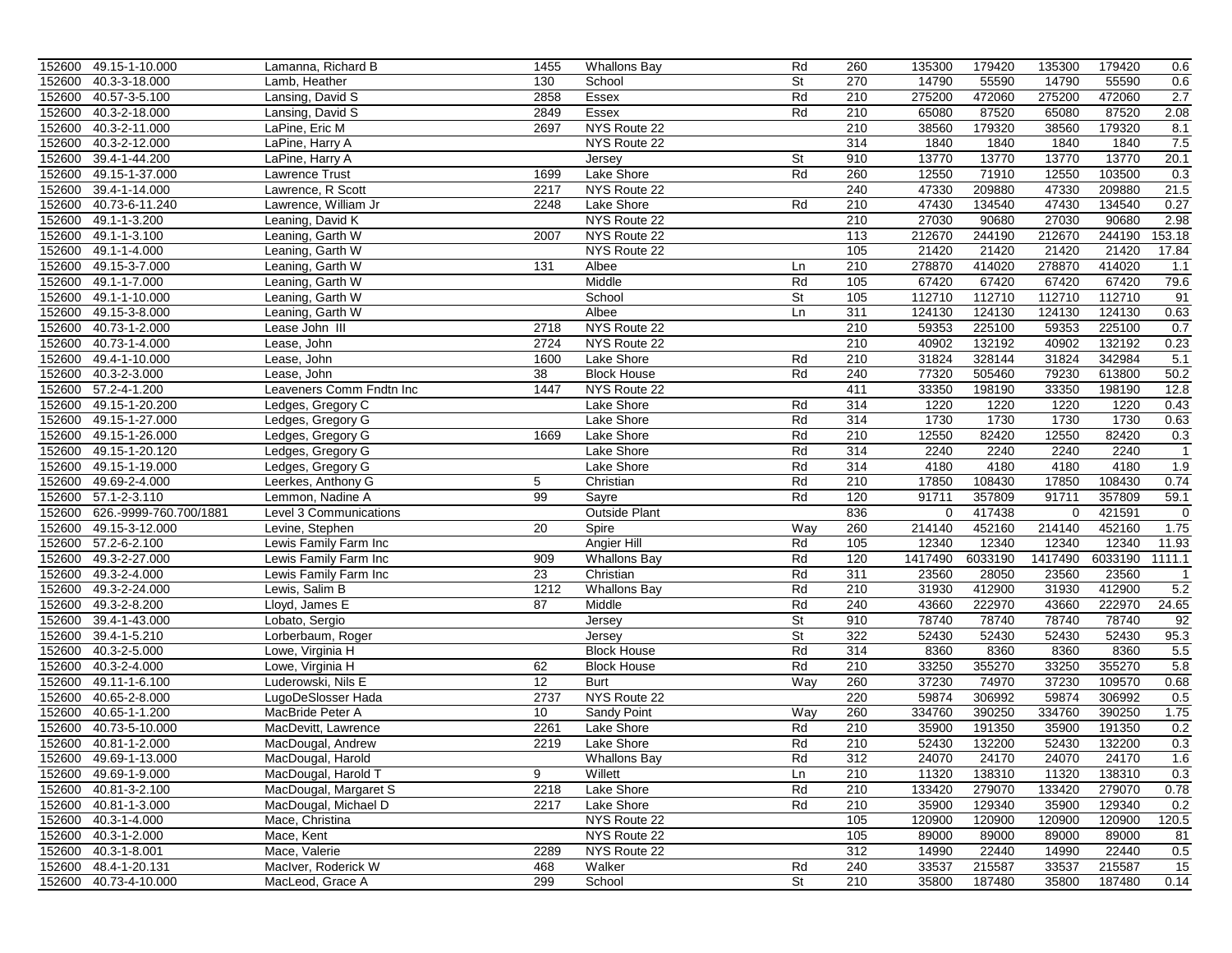| 152600 49.11-1-27.000 |                  | Madigan, John Jr                 |                      | Lake Shore         | Rd        | 311        | 76500  | 76500  | 76500  | 76500  | 1.6            |
|-----------------------|------------------|----------------------------------|----------------------|--------------------|-----------|------------|--------|--------|--------|--------|----------------|
| 152600                | 49.11-1-26.000   | Madigan, John Jr                 | 10                   | Pearson            | Way       | 280        | 48860  | 425960 | 48860  | 425960 | 1.5            |
| 152600                | 49.11-1-15.000   | Madigan, John Jr                 |                      | Ridge              | Way       | 311        | 17950  | 17950  | 17950  | 17950  | 0.09           |
| 152600                | 48.1-1-24.000    | Maloney, Irene M                 | 493                  | <b>Brookfield</b>  | Rd        | 240        | 97000  | 170340 | 97000  | 170340 | 99.5           |
| 152600                | 49.3-2-19.000    | Mandeville, Myrna                |                      | Lake Shore         | Rd        | 105        | 129230 | 129230 | 129230 | 129230 | 101.1          |
| 152600                | 49.3-2-14.000    | Mandeville, Myrna                |                      | Lake Shore         | Rd        | 314        | 22850  | 22850  | 22850  | 22850  | 16.9           |
| 152600                | 49.3-2-18.000    | Mandeville, Myrna                | 1571                 | Lake Shore         | Rd        | 280        | 46000  | 451620 | 46000  | 451620 | 25.3           |
| 152600                | 49.15-1-22.100   | Mangano, Thomas J                |                      | Lake Shore         | Rd        | 314        | 4180   | 4180   | 4180   | 4180   | 0.14           |
| 152600                | 49.15-1-32.000   | Mangano, Thomas J                | 1681                 | Lake Shore         | Rd        | 210        | 22440  | 130360 | 22440  | 145690 | 1.42           |
| 152600                | 49.15-1-31.000   | Mangano, Thomas J                |                      | Lake Shore         | Rd        | 314        | 12550  | 12550  | 12550  | 12550  | 0.3            |
| 152600                | 49.15-1-22.200   | Mangano, Thomas J                |                      | Lake Shore         | Rd        | 314        | 9590   | 9590   | 9590   | 9590   | 0.2            |
| 152600                | 40.73-1-3.000    | Maningo, Martin M Jr             | 2722                 | NYS Route 22       |           | 210        | 47530  | 152800 | 47530  | 152800 | 0.27           |
| 152600                | 39.3-1-4.000     | <b>Martin Donald</b>             | 1495                 | Jersey             | <b>St</b> | 240        | 34068  | 104856 | 34068  | 104856 | 11.92          |
| 152600                | 40.73-3-19.000   | Martini, Antonio D               |                      | <b>Beggs Point</b> | St        | 311        | 29682  | 29682  | 29682  | 29682  | 0.1            |
| 152600                | 40.73-3-30.000   | Martini, Antonio D               | 5                    | Orchard            | Ln        | 210        | 32946  | 227562 | 32946  | 227562 | 0.1            |
| 152600                | 40.3-2-10.110    | Maselli, Stephen A               | 2765                 | Essex              | Rd        | 250        | 75330  | 741870 | 75330  | 741870 | 6              |
| 152600                | 40.73-5-14.000   | Mason, Lyle G                    |                      | Lake Shore         | Rd        | 311        | 52430  | 52430  | 52430  | 52430  | 0.3            |
| 152600                | 57.1-2-11.000    | Mastandrea, Joseph A             |                      | Sayre              | Rd        | 314        | 100    | 100    | 100    | 100    | 0.3            |
| 152600                | 49.7-4-2.000     | McBride, Jonathan E              | 2047                 | Lake Shore         | Rd        | 260        | 430420 | 540080 | 430420 | 540080 | 5.49           |
| 152600                | 49.15-3-13.000   | McCarthy, Susan S                | 16                   | Spire              | Way       | 260        | 216340 | 388280 | 216340 | 388280 | 2.4            |
| 152600 49.11-1-25.000 |                  | McDuffie, Ann V                  | 12                   | Pearson            | Way       | 260        | 122070 | 201240 | 122070 | 201240 | 0.7            |
| 152600                | 57.1-2-2.200     | McGarry, Timothy J               | 2229                 | County Route 10    |           | 210        | 27230  | 100980 | 27230  | 137130 | 3.1            |
| 152600                | 49.7-4-5.000     | McGraw, Thomas                   |                      | Lake Shore         | Rd        | 311        | 89350  | 89350  | 89350  | 89350  | 4.07           |
| 152600                | 49.7-4-1.000     |                                  | 2077                 | Lake Shore         | Rd        | 210        | 425310 | 602030 | 425310 | 602030 |                |
| 152600                | 49.7-4-4.000     | McGraw, Thomas<br>McGraw, Thomas | 87                   | Wildacres          | Way       | 260        | 47430  | 142900 | 47430  | 165500 | 3.4<br>1.03    |
|                       | 49.7-5-4.000     |                                  |                      |                    |           |            |        |        |        |        |                |
| 152600                |                  | McIntyre, Katrina                | $\overline{20}$<br>9 | Ridge              | Way       | 280<br>210 | 35490  | 155340 | 35490  | 155340 | 0.6            |
| 152600                | 40.73-2-14.002   | McKenna, Joanne                  |                      | Church             | St        |            | 36010  | 236440 | 36010  | 236440 | 0.27           |
| 152600                | 40.73-3-32.100/1 | McKenna, Stephen                 |                      | Main               | St        | 312        | 0      | 25500  | 0      | 25500  | 0.01           |
| 152600                | 40.73-3-11.000   | McKenna, Stephen A               |                      | <b>Beggs Point</b> | St        | 311        | 82880  | 82880  | 82880  | 82880  | 0.2            |
| 152600                | 40.73-3-10.000   | McKenna, Stephen A               | 29                   | <b>Beggs Point</b> | St        | 415        | 144680 | 347880 | 144680 | 347880 | 0.2            |
| 152600                | 40.3-2-2.211     | McKenna, Stephen M               | 51                   | <b>Block House</b> | Rd        | 312        | 26580  | 45090  | 26580  | 45090  | 5.56           |
| 152600                | 39.3-1-25.300    | McMahon, William J               | 371                  | Daniels            | Rd        | 240        | 40390  | 220220 | 40390  | 294040 | 15.78          |
| 152600                | 39.3-4-7.000     | McShane, Michael R               | 1880                 | Jersey             | <b>St</b> | 210        | 26010  | 203750 | 26010  | 239800 | 2.58           |
| 152600                | 40.3-3-3.000     | Mead, Daniel                     |                      | NYS Route 22       |           | 438        | 2450   | 2450   | 2450   | 2450   | 1.5            |
| 152600                | 40.3-3-2.000     | Mead, Daniel                     | 2430                 | NYS Route 22       |           | 421        | 24580  | 157280 | 24580  | 157280 | 0.6            |
| 152600                | 40.73-5-4.000    | Mesick, John I                   | 294                  | School             | St        | 210        | 59870  | 224400 | 59870  | 224400 | 0.51           |
| 152600                | 40.73-5-1.000    | Mesick, John R                   | 290                  | School             | St        | 210        | 61100  | 157030 | 61100  | 157030 | $\mathbf{1}$   |
| 152600                | 48.3-1-11.120    | Miller, Eleanor E                |                      | Alden              | Rd        | 314        | 18460  | 18460  | 18460  | 18460  | 2.2            |
| 152600                | 48.3-1-12.000    | Miller, Eleanor E                | 321                  | Alden              | Rd        | 210        | 25400  | 113530 | 25400  | 113530 | 2.3            |
| 152600                | 49.7-5-2.000     | Miller, Mark S                   | 30                   | Ridge              | Way       | 260        | 28760  | 82930  | 28760  | 89500  | 0.4            |
| 152600                | 49.11-1-54.061   | Miller, Wendy C                  | 82                   | Ridge              | Way       | 260        | 35390  | 99650  | 35390  | 105064 | 0.6            |
| 152600                | 39.4-1-44.110    | Mitchell, Mark C Sr              | 2104                 | Jersey             | St        | 240        | 34680  | 96800  | 34680  | 96800  | 14.7           |
| 152600                | 39.4-1-5.100     | Moller, Gertrude L               | 2291                 | Jersey             | St        | 270        | 34990  | 62930  | 34990  | 62930  | 6.51           |
| 152600                | 49.15-2-3.000    | Monoski, Edward C                | 82                   | Albee              | Ln        | 210        | 369720 | 607510 | 369720 | 607510 | 1.1            |
| 152600 39.3-1-22.200  |                  | Montville, Harold Jr             | 300                  | <b>Daniels</b>     | Rd        | 240        | 37740  | 148310 | 37740  | 161700 | 17.92          |
| 152600 49.1-1-17.100  |                  | Moran, Janice                    | 92                   | Middle             | Rd        | 210        | 24170  | 101080 | 24170  | 101080 | 1.7            |
| 152600 49.11-1-7.000  |                  | Moredock, Etta M                 | 16                   | Old Oak            | Way       | 260        | 40190  | 185640 | 40190  | 197240 | 0.8            |
| 152600 40.65-2-3.000  |                  | Morgan, James Z Jr               | 2723                 | NYS Route 22       |           | 210        | 52430  | 149840 | 52430  | 149840 | 0.3            |
| 152600 48.4-1-15.000  |                  | Morgan, James Z Jr               | 1538                 | NYS Route 22       |           | 210        | 31920  | 76810  | 31920  | 77880  | 10             |
| 152600 48.76-1-17.000 |                  | Morse, Joshua A                  | 582                  | Cook               | Rd        | 210        | 14890  | 146370 | 14890  | 146370 | 0.55           |
| 152600 40.3-3-17.200  |                  | Moulton, Robert E                |                      | School             | St        | 314        | 17650  | 17650  | 17650  | 17650  | 1.87           |
| 152600 40.73-6-11.210 |                  | Muller, Nicholas H III           | 15                   | Harbor View        | Way       | 210        | 311610 | 635310 | 311610 | 635310 | 2.64           |
| 152600 48.1-1-29.000  |                  | Murcray, David J                 | 65                   | Daniels            | Rd        | 240        | 47430  | 101290 | 47430  | 101290 | 69.9           |
| 152600 49.69-3-1.000  |                  | Murcray, David J Sr              | 656                  | Angier Hill        | Rd        | 210        | 22340  | 62120  | 22340  | 62120  | $\overline{1}$ |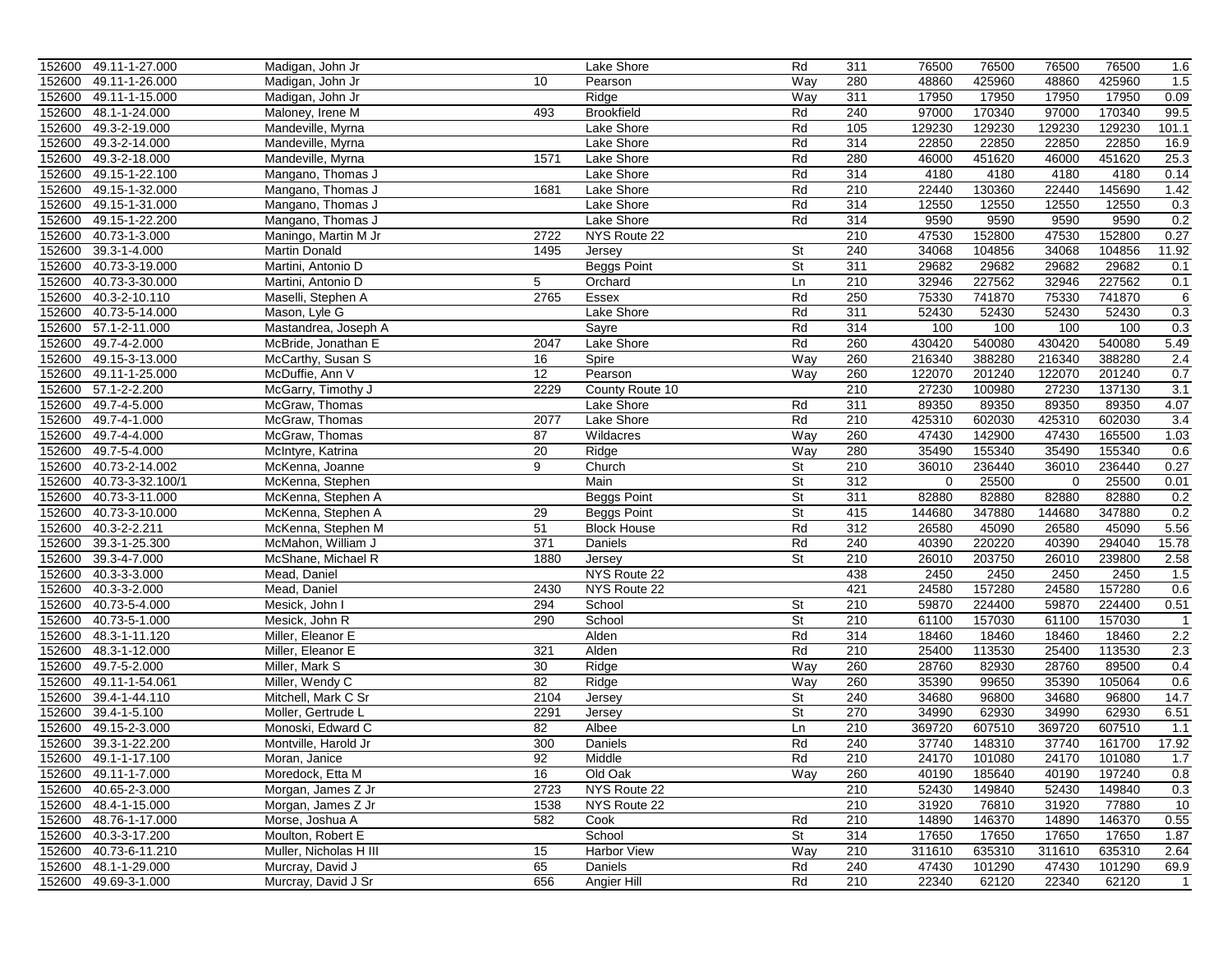|        | 152600 40.3-3-21.000   | Murphy, Lauren H                  | $\overline{7}$  | School                    | $\overline{\mathsf{St}}$ | 220 | 27850       | 299170  | 27850       | 305600  | 3.4          |
|--------|------------------------|-----------------------------------|-----------------|---------------------------|--------------------------|-----|-------------|---------|-------------|---------|--------------|
| 152600 | 40.3-1-9.001           | Murphy, Lauren H                  | 2239            | NYS Route 22              |                          | 210 | 27640       | 257040  | 27640       | 257040  | 3.3          |
| 152600 | 48.4-1-16.000          | Murphy, Lauren H                  | 1444            | NYS Route 22              |                          | 312 | 5200        | 5300    | 5200        | 5300    | 2.1          |
| 152600 | 49.7-5-3.000           | Myers, Charles T                  | $\overline{24}$ | Ridge                     | Way                      | 210 | 40290       | 181150  | 40290       | 187400  | 0.8          |
| 152600 | 49.15-1-21.000         | Neely, Alden S                    |                 | Lake Shore                | Rd                       | 314 | 2550        | 2550    | 2550        | 2550    | 0.3          |
| 152600 | 49.15-1-24.000         | Neely, Jill A                     |                 | Lake Shore                | Rd                       | 314 | 3770        | 3770    | 3770        | 3770    | 0.22         |
| 152600 | 49.15-1-25.000         | Neely, Jill A                     | 1679            | Lake Shore                | Rd                       | 260 | 6730        | 40390   | 6730        | 40390   | 0.1          |
| 152600 | 49.15-1-23.000         | Neely, Marshall Grant IV          |                 | Lake Shore                | Rd                       | 314 | 2550        | 2550    | 2550        | 2550    | 0.3          |
| 152600 | 40.3-3-13.200/1        | Nextel                            |                 | School                    | St                       | 831 | 0           | 97410   | 0           | 97410   | 0.01         |
| 152600 | 49.15-3-2.110          | Noble, Alexandra                  | 103             | Albee                     | Ln                       | 260 |             |         | 99502       | 167936  | 0.4          |
| 152600 | 49.15-3-15.200         | Noble, Alexandra R                |                 | Albee                     | Ln                       | 314 |             |         | 29228       | 29228   | 1.3          |
| 152600 | 48.2-1-2.100           | Northeast Wilderness Trust        | 682             | <b>Brookfield</b>         | Rd                       | 312 | 63240       | 63240   | 63240       | 65490   | 94.36        |
| 152600 | 39.3-4-9.000           | <b>Northeast Wilderness Trust</b> |                 | Jersey                    | <b>St</b>                | 322 | 56010       | 56010   | 56010       | 56010   | 90           |
| 152600 | 48.2-1-3.200           | Northeast Wilderness Trust Cor    |                 | Jersey                    | St                       | 314 | 31520       | 31520   | 31520       | 31520   | 8.34         |
| 152600 | 48.2-1-3.300           | Northeast Wilderness Trust Cor    |                 | Jersey                    | St                       | 314 | 29380       | 29380   | 29380       | 29380   | 7.42         |
| 152600 | 48.2-1-3.400           | Northeast Wilderness Trust Cor    |                 | Jersey                    | St                       | 314 | 29680       | 29680   | 29680       | 29680   | 7.54         |
| 152600 | 48.2-1-3.100           | Northeast Wilderness Trust Cor    |                 | Jersey                    | St                       | 322 | 62830       | 62830   | 62830       | 62830   | 85           |
| 152600 | 49.7-4-10.000          | Noyes, Judith G                   | 1996            | Lake Shore                | Rd                       | 280 | 366690      | 539070  | 366690      | 624564  | 3.65         |
| 152600 | 626.-9999-131.600/1001 | <b>NYSEG Corp</b>                 |                 | Northeast Grouped Trans L |                          | 882 | 0           | 1593    | $\mathbf 0$ | 1809    | $\mathbf 0$  |
| 152600 | 626.-9999-131.600/1002 | <b>NYSEG Corp</b>                 |                 | Northeast Grouped Trans L |                          | 882 | 0           | 24955   | $\mathbf 0$ | 28345   | $\mathbf 0$  |
| 152600 | 626.-9999-131.600/1011 | <b>NYSEG Corp</b>                 |                 | Republic Steel Brook Tran |                          | 882 | $\mathbf 0$ | 943     | $\mathbf 0$ | 1061    | $\mathbf 0$  |
| 152600 | 626.-9999-131.600/1012 | <b>NYSEG Corp</b>                 |                 | Republic Steel Brook Tran |                          | 882 | $\mathbf 0$ | 14770   | $\Omega$    | 16615   | $\mathbf 0$  |
| 152600 | 626.-9999-131.600/1881 | <b>NYSEG Corp</b>                 |                 | <b>Outside Plant</b>      |                          | 884 | $\mathbf 0$ | 58013   | 0           | 63702   | $\mathbf 0$  |
| 152600 | 626.-9999-131.600/1882 | <b>NYSEG Corp</b>                 |                 | <b>Outside Plant</b>      |                          | 884 | $\Omega$    | 908877  | $\mathbf 0$ | 998004  | $\mathbf 0$  |
| 152600 | 40.3-1-7.200           | Oliver, Rhonda                    | 2317            | NYS Route 22              |                          | 312 | 16420       | 26210   | 16420       | 26210   | 0.62         |
| 152600 | 40.73-2-1.000          | Olsen, Michael O                  | 2732            | NYS Route 22              |                          | 210 | 36110       | 216950  | 36110       | 216950  | 0.2          |
| 152600 | 49.15-1-8.100          | Owl Investments LLC               | 1789            | Lake Shore                | Rd                       | 280 |             |         | 442500      | 731600  | 3.7          |
|        |                        |                                   |                 |                           |                          |     | 53040       |         |             |         |              |
| 152600 | 49.7-1-3.000           | Palen, Frederick P Jr             | 67              | Wildacres                 | Way                      | 260 |             | 232970  | 53040       | 231350  | 3.28         |
| 152600 | 49.11-1-1.000          | Palen, Fredrick P Jr              | 23              | Tuttle                    | Way                      | 260 | 32840       | 132800  | 32840       | 139850  | 0.5          |
| 152600 | 48.2-1-29.000          | Palmateer, Barbara M              | 351             | Cook                      | Rd                       | 260 | 42940       | 71600   | 42940       | 71600   | 53.59        |
| 152600 | 48.1-1-8.221           | Palmateer, Jessie L               | 64              | Daniels                   | Rd                       | 240 | 29630       | 59970   | 29630       | 59970   | 10           |
| 152600 | 57.2-6-1.000           | Palmer, Margaret F                |                 | Angier Hill               | Rd                       | 314 | 5410        | 5410    | 5410        | 5410    | 3            |
| 152600 | 48.1-1-27.000          | Palmer, Mary C                    | 51              | Daniels                   | Rd                       | 210 | 27950       | 62830   | 27950       | 62830   | 5.6          |
| 152600 | 48.76-1-16.000         | Palmer, Waite                     | 1603            | NYS Route 22              |                          | 270 | 23150       | 40190   | 23150       | 40190   | 1.1          |
|        | 152600 58.1-2-1.000    | Palmer, William                   | 533             | Angier Hill               | Rd                       | 210 | 29070       | 141880  | 29070       | 141880  | 3.94         |
| 152600 | 49.11-1-14.000         | Parsons, Edward D Jr              | 14              | Rock                      | Way                      | 260 | 28760       | 199720  | 28760       | 209500  | 0.4          |
| 152600 | 40.73-6-3.000          | Parsons, Patricia O               | 10              | Orchard                   | Ln                       | 210 | 136990      | 324970  | 136990      | 324970  | 0.3          |
| 152600 | 39.3-1-11.110          | Passaro, Gladys E                 | 1699            | Jersey                    | $\overline{\mathsf{St}}$ | 240 | 120258      | 176664  | 120258      | 176664  | 82.1         |
| 152600 | 49.1-1-13.000          | Pataki, George E                  |                 | Farm                      | Way                      | 105 | 101800      | 101800  | 101800      | 101800  | 77.4         |
| 152600 | 49.1-1-12.000          | Pataki, George E                  | 8               | Farm                      | Way                      | 112 | 1071870     | 2094780 | 1071870     | 2094780 | 300.4        |
| 152600 | 40.81-3-3.001          | Pataki, George E                  |                 | Lake Shore                | Rd                       | 311 | 64560       | 64560   | 64560       | 64560   | 0.2          |
| 152600 | 48.1-1-21.000          | Patnode Stephen A                 |                 | <b>Brookfield</b>         | Rd                       | 240 | 32740       | 116480  | 32740       | 147000  | 14.3         |
| 152600 | 48.1-1-18.300          | Patnode, David B                  | 681             | <b>Brookfield</b>         | Rd                       | 270 | 26010       | 30500   | 26010       | 30500   | 9.9          |
| 152600 | 48.1-1-18.200          | Patnode, David B                  | 697             | <b>Brookfield</b>         | Rd                       | 270 | 23560       | 25090   | 23560       | 25090   | 11.4         |
|        | 152600 48.1-1-18.100   | Patnode, Stephen A                |                 | Reynolds                  | Rd                       | 910 | 50690       | 50690   | 50690       | 50690   | 70           |
|        | 152600 49.15-3-9.000   | Pecsok Living Trust               |                 | Albee                     | Ln                       | 311 | 86900       | 86900   | 86900       | 86900   | 0.27         |
|        | 152600 49.15-3-10.000  | <b>Pecsok Living Trust</b>        | 141             | Albee                     | Ln                       | 260 | 164320      | 282850  | 164320      | 282850  | 0.74         |
|        | 152600 40.65-2-7.100   | Peden, Kristen E                  | 2733            | NYS Route 22              |                          | 210 | 53140       | 243270  | 53140       | 243270  | 0.32         |
|        | 152600 39.4-1-39.000   | Peden, Michael A                  | 417             | Leaning                   | Rd                       | 210 | 9590        | 14990   | 9590        | 14990   | 0.4          |
|        | 152600 49.3-2-2.100    | Perry, Robert W                   | 137             | Christian                 | Rd                       | 120 | 102410      | 135050  | 102410      | 135050  | 88           |
|        | 152600 49.3-2-8.100    | Perry, Robert W                   | 310             | Christian                 | Rd                       | 120 | 117300      | 257240  | 117300      | 257240  | 72.85        |
|        | 152600 49.3-2-7.000    | Perry, Robert W                   | 304             | Christian                 | Rd                       | 120 | 92820       | 278560  | 92820       | 278560  | 54.3         |
|        | 152600 39.3-4-1.000    | Pierce, Angela                    | 1684            | Jersey                    | St                       | 210 | 13770       | 62930   | 13770       | 62930   | 0.4          |
|        | 152600 39.3-1-7.120    | Pierce, Gerald                    |                 | Jersey                    | St                       | 311 | 2240        | 2240    | 2240        | 2240    | $\mathbf{1}$ |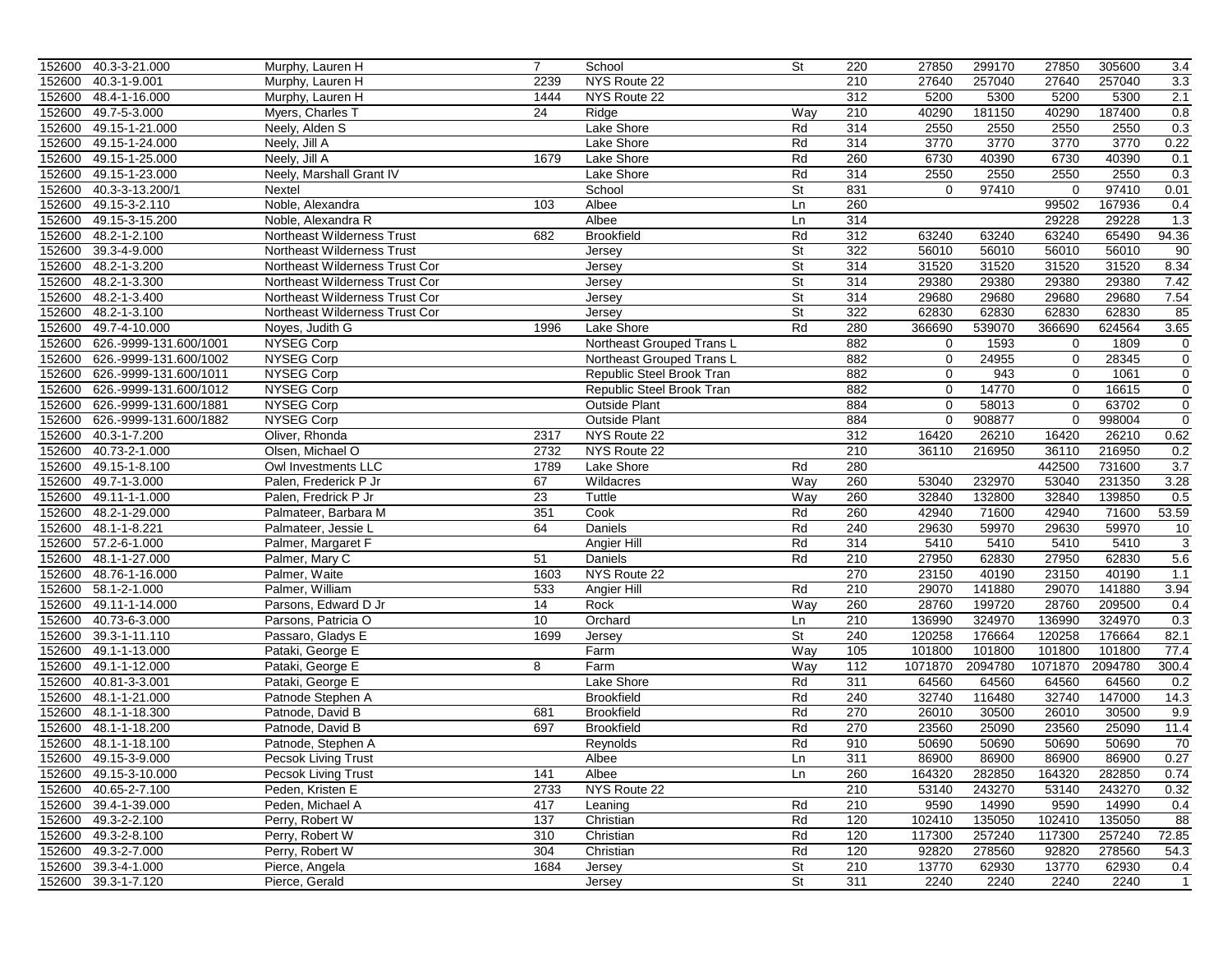|                  | 152600 39.3-1-8.002             | Pierce, Gerald S                             | 1577            | Jersey               | $\overline{\mathsf{St}}$ | 220        | 29890           | 113530          | 29890          | 204560           | 5.6             |
|------------------|---------------------------------|----------------------------------------------|-----------------|----------------------|--------------------------|------------|-----------------|-----------------|----------------|------------------|-----------------|
| 152600           | 57.1-2-1.000                    | Pierce, John A                               |                 | County Route 10      |                          | 120        | 48550           | 48550           | 48550          | 48550            | 45.2            |
| 152600           | 48.1-1-32.000                   | Pierce, Peter M                              |                 | Daniels              | Rd                       | 322        | 25700           | 25700           | 25700          | 25700            | 42              |
| 152600           | 39.3-1-22.110                   | Pierce, Steve D                              |                 | Daniels              | Rd                       | 312        | 28820           | 48200           | 28820          | 48200            | 7.13            |
| 152600           | 39.3-1-25.200                   | Pierce, Steve D                              |                 | Daniels              | Rd                       | 311        | 27030           | 27030           | 27030          | 27030            | 8.52            |
| 152600           | 39.3-1-3.000                    | Pierce, Steven                               | 1451            | Stowersville         | Rd                       | 240        | 58340           | 180740          | 58340          | 180740           | $\overline{25}$ |
| 152600           | 40.3-1-6.001                    | Pierce, Todd                                 | 2284            | NYS Route 22         |                          | 483        | 31420           | 69460           | 31420          | 69460            | 0.75            |
| 152600           | 48.3-1-18.001                   | Pierce, Vernon A                             |                 | <b>Twin Valley</b>   | Ln                       | 314        | 4280            | 4280            | 4280           | 4280             | 3.2             |
| 152600           | 48.3-1-1.000                    | Plattsburg State College                     |                 | Alden                | Rd                       | 910        | 222870          | 222870          | 222870         | 222870           | 267.8           |
| 152600           | 48.4-1-10.000                   | Pooler, Ralph E                              | $\overline{27}$ | Gladd                | Ln                       | 210        | 22950           | 76700           | 22950          | 76700            | 1.1             |
| 152600           | 49.11-1-28.000                  | Poppino, William R                           | 1935            | Lake Shore           | Rd                       | 210        | 46610           | 228480          | 46610          | 228480           | 1.5             |
| 152600           | 49.11-1-20.000                  | Poppino, William R                           |                 | Ridge                | Way                      | 311        | 28760           | 28760           | 28760          | 28760            | 0.4             |
| 152600           | 49.11-1-19.000                  | Poppino, William R                           | 33              | Ridge                | Way                      | 260        | 9080            | 50690           | 9080           | 50690            | 0.1             |
| 152600           | 48.1-1-12.000                   | Power, Gerard                                | 105             | Reynolds             | Rd                       | 322        | 35600           | 35600           | 35600          | 35600            | 50              |
| 152600           | 48.4-1-24.000                   | Power, Gerard                                | 54              | Powers               | Rd                       | 210        | 37940           | 52940           | 37940          | 52940            | 7.9             |
| 152600           | 48.3-1-27.100                   | Pratt, Michael E                             |                 | <b>Twin Valley</b>   | Ln                       | 314        | 310             | 310             | 310            | 310              | 1.4             |
| 152600           | 48.3-1-22.100                   | Pratt, Michael E                             |                 | Alden                | Rd                       | 105        | 75790           | 75790           | 75790          | 75790            | 69.2            |
|                  | 152600 48.3-1-19.200            | Pratt, Michael E                             |                 | <b>Twin Valley</b>   | Ln                       | 322        | 12470           | 12470           | 12470          | 12470            | 10.2            |
| 152600           | 48.3-1-10.100                   | Pratt, Michael E                             | 237             | Alden                | Rd                       | 912        | 269800          | 428300          | 269800         | 428300           | 390.79          |
| 152600           | 49.1-1-27.200                   | Preston, Katharine M                         | 247             | Christian            | Rd                       | 240        | 94960           | 296310          | 94960          | 374960           | 70.13           |
| 152600           | 49.1-1-27.100                   | Preston, Katharine M                         |                 | Christian            | Rd                       | 105        | 49164           | 49164           | 49164          | 49164            | 45.95           |
| 152600           | 40.81-1-7.000                   | Pribble, Jonathan L                          |                 | Lake Shore           | Rd                       | 311        | 1530            | 1530            | 1530           | 1530             | 0.68            |
| 152600           | 40.73-5-18.000                  | Pribble, Jonathan L                          | 25              | Ross                 | Way                      | 433        | 73340           | 257350          | 73340          | 257350           | 4.62            |
| 152600           | 40.73-5-3.100                   | Pribble, Jonathan L                          | 18              | Ross                 | Way                      | 210        | 64360           | 305390          | 64360          | 305390           | 1.87            |
| 152600           | 49.15-1-35.000                  | Quenville, George                            | 1691            | Lake Shore           | Rd                       | 210        | 12950           | 92820           | 12950          | 111650           | 0.3             |
| 152600           | 49.1-1-11.000                   | Ralston, Carrie D                            | 98              | School               | St                       | 210        | 38250           | 95270           | 38250          | 95270            | 8               |
| 152600           | 40.3-2-1.000                    | Randall, Sherman B                           |                 | <b>Block House</b>   | Rd                       | 321        | 2550            | 2550            | 2550           | 2550             | 16.81           |
| 152600           | 48.76-1-7.000                   | Rapalee, Elizabeth                           | 1590            | NYS Route 22         |                          | 210        | 22440           | 52430           | 22440          | 52430            | $\overline{1}$  |
| 152600           | 49.15-1-34.000                  | Rathbun, Carol E                             |                 | Lake Shore           | Rd                       | 314        | 9590            | 9590            | 9590           | 9590             | 0.2             |
| 152600           | 49.15-1-33.000                  | Rathbun, Carol E                             | 1687            | Lake Shore           | Rd                       | 210        | 16120           | 36820           | 16120          | 49800            | 0.6             |
| 152600           | 48.2-1-1.000                    | Rathbun, Pamela                              | 736             | <b>Brookfield</b>    | Rd                       | 271        | 24580           | 27030           | 24580          | 29580            | 1.9             |
| 152600           | 48.3-1-16.000                   |                                              |                 | Alden                | Rd                       | 314        | 920             | 920             | 920            | 920              | 5.95            |
| 152600           | 48.3-1-17.000                   | Redmond, Gregory P<br>Redmond, Gregory P     | 266             | Alden                | Rd                       | 210        | 22750           | 116790          | 22750          | 116790           | 1.1             |
| 152600           | 49.7-1-2.000                    | Renkoff, Franklin D                          | 83              | Wildacres            | Way                      | 260        | 46510           | 266220          | 46510          | 299015           | 1.7             |
|                  | 152600 48.1-1-22.000            |                                              | 230             | Reynolds             | Rd                       | 210        | 23560           | 38560           | 23560          | 38560            | 1.5             |
| 152600           | 39.4-1-27.000                   | Reynolds, Robert F                           | 2412            |                      | St                       | 330        | 6430            | 6430            | 6430           | 6430             | 3.2             |
|                  |                                 | Richer, Andre                                |                 | Jersey<br>Christian  | Rd                       | 483        |                 | 256730          | 104960         | 256730           | 80              |
| 152600           | 49.1-1-26.000                   | Richter, Shirley I                           | 347<br>545      |                      | Rd                       | 484        | 104960<br>49266 | 229704          |                | 229704           |                 |
| 152600<br>152600 | 40.3-2-14.200<br>40.73-5-16.000 | <b>Riley Nelson S</b><br>Riley, Nelson S III | 2235            | Middle<br>Lake Shore | Rd                       | 210        | 60259           | 228484          | 49266<br>60259 | 228484           | 5.7<br>0.6      |
|                  | 49.11-1-43.002                  | Rintoul, Robert                              |                 |                      |                          |            |                 |                 | 61910          |                  |                 |
| 152600<br>152600 |                                 |                                              | 11              | Derby                | Way<br>Rd                | 260<br>210 | 61910           | 170850          |                | 186910           | 1.19            |
|                  | 40.3-2-2.100<br>40.65-2-4.000   | Roebuck, Sheldon                             | 61<br>2727      | <b>Block House</b>   |                          | 210        | 28800<br>56300  | 83470<br>185640 | 28800<br>56300 | 107300<br>185640 | 3.81<br>0.4     |
| 152600           |                                 | Rosenberg, Douglas P                         |                 | NYS Route 22         |                          |            |                 |                 |                |                  |                 |
| 152600           | 39.3-4-2.000<br>57.1-2-5.100    | Rowe, Robert W                               | 1712<br>2295    | Jersey               | St                       | 240<br>240 | 57460           | 262140          | 57460<br>93538 | 262140<br>295014 | 32.5            |
| 152600           |                                 | Sand, Cordelia D                             |                 | County Route 10      |                          |            | 100368          | 311202          |                |                  | 76.25           |
|                  | 152600 40.65-1-1.100            | Sandy Point Of Essex Ltd                     | 16              | Sandy Point          | Way                      | 260        | 402290          | 471240          | 402290         | 471240           | 1.8             |
|                  | 152600 49.15-3-5.000            | Sattar Family Trust                          | 122             | Albee                | Ln                       | 210        | 232280          | 545900          | 232280         | 545900           | $\mathbf{z}$    |
|                  | 152600 49.15-3-6.000            | <b>Sattar Family Trust</b>                   | 123             | Albee                | Ln                       | 312        | 151470          | 156570          | 151470         | 156570           | 1.3             |
|                  | 152600 626.-9999-705.820/1881   | <b>SAVVIS Communications</b>                 |                 | <b>Outside Plant</b> |                          | 836        | 0               | 9357            | 0              | 9250             | 0.01            |
|                  | 152600 48.3-1-14.000            | Sayre, David H                               | 240             | Sayre                | Rd                       | 210        | 26520           | 136070          | 26520          | 136070           | 2.8             |
|                  | 152600 48.4-1-21.000            | Sayre, David H                               |                 | Walker               | Rd                       | 910        | 43250           | 43250           | 43250          | 43250            | 108.3           |
|                  | 152600 48.3-1-15.100            | Sayre, Harold L                              |                 | Sayre                | Rd                       | 105        | 108020          | 108020          | 108020         | 108020           | 123.6           |
|                  | 152600 57.2-3-1.000             | Sayre, Harold L                              |                 | Walker               | Rd                       | 105        | 123730          | 163610          | 123730         | 163610           | 121.7           |
|                  | 152600 48.3-1-15.200            | Sayre, Jessie B                              | 160             | Sayre                | Rd                       | 210        | 24990           | 81500           | 24990          | 81500            | $\overline{2}$  |
|                  | 152600 58.1-2-2.000             | Sayward, George                              | 528             | Angier Hill          | Rd                       | 210        | 22750           | 145760          | 22750          | 145760           | 1.1             |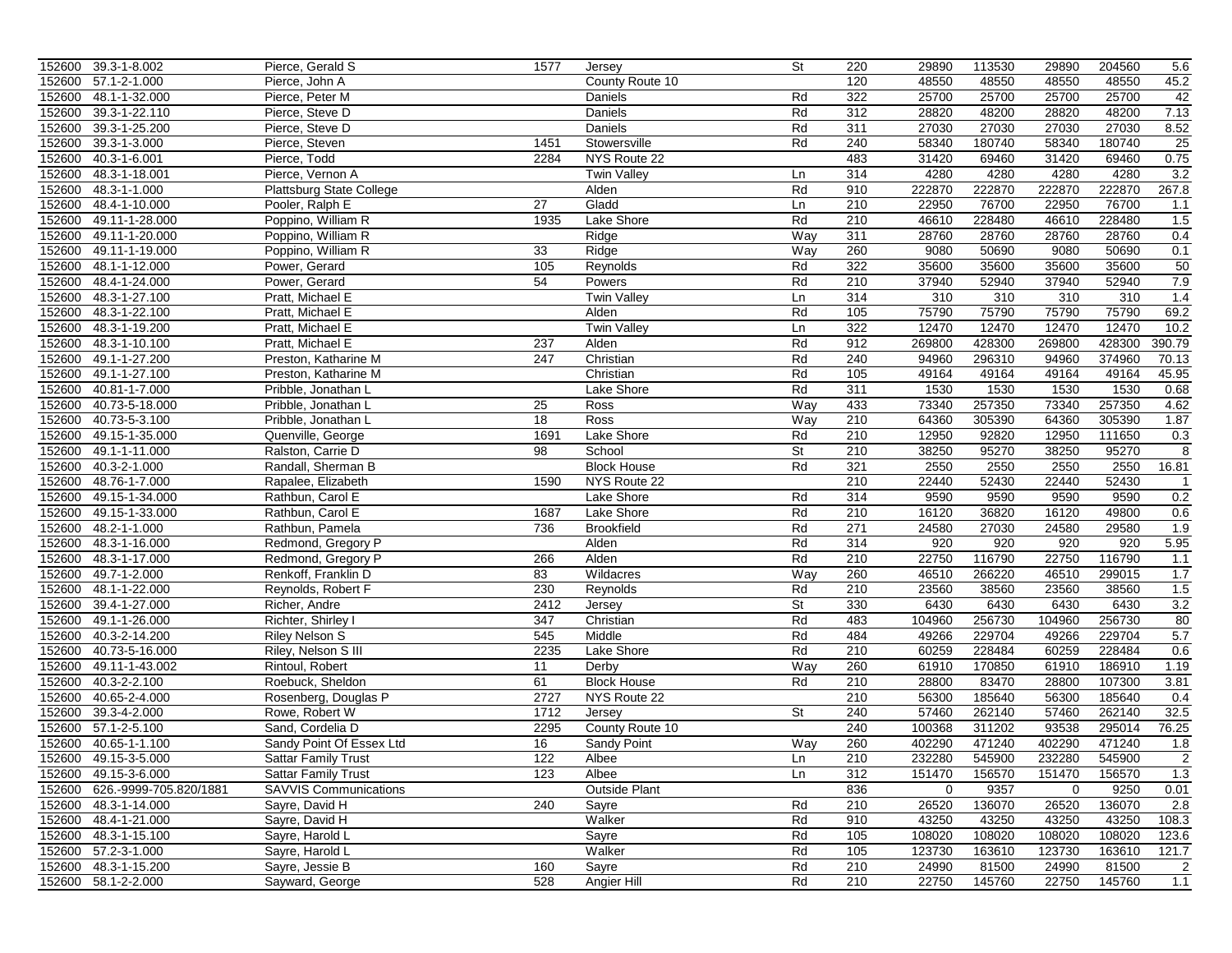|        | 152600 48.2-1-10.100 | Sayward, George                |                 | Leaning            | Rd        | 105 | 79560  | 79560  | 79560  | 79560         | 60.47  |
|--------|----------------------|--------------------------------|-----------------|--------------------|-----------|-----|--------|--------|--------|---------------|--------|
| 152600 | 48.2-1-14.000        | Sayward, George                |                 | Leaning            | Rd        | 105 | 79970  | 79970  | 79970  | 79970         | 69.1   |
| 152600 | 40.81-1-1.000        | Sayward, Margaret              | 2221            | Lake Shore         | Rd        | 210 | 52530  | 222160 | 52530  | 222160        | 0.3    |
| 152600 | 48.3-1-2.000         | Sayward, Richard E             |                 | <b>Brookfield</b>  | Rd        | 910 | 19480  | 19480  | 19480  | 19480         | 40.9   |
| 152600 | 39.4-1-45.000        | Sayward, Samuel A              | 2059            | Jersey             | <b>St</b> | 210 | 22848  | 67320  | 22848  | 67320         | 1.1    |
| 152600 | 40.3-3-1.110         | Sayward, Stephen A             | 2386            | NYS Route 22       |           | 210 | 34480  | 134840 | 34480  | 134840        | 1.25   |
| 152600 | 40.3-3-1.120         | Sayward, Stephen A Jr          |                 | NYS Route 22       |           | 112 | 223380 | 282850 | 223380 | 282850        | 151.75 |
| 152600 | 40.3-3-1.200         | Sayward, Stephen A Jr          | 495             | Middle             | Rd        | 210 | 25910  | 158510 | 25910  | 158510        | 2.5    |
| 152600 | 40.3-3-8.000         | Sayward, Stephen A Jr          |                 | Middle             | Rd        | 105 | 17650  | 17650  | 17650  | 17650         | 13.1   |
| 152600 | 40.3-3-6.000         | Sayward, Stephen A Jr          |                 | Middle             | Rd        | 311 | 6630   | 6630   | 6630   | 6630          | 4.9    |
| 152600 | 39.3-1-6.052         | Sayward's Ridge View Farm LL   | 66              | Reber              | Rd        | 112 | 97510  | 211650 | 113152 | 149152        | 77.26  |
| 152600 | 40.73-3-24.000       |                                | 13              | Orchard            | Ln        | 210 | 42530  | 201040 | 42530  | 201040        | 0.2    |
|        |                      | Scheinin-Solovitch Family Trus |                 |                    |           |     |        |        |        |               |        |
| 152600 | 49.11-1-33.000       | Schilling, Eileen M            | 64              | <b>Burt</b>        | Way       | 260 | 46002  | 209610 | 46002  | 247148        | 1.3    |
| 152600 | 40.73-3-8.000        | Schmitt, Frank A               | 37              | <b>Beggs Point</b> | St        | 415 | 36210  | 56300  | 36210  | 56300         | 0.1    |
| 152600 | 40.73-3-7.000        | Schmitt, Frank A Jr            | 39              | <b>Beggs Point</b> | St        | 210 | 36210  | 159940 | 36210  | 159940        | 0.1    |
| 152600 | 39.3-1-27.000        | Schmitt, Frank W               |                 | Jersey             | St        | 910 | 5920   | 5920   | 5920   | 5920          | 6.6    |
| 152600 | 40.73-3-9.000        | Schmitt, James                 | 39              | <b>Beggs Point</b> | St        | 210 | 57530  | 245620 | 57530  | 245620        | 0.3    |
| 152600 | 40.73-3-1.000        | Schoenfeld, Mitchell           | 2312            | Main               | St        | 483 | 52430  | 202270 | 52430  | 202270        | 0.09   |
| 152600 | 39.4-1-29.000        | Schoenig, Michael              | 2197            | NYS Route 22       |           | 210 | 22970  | 141390 | 22970  | 141390        | 3.94   |
| 152600 | 39.4-1-36.000        | Schreiber, Daniel              | $\overline{2}$  | Schreiber          | Way       | 210 | 25910  | 104860 | 25910  | 104860        | 2.5    |
| 152600 | 39.4-1-37.000        | Schreiber, Daniel              | 405             | Leaning            | Rd        | 270 | 13770  | 31930  | 13770  | 31930         | 0.4    |
| 152600 | 40.65-1-4.000        | <b>Schultz Family Trust</b>    | 2775            | Essex              | Rd        | 210 | 307780 | 885670 | 307780 | 885670        | 1.4    |
| 152600 | 40.3-2-10.200        | <b>Schultz Family Trust</b>    |                 | <b>Essex</b>       | Rd        | 314 | 610    | 610    | 610    | 610           | 0.2    |
| 152600 | 40.3-2-14.100        | Schwartzberg, Josh             | 607             | Middle             | Rd        | 240 | 151780 | 547740 | 151780 | 547740        | 99.13  |
| 152600 | 40.73-3-6.100        | Shapiro, Russell B             | 2302            | Main               | St        | 220 | 55080  | 256730 | 55080  | 256730        | 0.37   |
| 152600 | 40.73-1-14.000       | Sharp, Katherine               | 269             | School             | St        | 210 | 74660  | 401270 | 74660  | 401270        | 4.69   |
| 152600 | 48.4-1-2.000         | Shaw, Kevin                    | 366             | <b>Brookfield</b>  | Rd        | 240 | 21320  | 47840  | 21320  | 47840         | 15     |
| 152600 | 49.11-1-11.000       | Shepler, Barbara B             | $5\overline{)}$ | Clubhouse          | Way       | 210 | 37740  | 241330 | 37740  | 256940        | 0.7    |
| 152600 | 49.3-2-26.140        | Sherman, Jeffrey W             | 1446            | Lake Shore         | Rd        | 240 | 39370  | 430440 | 39370  | 430440        | 11.47  |
| 152600 | 57.2-4-1.100         | Sherrill, Charles              | 1376            | NYS Route 22       |           | 240 | 25300  | 55280  | 25300  | 78915         | 18.2   |
| 152600 | 39.3-4-8.000         | Sherwin, Kathleen E            | 1908            | Jersey             | St        | 270 | 20810  | 52430  | 20810  | 52430         | 0.8    |
| 152600 | 40.57-3-2.000        | Shigley, Linda B               | 2892            | Essex              | Rd        | 210 | 321813 | 655225 | 324750 | 765803        | 3.86   |
| 152600 | 40.73-6-8.000        | Shipyard Properties Inc        | 2264            | Lake Shore         | Rd        | 570 | 389130 | 606390 | 389130 | 606390        | 0.6    |
| 152600 | 40.73-7-1.100        | Shipyard Properties Inc        |                 | Lake Shore         | Rd        | 315 | 13460  | 13460  | 13460  | 13460         | 3.5    |
| 152600 | 39.4-1-3.000         | Shirley Forests Inc            |                 | Jersey             | <b>St</b> | 911 | 59900  | 59900  | 59900  | 59900         | 86     |
| 152600 | 48.1-1-25.000        | Shirley Forests Inc            |                 | Daniels            | Rd        | 911 | 78600  | 78600  | 78600  | 78600         | 102.8  |
|        |                      |                                |                 |                    |           |     |        |        |        |               |        |
| 152600 | 48.1-1-7.000         | Shirley Forests Inc            |                 | Daniels            | Rd<br>Rd  | 911 | 31800  | 31800  | 31800  | 31800         | 44.1   |
| 152600 | 48.1-1-6.000         | Shirley Forests Inc            |                 | Daniels            |           | 911 | 55500  | 55500  | 55500  | 55500         | 70.01  |
| 152600 | 48.1-1-5.000         | Shirley Forests Inc            |                 | Mason              | Rd        | 911 | 39600  | 39600  | 39600  | 39600         | 50     |
| 152600 | 48.1-1-2.000         | Shirley Forests Inc            |                 | Daniels            | Rd        | 911 | 19900  | 19900  | 19900  | 19900         | 25     |
| 152600 | 48.1-1-1.100         | Shirley Forests Inc            |                 | Daniels            | Rd        | 911 | 117000 | 117000 | 117000 | 117000        | 174.8  |
| 152600 | 48.1-1-14.000        | Shirley Forests Inc            |                 | Reynolds           | Rd        | 911 | 62700  | 62700  | 62700  | 62700         | 84.4   |
| 152600 | 48.1-1-9.000         | Shirley Forests Inc            |                 | Reynolds           | Rd        | 911 | 14600  | 14600  | 14600  | 14600         | 18.4   |
| 152600 | 48.4-1-23.000        | Shirley Forests Inc            |                 | <b>Brookfield</b>  | Rd        | 911 | 49000  | 49000  | 49000  | 49000         | 70.4   |
| 152600 | 48.1-1-31.000        | Shirley Forests Inc            |                 | Daniels            | Rd        | 911 | 22500  | 22500  | 22500  | 22500         | 48     |
|        | 152600 48.4-1-4.000  | Shirley Forests Inc            |                 | Cook               | Rd        | 911 | 31800  | 31800  | 31800  | 31800         | 45.6   |
|        | 152600 48.2-1-24.000 | <b>Shirley Forests Inc.</b>    |                 | <b>Brookfield</b>  | Rd        | 911 | 55900  | 55900  | 55900  | 55900         | 100    |
|        | 152600 48.3-1-3.000  | <b>Shirley Forests Inc.</b>    |                 | <b>Brookfield</b>  | Rd        | 911 | 28500  | 28500  | 28500  | 28500         | 61     |
|        | 152600 48.3-1-4.000  | Shirley Forests Inc            |                 | <b>Brookfield</b>  | Rd        | 911 | 115800 | 115800 | 115800 | 115800        | 156.3  |
|        | 152600 48.3-1-8.000  | <b>Shirley Forests Inc.</b>    |                 | <b>Brookfield</b>  | Rd        | 911 | 163900 | 163900 | 163900 | 163900        | 238.8  |
|        | 152600 48.3-1-9.000  | Shirley Forests Inc            |                 | <b>Brookfield</b>  | Rd        | 911 | 13500  | 13500  | 13500  | 13500         | 29.9   |
|        | 152600 39.4-1-47.000 | Shirley Forests Inc            |                 | Jersey             | St        | 911 | 37000  | 37000  | 37000  | 37000         | 50     |
|        | 152600 48.1-1-30.000 | <b>Shirley Forests Inc.</b>    |                 | Daniels            | Rd        | 911 | 29900  | 29900  | 29900  | 29900         | 66.6   |
|        | 152600 39.4-1-41.100 | <b>Shirley Forests Inc</b>     |                 | Jersey             | St        | 911 | 158700 | 158700 | 158700 | 158700 270.67 |        |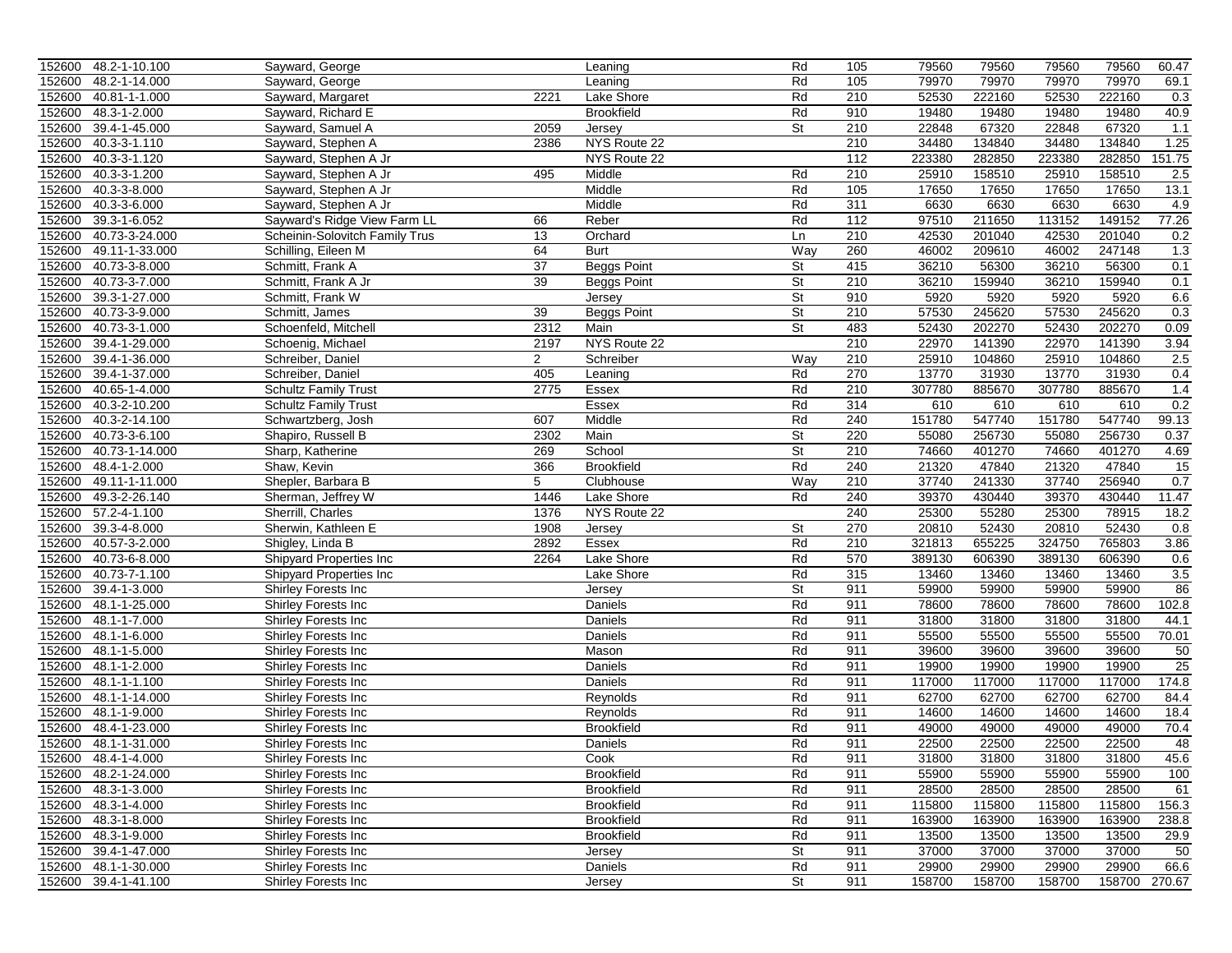|        | 152600 48.4-1-3.000    | <b>Shirley Forests Inc</b>       |                 | Cook                 | Rd                       | 911        | 66900  | 66900  | 66900       | 66900  | 96.2   |
|--------|------------------------|----------------------------------|-----------------|----------------------|--------------------------|------------|--------|--------|-------------|--------|--------|
| 152600 | 40.73-6-1.000          | Silbernagel, Christopher         | 2280            | Main                 | St                       | 210        | 35900  | 199720 | 35900       | 199720 | 0.2    |
| 152600 | 48.1-1-15.000          | Simcox, Reid J                   |                 | Reynolds             | Rd                       | 910        | 13460  | 13460  | 13460       | 13460  | 15.1   |
| 152600 | 39.3-1-11.120          | Simmons, Betty                   |                 | Jersey               | St                       | 314        | 9080   | 9080   | 9080        | 9080   | 8.6    |
| 152600 | 49.11-1-60.000         | Slatkin, Carole                  | 1816            | Lake Shore           | Rd                       | 240        | 406280 | 871580 | 406280      | 919000 | 17.1   |
| 152600 | 49.15-1-1.000          | Slatkin, Carole                  |                 | Lake Shore           | Rd                       | 311        | 154610 | 154610 | 154610      | 154610 | 1.2    |
| 152600 | 49.3-2-25.000          | Slatkin, Carole                  | 171             | Cross                | Rd                       | 120        | 199820 | 539380 | 205000      | 551000 | 132.5  |
| 152600 | 49.11-1-59.000         | Slatkin, Laura                   | 1835            | Lake Shore           | Rd                       | 260        | 373630 | 401170 | 379393      | 440290 | 6.6    |
| 152600 | 57.1-2-3.200           | Smith, Clyde H                   | 2247            | County Route 10      |                          | 220        | 48650  | 271120 | 48650       | 300650 | 30.1   |
| 152600 | 57.1-2-2.100           | Smith, Clyde H                   |                 | County Route 10      |                          | 120        | 11420  | 11420  | 11420       | 11420  | 10.2   |
| 152600 | 57.1-2-3.120           | Smith, Clyde H                   |                 | County Route 10      |                          | 105        | 49880  | 49880  | 49880       | 49880  | 49.41  |
| 152600 | 57.2-6-2.200           | <b>SNY Dept Env Cons</b>         |                 | Angier Hill          | Rd                       | 961        | 3060   | 3060   | 3060        | 3060   | 0.07   |
| 152600 | 49.69-1-14.000         | SNY Dept of Env Cons             |                 | <b>Whallons Bay</b>  | Rd                       | 961        | 12440  | 12440  | 12440       | 12440  | 0.3    |
| 152600 | 39.4-1-11.000          | Sofranko, David                  | 58              | McAuliffe            | Way                      | 312        | 27540  | 34990  | 27540       | 34990  | 11.6   |
| 152600 | 39.4-1-7.000           | Sofranko, David R                |                 | McAuliffe            | Way                      | 322        | 42430  | 42430  | 42430       | 42430  | 56.1   |
| 152600 | 49.3-2-26.110          | Somers, Ellen                    |                 | Clark                | Rd                       | 311        | 18670  | 18670  | 18670       | 18670  | 8.3    |
| 152600 | 40.73-6-4.100          | Sonnett, Donna                   | 2278            | Main                 | St                       | 483        | 34580  | 354650 | 34580       | 354650 | 0.42   |
| 152600 | 39.3-1-2.200           | Soper, Ryan S                    | 69              | Reber                | Rd                       | 210        | 28660  | 78130  | 27900       | 123700 | 3.4    |
| 152600 | 49.15-1-30.000         | Sperbeck, Thomas E               | 1677            | Lake Shore           | Rd                       | 270        | 12950  | 29990  | 12950       | 29990  | 0.3    |
| 152600 | 49.4-1-4.000           | Split Rock Light Station         |                 | Lake Shore           | Rd                       | 661        | 184720 | 184720 | 184720      | 184720 | 0.4    |
| 152600 | 49.11-1-40.000         | Sprague, Henry H                 | 20              | Derby                | Way                      | 280        | 45180  | 243470 | 45180       | 253080 | 1.1    |
| 152600 | 49.15-1-38.000         | Stavropolous, Xenophon           | 1703            | Lake Shore           | Rd                       | 260        | 13670  | 52430  | 13670       | 52430  | 0.3    |
| 152600 | 48.2-1-4.000           | Steady, Dennis                   |                 | Jersey               | $\overline{\mathsf{St}}$ | 322        | 25400  | 25400  | 25400       | 25400  | 40     |
| 152600 | 40.73-6-9.000          | Stephan, Bruce M                 | 2260            | Lake Shore           | Rd                       | 210        | 60126  | 276570 | 60126       | 293586 | 0.46   |
| 152600 | 48.3-1-24.000          | Stevens, Douglas M               | 56              | Alden                | Rd                       | 270        | 17950  | 28460  | 17950       | 28460  | 0.9    |
| 152600 | 40.3-2-2.221           | Stewart, Caryl J                 | 697             | Middle               | Rd                       | 240        | 62930  | 318950 | 62930       | 318950 | 46     |
| 152600 | 40.73-2-9.000          | <b>Stransky Family LLC</b>       | 2307            | Main                 | St                       | 210        | 36006  | 283662 | 36006       | 283662 | 0.2    |
| 152600 | 49.1-1-19.210          | Sukel, Joyce V                   |                 | Middle               | Rd                       | 105        | 28150  | 28150  | 28150       | 28150  | 47.08  |
| 152600 | 49.1-1-21.000          | Sukel, Raymond P                 | 258             | Middle               | Rd                       | 210        | 26110  | 144020 | 26110       | 144020 | 2.6    |
|        |                        |                                  |                 | <b>Brookfield</b>    | Rd                       | 910        | 28760  | 28760  | 28760       | 28760  | 32     |
| 152600 | 48.3-1-20.001          | <b>SUNY Auxilliary Svcs Inc.</b> | 30              |                      |                          |            |        |        |             |        | 2.2    |
| 152600 | 49.11-1-46.000         | Swain, Deborah B                 |                 | Lila                 | Way                      | 210<br>311 | 48920  | 374060 | 48920       | 374060 |        |
| 152600 | 49.11-1-45.200         | Swain, Deborah B                 |                 | Lake Shore           | Rd                       |            | 74360  | 74360  | 74360       | 74360  | 0.2    |
| 152600 | 49.3-2-26.200          | Swan, John S Jr                  | 228             | Clark                | Rd                       | 210        | 38250  | 173810 | 38250       | 173810 | 8.03   |
| 152600 | 40.65-2-2.000          | Sweatt, Phebe                    | 2719            | NYS Route 22         |                          | 210        | 52330  | 149120 | 52330       | 149120 | 0.3    |
| 152600 | 49.3-2-20.600          | Tabor 64 Inc                     |                 | Cross                | Rd                       | 311        | 22870  | 22870  | 22870       | 22870  | 6.93   |
| 152600 | 49.15-1-7.000          | Tart, Harold E                   | 1454            | <b>Whallons Bay</b>  | Rd                       | 210        | 19070  | 147590 | 19070       | 147590 | 0.7    |
| 152600 | 40.65-3-7.000          | Tart, Phillip                    | 2314            | Main                 | <b>St</b>                | 483        | 114340 | 199710 | 114340      | 199710 | 0.21   |
| 152600 | 40.3-2-9.100           | Tart, William O Jr               | 2819            | Essex                | Rd                       | 240        | 99860  | 189520 | 99860       | 189520 | 36.91  |
| 152600 | 626.-9999-701.800/1881 | Telus Communications Inc         | 888888          | <b>Outside Plant</b> |                          | 831        | 0      | 14332  | $\mathbf 0$ | 11707  | 0.01   |
| 152600 | 48.4-1-17.000          | Thall, Robert                    | 33              | County Home          | Way                      | 112        | 362510 | 494800 | 362510      | 494800 | 279.14 |
| 152600 | 48.4-2-1.000           | Thall, Robert                    |                 | NYS Route 22         |                          | 105        | 32130  | 32130  | 32130       | 32130  | 35.86  |
| 152600 | 57.2-3-3.000           | Thall, Robert                    |                 | Ferris               | Ln                       | 314        | 920    | 920    | 920         | 920    | 0.2    |
| 152600 | 48.4-1-12.000          | Thall, Robert                    |                 | Walker               | Rd                       | 105        | 70790  | 70790  | 70790       | 70790  | 51.48  |
| 152600 | 57.2-3-5.100           | Thall, Robert                    |                 | Ferris               | Ln                       | 105        | 14990  | 14990  | 14990       | 14990  | 11.42  |
|        | 152600 57.2-3-5.200    | Thall, Robert                    |                 | Ferris               | Ln                       | 105        | 70480  | 70480  | 70480       | 70480  | 67.29  |
|        | 152600 57.2-3-6.000    | Thall, Robert                    |                 | Walker               | Rd                       | 910        | 44370  | 44370  | 44370       | 44370  | 49.35  |
|        | 152600 48.4-1-25.000   | Thall, Robert                    |                 | NYS Route 22         |                          | 311        | 24580  | 24580  | 24580       | 24580  | 7.79   |
|        | 152600 57.2-3-8.000    | Thall, Robert                    |                 | NYS Route 22         |                          | 322        | 144740 | 144740 | 144740      | 144740 | 156.05 |
|        | 152600 49.7-5-1.000    | Thomas, David                    | 34              | Ridge                | Way                      | 260        | 37840  | 98840  | 37840       | 106340 | 0.7    |
|        | 152600 40.73-2-15.001  | Thorn, Gert D                    | $\overline{36}$ | Elm                  | $\overline{\mathsf{St}}$ | 210        | 52428  | 197778 | 52428       | 197778 | 0.3    |
|        | 152600 40.73-2-10.200  | Thorn, Gert D                    |                 | Main                 | St                       | 311        | 408    | 408    | 408         | 408    | 0.15   |
|        | 152600 40.73-1-9.000   | <b>Tillys Personal Res Trust</b> | 23              | Elm                  | St                       | 210        | 73340  | 695230 | 73340       | 695230 | 4.6    |
|        | 152600 49.11-1-49.000  | Touhey, Charles L                | 1893            | Lake Shore           | Rd                       | 260        | 335350 | 599590 | 335350      | 599590 | 4.8    |
|        | 152600 49.11-1-50.000  | Touhey, Charles L                | 1885            | Lake Shore           | Rd                       | 260        | 230630 | 336370 | 230630      | 336370 | 6.31   |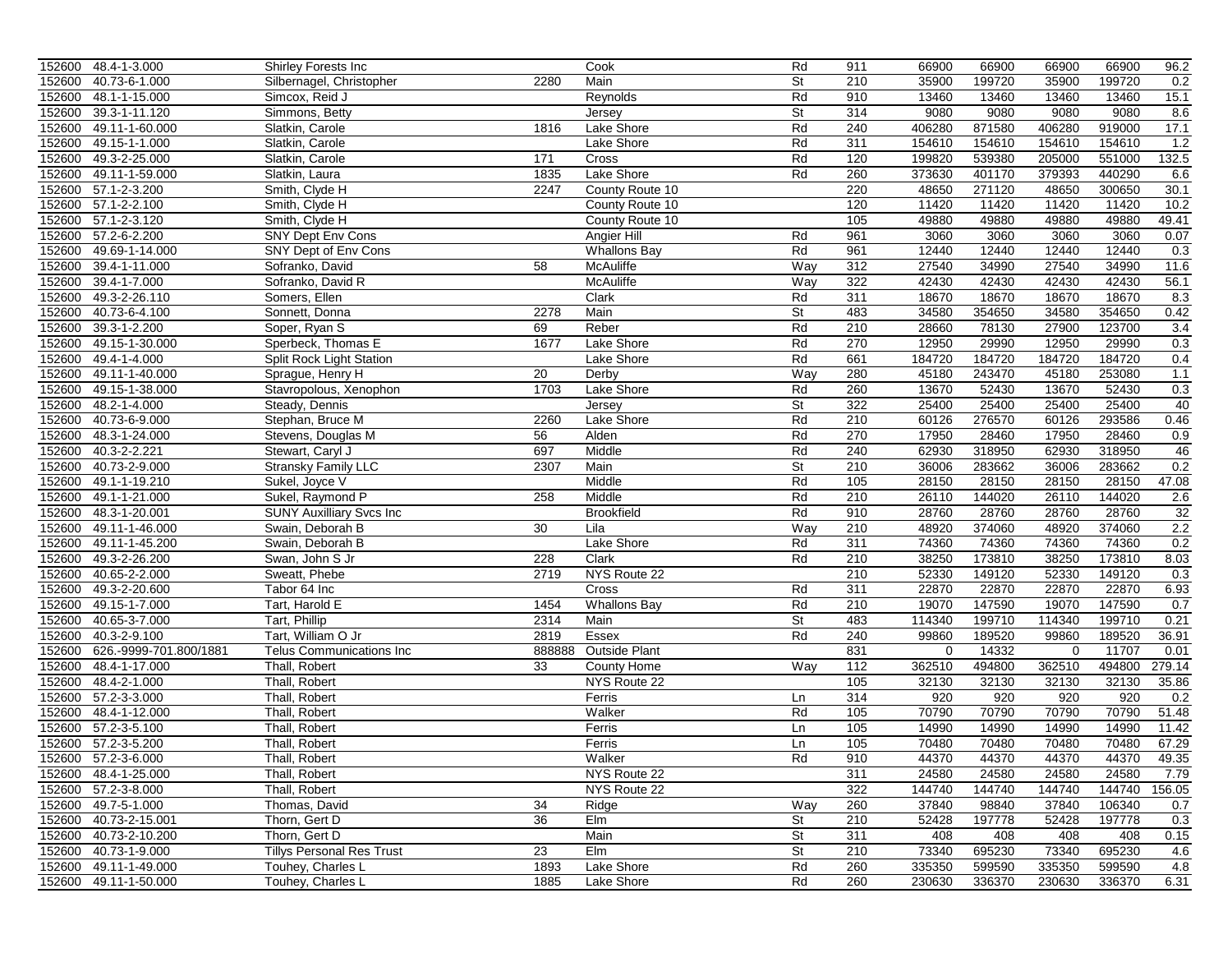|        | 152600 40.73-2-7.000   | Town Of Essex               | 2313             | Main                 | St                       | 652 | 55490     | 299680 | 55490       | 299680 | 0.5                        |
|--------|------------------------|-----------------------------|------------------|----------------------|--------------------------|-----|-----------|--------|-------------|--------|----------------------------|
| 152600 | 49.1-1-31.220          | Town of Essex               |                  | NYS Route 22         |                          | 831 | 17950     | 734090 | 17950       | 734090 | $\overline{2}$             |
| 152600 | 40.3-3-9.100           | Town Of Essex               | 2476             | NYS Route 22         |                          | 852 | 83230     | 85270  | 83230       | 85270  | 28.2                       |
| 152600 | 40.73-2-13.000         | <b>Town Of Essex</b>        | 11               | Church               | St                       | 652 | 15200     | 156570 | 15200       | 156570 | 0.05                       |
| 152600 | 49.1-1-33.000          | Town Of Essex               | 1854             | NYS Route 22         |                          | 651 | 12950     | 12950  | 12950       | 12950  | 0.3                        |
| 152600 | 40.3-3-13.200          | Town Of Essex               | 241              | School               | $\overline{\mathsf{St}}$ | 822 | 20810     | 50180  | 20810       | 50180  | 0.43                       |
| 152600 | 49.1-1-32.000          | Town of Essex               | 1858             | NYS Route 22         |                          | 651 | 31210     | 128320 | 31210       | 128320 | $\mathbf{1}$               |
| 152600 | 48.76-1-4.000          | Town of Essex               | 1610             | NYS Route 22         |                          | 681 | 21110     | 55490  | 21110       | 55490  | 0.4                        |
| 152600 | 49.15-1-39.000         | Town Of Essex               | 1741             | Lake Shore           | Rd                       | 592 | 331910    | 336800 | 331910      | 336800 | 8.8                        |
| 152600 | 39.4-1-17.000          | Town Of Essex               | 2214             | NYS Route 22         |                          | 681 | 17750     | 55900  | 17750       | 55900  | 0.3                        |
| 152600 | 49.1-1-31.210          | Town Of Essex               |                  | NYS Route 22         |                          | 330 | 4490      | 4490   | 4490        | 4490   | 5.4                        |
| 152600 | 48.1-1-20.000          | <b>Town Of Essex</b>        |                  | Reynolds             | Rd                       | 695 | 2040      | 2040   | 2040        | 2040   | 0.1                        |
| 152600 | 40.73-3-32.100         | Town of Essex               |                  | Main                 | St                       | 315 | 38860     | 38860  | 38860       | 38860  | 1.3                        |
| 152600 | 40.73-3-22.004         | <b>Town Of Essex</b>        | $\overline{22}$  | <b>Beggs Point</b>   | St                       | 963 | 396980    | 410140 | 396980      | 410140 | 2.23                       |
| 152600 | 39.4-1-25.000          | <b>Town Of Essex</b>        |                  | NYS Route 22         |                          | 314 | 8870      | 8870   | 8870        | 8870   | 0.4                        |
| 152600 | 40.65-2-10.000         | Town Of Essex               | 2759             | Essex                | Rd                       | 611 | 15200     | 178090 | 15200       | 178090 | 0.1                        |
| 152600 | 40.3-1-1.100           | Tucker, Goldah K            | 2226             | NYS Route 22         |                          | 240 | 152180    | 360470 | 152180      | 360470 | 114                        |
| 152600 | 49.3-2-12.000          | Tuller, Stanley W           | 1330             | <b>Whallons Bay</b>  | Rd                       | 260 | 23220     | 98650  | 23220       | 98650  | 10.3                       |
| 152600 | 40.73-3-13.000         | Tuller, Stanley W           | 13               | <b>Beggs Point</b>   | St                       | 210 | 57530     | 208390 | 57530       | 208390 | 0.3                        |
| 152600 | 48.4-1-8.200           | Twigfire, Linda A           | 414              | Cook                 | Rd                       | 240 | 60690     | 90780  | 60690       | 90780  | 63.5                       |
| 152600 | 49.11-1-18.000         | Ulm, Bruce D                | 41               | Ridge                | Way                      | 260 | 37740     | 82310  | 37740       | 82310  | 0.7                        |
| 152600 | 40.3-3-17.120          | Ulmer, Albert C             |                  | School               | St                       | 720 | 73340     | 73340  | 73340       | 73340  | 35                         |
| 152600 | 49.1-1-24.120          | Ulmer, Albert C             | $\overline{377}$ | Christian            | Rd                       | 240 | 72010     | 220730 | 72010       | 220730 | 23.5                       |
| 152600 | 40.81-1-6.000          | Vagianos, Anthony           | 2209             | Lake Shore           | Rd                       | 210 | 60180     | 205535 | 60180       | 205535 | 0.6                        |
| 152600 | 40.73-3-17.000         | Vance, Sandra               | 2296             | Main                 | St                       | 210 | 32950     | 178090 | 32950       | 178090 | 0.1                        |
| 152600 | 49.11-1-55.054         | Vanderhorst, Wesley         | 1855             | Lake Shore           | Rd                       | 210 | 127570    | 299270 | 127570      | 363000 | 1.4                        |
| 152600 | 49.11-1-4.000          | VanDeveld, Neltje W         |                  | Ridge                | Way                      | 311 | 23770     | 23770  | 45300       | 45300  | 1.1                        |
| 152600 | 49.11-1-32.000         | VanDuser, Mark D            | $\overline{4}$   | Clubhouse            | Way                      | 210 | 24580     | 119850 | 24580       | 119850 | 0.25                       |
| 152600 | 40.73-5-12.000         | VanHoven, James B           | 2255             | Lake Shore           | Rd                       | 210 | 62930     | 355725 | 62930       | 355725 | 0.5                        |
| 152600 | 49.11-1-22.000         | VanNorden, Elizabeth        | 1962             | Lake Shore           | Rd                       | 260 | 99960     | 189920 | 99960       | 189920 | 0.3                        |
| 152600 | 626.-9999-631.900/1881 | Verizon New York Inc        |                  | <b>Outside Plant</b> |                          | 836 | 0         | 11785  | 0           | 10080  | $\mathbf 0$                |
| 152600 | 626.-9999-631.900/1882 | Verizon New York Inc        |                  | <b>Outside Plant</b> |                          | 836 | $\pmb{0}$ | 184624 | $\mathbf 0$ | 157927 | $\mathbf 0$                |
| 152600 | 40.3-2-9.200           | Voorhis, Dorothy            |                  | Essex                | Rd                       | 314 | 3980      | 3980   | 3980        | 3980   | 1.19                       |
| 152600 | 40.65-1-2.000          | Voorhis, Dorothy B          | 2803             | Essex                | Rd                       | 250 | 417380    | 820270 | 417380      | 820270 | 5.2                        |
| 152600 | 49.3-2-3.100           | Walker, Jason               |                  | Christian            | Rd                       | 311 | 21110     | 21110  | 21110       | 21110  | 4.77                       |
| 152600 | 40.73-2-12.000         | Walker, John P              | 2297             | Main                 | St                       | 418 | 56100     | 504190 | 56100       | 504190 | 0.4                        |
| 152600 | 49.3-2-3.400           | Walker, Mark                | 83               | Christian            | Rd                       | 240 | 61820     | 276650 | 61820       | 276650 | 18.5                       |
| 152600 | 39.4-1-10.200          | Walls, Frank                | 2360             | Jersey               | St                       | 240 | 34480     | 135560 | 34480       | 135560 | 17.6                       |
| 152600 | 40.73-3-12.003         | Wardle, Alan G              | 26               | <b>Beggs Point</b>   | $\overline{\mathsf{St}}$ | 210 | 110501    | 224634 | 110501      | 224634 | 0.6                        |
| 152600 | 49.69-2-2.000          | <b>Watrous Fred</b>         | 893              | <b>Whallons Bay</b>  | Rd                       | 210 | 13770     | 56200  | 13770       | 56200  | 0.4                        |
| 152600 | 48.1-1-28.000          | Watrous, Rosemary M         | 88               | Daniels              | Rd                       | 240 | 38450     | 79460  | 38450       | 79460  | 14.35                      |
| 152600 | 49.3-2-13.200          | Weathers, Marcy N           | 1420             | <b>Whallons Bay</b>  | Rd                       | 240 | 74164     | 630100 | 74164       | 630100 | 47.8                       |
| 152600 | 49.15-1-18.000         | <b>Whallon Bay Cemetery</b> | 1648             | Lake Shore           | Rd                       | 695 | 3160      | 3160   | 3160        | 3160   |                            |
| 152600 | 48.4-1-14.000          |                             | 1552             | NYS Route 22         |                          | 311 | 18770     | 18770  | 18770       | 18770  | $\mathbf{1}$<br>$\sqrt{3}$ |
|        |                        | Whallonsburg Vol Fire Dept  | 1637             | NYS Route 22         |                          | 662 | 19690     | 175750 | 19690       | 175750 |                            |
| 152600 | 49.69-1-1.000          | Whallonsburgh Fire Station  |                  |                      |                          |     |           |        |             |        | 0.43                       |
|        | 152600 48.76-1-6.000   | Whitcomb, Clarence          | 1598             | NYS Route 22         |                          | 432 | 15910     | 84760  | 15910       | 84760  | 0.2                        |
|        | 152600 48.76-1-5.000   | Whitcomb, Clarence G        |                  | NYS Route 22         |                          | 311 | 14890     | 14890  | 14890       | 14890  | 1.2                        |
|        | 152600 39.4-1-20.000   | Whitney, John               | 2194             | NYS Route 22         |                          | 210 | 17340     | 83130  | 17340       | 83130  | 0.5                        |
|        | 152600 39.4-1-19.000   | Whitney, John W             |                  | NYS Route 22         |                          | 314 | 410       | 410    | 410         | 410    | 0.2                        |
|        | 152600 39.4-1-21.000   | Whitney, Margaret N         |                  | NYS Route 22         |                          | 311 | 1940      | 1940   | 1940        | 1940   | 0.8                        |
|        | 152600 49.11-1-52.000  | Wight, David T              | 1867             | Lake Shore           | Rd                       | 210 | 205880    | 292580 | 205880      | 292580 | 1.2                        |
|        | 152600 49.11-1-51.000  | Wight, Richmond M           | 1877             | Lake Shore           | Rd                       | 260 | 281070    | 481790 | 281070      | 491140 | 4.6                        |
|        | 152600 49.11-1-5.130   | Wight, Richmond M           |                  | Lake Shore           | Rd                       | 311 | 76540     | 76540  | 76540       | 76540  | 3.65                       |
|        | 152600 40.65-2-11.002  | Williams, Colleen           | 2755             | Essex                | Rd                       | 210 | 33760     | 146470 | 33760       | 197400 | 0.13                       |